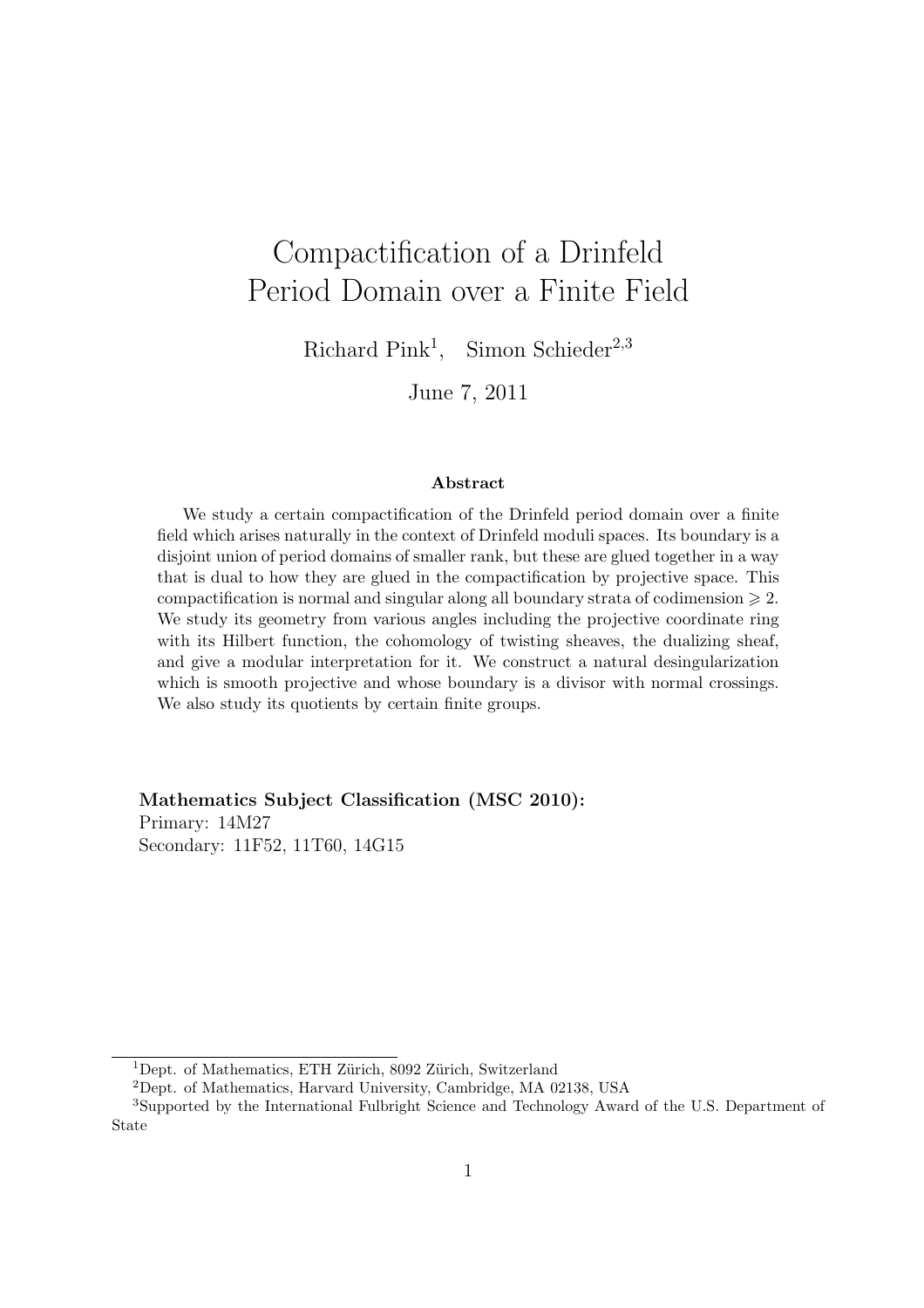# Contents

|                | 0 Introduction                               | 3                       |
|----------------|----------------------------------------------|-------------------------|
|                | 1 The ring $R_V$ and the variety $Q_V$       | $\overline{\mathbf{4}}$ |
|                | 2 Induction proofs                           | $\boldsymbol{6}$        |
|                | 3 Rings of invariants and quotient varieties | 11                      |
|                | 4 Invariants under unipotent subgroups       | 13                      |
|                | 5 Cohomology                                 | 15                      |
|                | 6 Dualizing sheaf                            | 17                      |
| 7 <sup>7</sup> | Modular interpretation                       | 24                      |
| 8              | Stratification                               | 26                      |
|                | 9 Strange morphisms                          | 30                      |
|                | 10 Desingularization of $Q_V$                | 32                      |

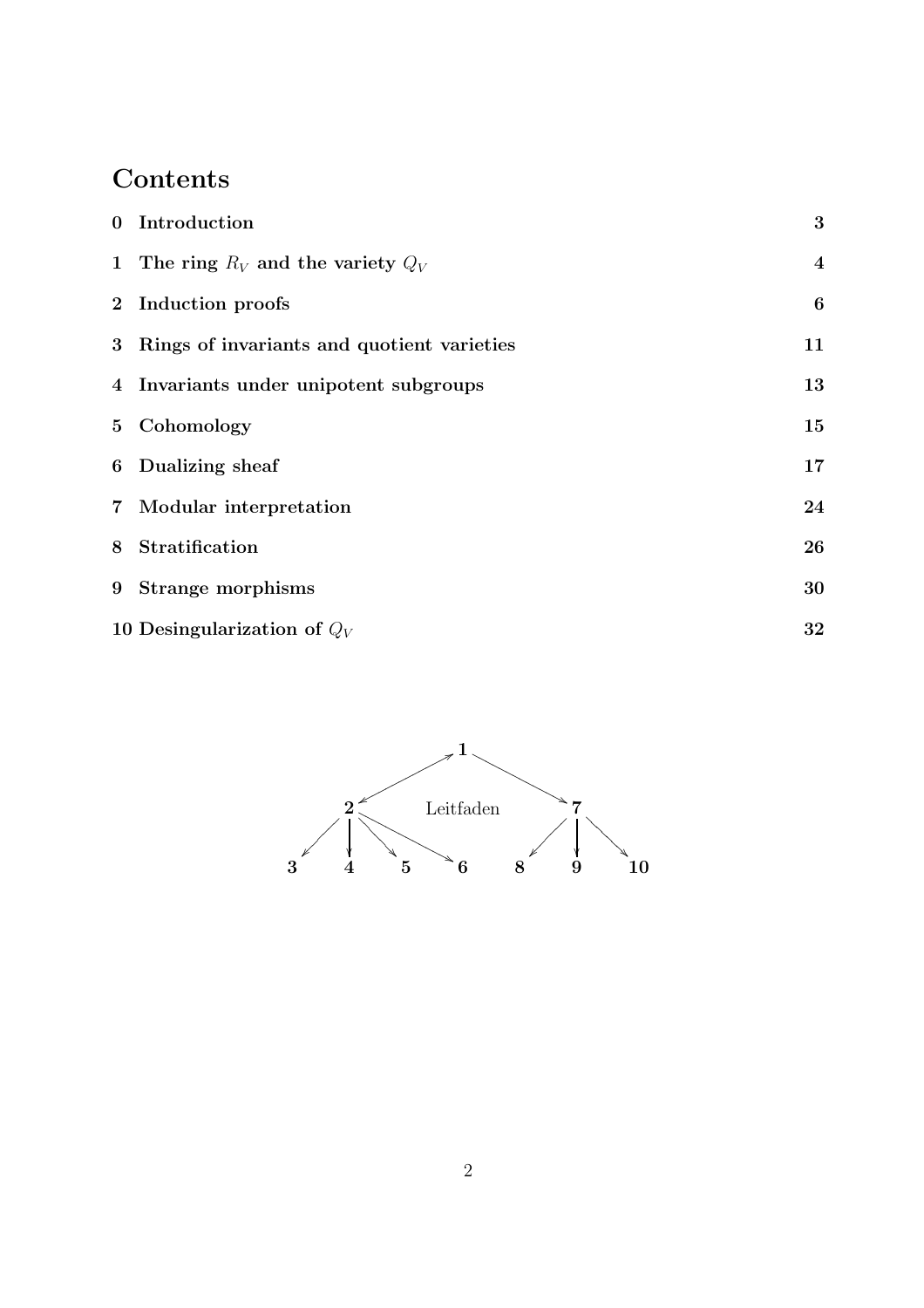#### 0 Introduction

Let  $\mathbb{F}_q$  be a finite field with q elements. For any positive integer r let  $\Omega_r$  be the open dense subscheme of projective space  $P_r := \mathbb{P}_{\mathbb{F}_q}^{r-1}$  $\mathbb{F}_q^{r-1}$  obtained by removing all proper  $\mathbb{F}_q$ -rational linear subspaces. This is an interesting algebraic variety over  $\mathbb{F}_q$  with an action of the finite group  $GL_r(\mathbb{F}_q)$ . By analogy with the (rigid analytic) Drinfeld upper half space associated to a non-archimedean local field in place of  $\mathbb{F}_q$  it has been called a 'period domain' by Rapoport [6] and Orlik [4]. It arises naturally as a moduli space of Drinfeld  $\mathbb{F}_q[t]$ -modules of rank r with a level structure of level (t). As such, it possesses a natural compactification  $Q_r$ analogous to the Satake compactification of Siegel moduli space, which can be characterized using the modular interpretation and/or using Drinfeld modular forms. It turns out that  $Q_r$  differs fundamentally from the tautological compactification  $P_r$ .

The purpose of this paper is to study  $Q_r$  as an algebraic variety in its own right from various points of view. We define and analyze it without reference to Drinfeld modules or Drinfeld modular forms—the consequences for these will be explained in the forthcoming paper [5]. We believe that  $Q_r$  carries enough interesting geometry to justify that approach.

The basic definitions and some first results are given in Section 1. We formulate them in a coordinate free manner in order to exhibit the functorial behavior and the action of  $GL_r(\mathbb{F}_q)$ . Thus we will have  $\Omega_r = \Omega_V$  and  $P_r = P_V$  and  $Q_r = Q_V$  for the standard vector space  $V = \mathbb{F}_q^r$ . We define  $Q_V$  by giving a projective coordinate ring  $R_V$  for it. In Section 2 we present  $R_V$  by generators and relations, prove that it is a Cohen-Macaulay normal integral domain, and determine its Hilbert function. These results will be applied in [5, Sect. 7, where  $R_V$  will be identified with a certain ring of Drinfeld modular forms.

In Section 3 we determine the subring of invariants in  $R_V$  under the group  $G := GL_r(\mathbb{F}_q)$ , under the group  $G' := SL_r(\mathbb{F}_q)$ , and also under a maximal unipotent subgroup  $U \subset G$ . As a consequence, we show that the quotient varieties of  $P_V$  and  $Q_V$  under  $G, G', U$  are all weighted projective spaces of explicitly given weights. Interestingly, although  $Q_V$  is in general singular, the quotient  $Q_V/U$  is always isomorphic to  $\mathbb{P}^{r-1}_{\mathbb{F}_q}$  $_{\mathbb{F}_q}^{r-1}$  and thus smooth. In Section 4 we determine the Hilbert function of the ring of invariants in  $R_V$  under an arbitrary unipotent subgroup of G.

In Section 5 we calculate dim  $H^{i}(Q_V, \mathcal{O}(n))$  for all integers i and n. In particular we show that it vanishes if  $i \neq 0, r - 1$ , as for projective space. In Section 6 we determine the dualizing sheaf on  $Q_V$ .

Next we consider the natural stratification of  $P_V \cong \mathbb{P}_{\mathbb{F}_q}^{r-1}$  whose strata are the  $\mathbb{F}_q$ -rational linear subspaces with all smaller  $\mathbb{F}_q$ -rational linear subspaces removed. These strata are canonically isomorphic to  $\Omega_{V''}$  for all non-zero quotients  $V''$  of V. In Section 8 we show that  $Q_V$  possesses a stratification with dual combinatorics, whose strata are canonically isomorphic to  $\Omega_{V'}$  for all non-zero subspaces V' of V. We show that  $Q_V$  is regular along all strata of codimension 1 and singular along all strata of codimension  $\geq 2$ . In particular  $Q_V$  as a whole is regular if and only if  $r \leq 2$ .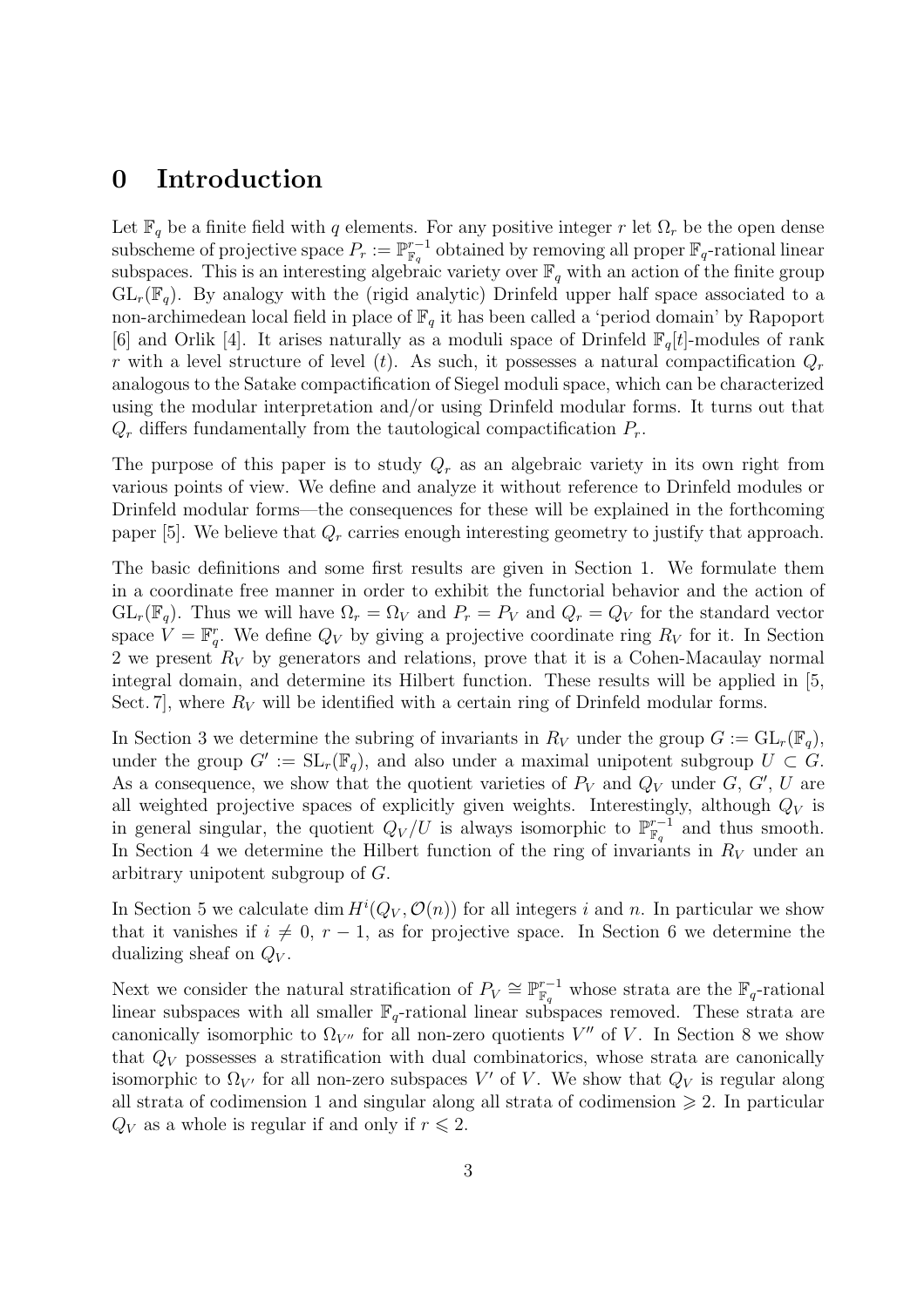The stratification has a natural description in terms of a modular interpretation of  $Q_V$ , which is explained in Section 7. Just as  $P_V$  represents a certain functor of  $\mathbb{F}_q$ -linear maps, the scheme  $Q_V$  represents a functor of what we call *reciprocal maps*. We do not know whether this somewhat strange concept has other uses.

The same goes for the natural morphisms  $Q_V \to P_{V^*}$  and  $P_{V^*} \to Q_V$  defined in Section 9, where  $V^*$  denotes the vector space dual to  $V$ . Their composites in both directions are a certain power of Frobenius; hence these morphisms are bijective and radicial. Whatever their deeper meaning, if any, they map strata to strata and thereby explain again why the combinatorics of the above mentioned stratifications correspond so literally.

Finally recall that both  $P_V$  and  $Q_V$  are compactifications of the same affine variety  $\Omega_V$ . In the last Section 10 we construct a third compactification  $B_V$  which dominates both  $P_V$ and  $Q_V$  and which is smooth. We show that  $B_V$  possesses a natural stratification indexed by flags of V and that the complement  $B_V \setminus \Omega_V$  is a divisor with normal crossings. Thus  $B_V$  constitutes a resolution of singularities of  $Q_V$  in the best possible sense.

The authors express their gratitude to Florian Breuer and Andrew Kresch for valuable comments.

# 1 The ring  $R_V$  and the variety  $Q_V$

Let  $\mathbb{F}_q$  be a finite field with q elements, which we fix throughout the article. For any  $\mathbb{F}_q$ -vector space V we set

$$
\mathring{V} := V \setminus \{0\}.
$$

For any non-zero finite dimensional  $\mathbb{F}_q$ -vector space V we define:

 $S_V$  := the symmetric algebra of V over  $\mathbb{F}_q$ ,  $K_V$  := the field of quotients of  $S_V$ ,  $R_V$  := the  $\mathbb{F}_q$ -subalgebra of  $K_V$  generated by  $\frac{1}{v}$  for all  $v \in V$ ,  $RS_V$  := the  $\mathbb{F}_q$ -subalgebra of  $K_V$  generated by  $R_V$  and  $S_V$ .

Thus  $RS_V$  is the localization of  $S_V$  obtained by inverting all  $v \in V$ , and also the localization of  $R_V$  obtained by inverting all  $\frac{1}{v}$  for  $v \in V$ . Moreover,  $K_V$  is also the field of quotients of  $R_V$ .

The  $\mathbb{F}_q$ -algebras  $S_V$ ,  $R_V$ , and  $RS_V$  are naturally Z-graded such that all  $v \in V$  are homogeneous of degree 1 and their reciprocals  $\frac{1}{v}$  homogeneous of degree -1. We indicate the homogenous parts of degree n by  $S_{V,n}$ ,  $R_{V,n}$ , and  $RS_{V,n}$ . Note that  $S_{V,-n} = R_{V,n} = 0$  for  $n > 0$ , while  $RS_V$  lives in all degrees.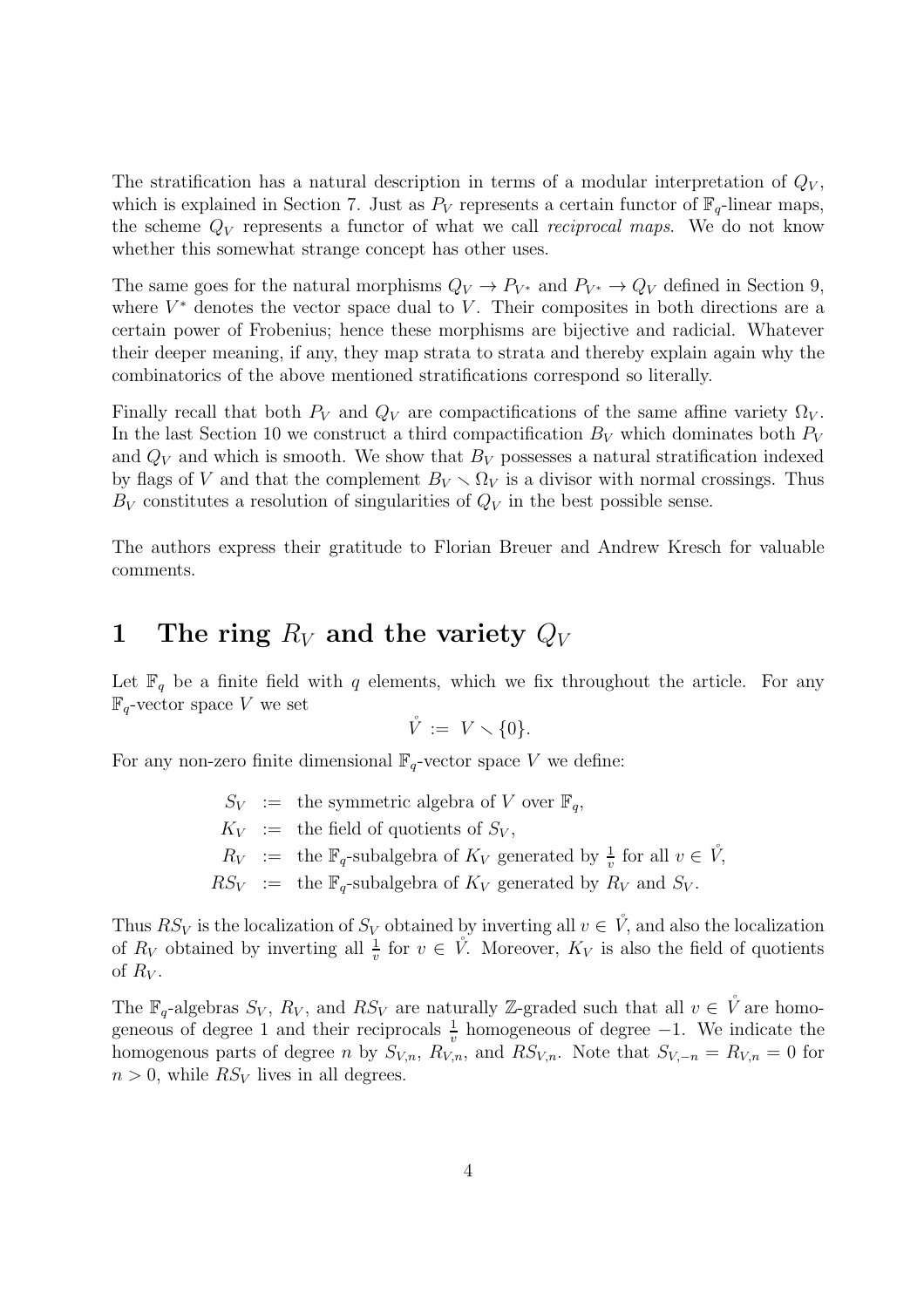The generators of  $R_V$  satisfy the following fundamental identities:

(1.1) 
$$
\frac{1}{\alpha v} = \alpha^{-1} \cdot \frac{1}{v}
$$
 for all  $v \in \mathring{V}$  and  $\alpha \in \mathbb{F}_q^{\times}$ , and

(1.2) 
$$
\frac{1}{v} \cdot \frac{1}{v'} = \frac{1}{v+v'} \cdot \left(\frac{1}{v} + \frac{1}{v'}\right) \quad \text{for all } v, v' \in \mathring{V} \text{ such that } v + v' \in \mathring{V}.
$$

A useful reformulation of the second identity is:

(1.3) 
$$
\frac{1}{v} \cdot \frac{1}{v'} = \frac{1}{v - v'} \cdot \left(\frac{1}{v'} - \frac{1}{v}\right) \quad \text{for all } v, v' \in \mathring{V} \text{ such that } v - v' \in \mathring{V}.
$$

We will use these identities to present  $R_V$  by generators and relations. Let  $A_V$  denote the polynomial ring over  $\mathbb{F}_q$  in the indeterminates  $Y_v$  for all  $v \in V$ . Let  $\mathfrak{a}_V \subset A_V$  be the homogeneous ideal generated by all elements of the form

(1.4) 
$$
\begin{cases} Y_{\alpha v} - \alpha^{-1} Y_v & \text{for all } v \in \mathring{V} \text{ and } \alpha \in \mathbb{F}_q^{\times}, \text{ and} \\ Y_v Y_{v'} - Y_{v+v'} \cdot (Y_v + Y_{v'}) & \text{for all } v, v' \in \mathring{V} \text{ such that } v + v' \in \mathring{V}. \end{cases}
$$

The identities (1.1) and (1.2) imply that  $\mathfrak{a}_V$  is contained in the kernel of the surjective  $\mathbb{F}_q$ -algebra homomorphism  $A_V \to R_V$  defined by  $Y_v \mapsto \frac{1}{v}$ . We thus obtain a surjection

$$
(1.5) \t\t A_V/\mathfrak{a}_V \twoheadrightarrow R_V.
$$

The following theorems are proved in Section 2:

**Theorem 1.6** The homomorphism  $(1.5)$  is an isomorphism.

**Theorem 1.7** The ring  $R_V$  is a Cohen-Macaulay normal integral domain.

**Remark 1.8** If dim  $V = 1$ , the ring  $R_V$  is isomorphic to a polynomial ring in one variable over  $\mathbb{F}_q$ , namely in  $\frac{1}{v}$  for any  $v \in V$ . But if  $\dim V \geq 2$ , it is not even factorial, because the identity  $(1.2)$  for linearly independent v, v' gives two inequivalent factorizations whose factors are homogeneous of degree −1 and therefore indecomposable.

Next, let |I| denote the cardinality of a set I. For any integer  $r \geq 1$  we write  $\{2, \ldots, r\}$ for the set of integers i satisfying  $2 \leq i \leq r$ , which is the empty set if  $r = 1$ . Consider the polynomial

(1.9) 
$$
h_r(T) := \sum_{I \subset \{2,\dots,r\}} q^{\sum_{i \in I} (i-1)} \cdot {T \choose |I|} \in \mathbb{Q}[T],
$$

where I runs through all subsets of  $\{2, \ldots, r\}$ , including the empty set. Some initial cases are

$$
h_1(T) = 1,
$$
  
\n
$$
h_2(T) = 1 + qT,
$$
  
\n
$$
h_3(T) = 1 + qT + q^2T + \frac{q^3}{2}(T^2 - T).
$$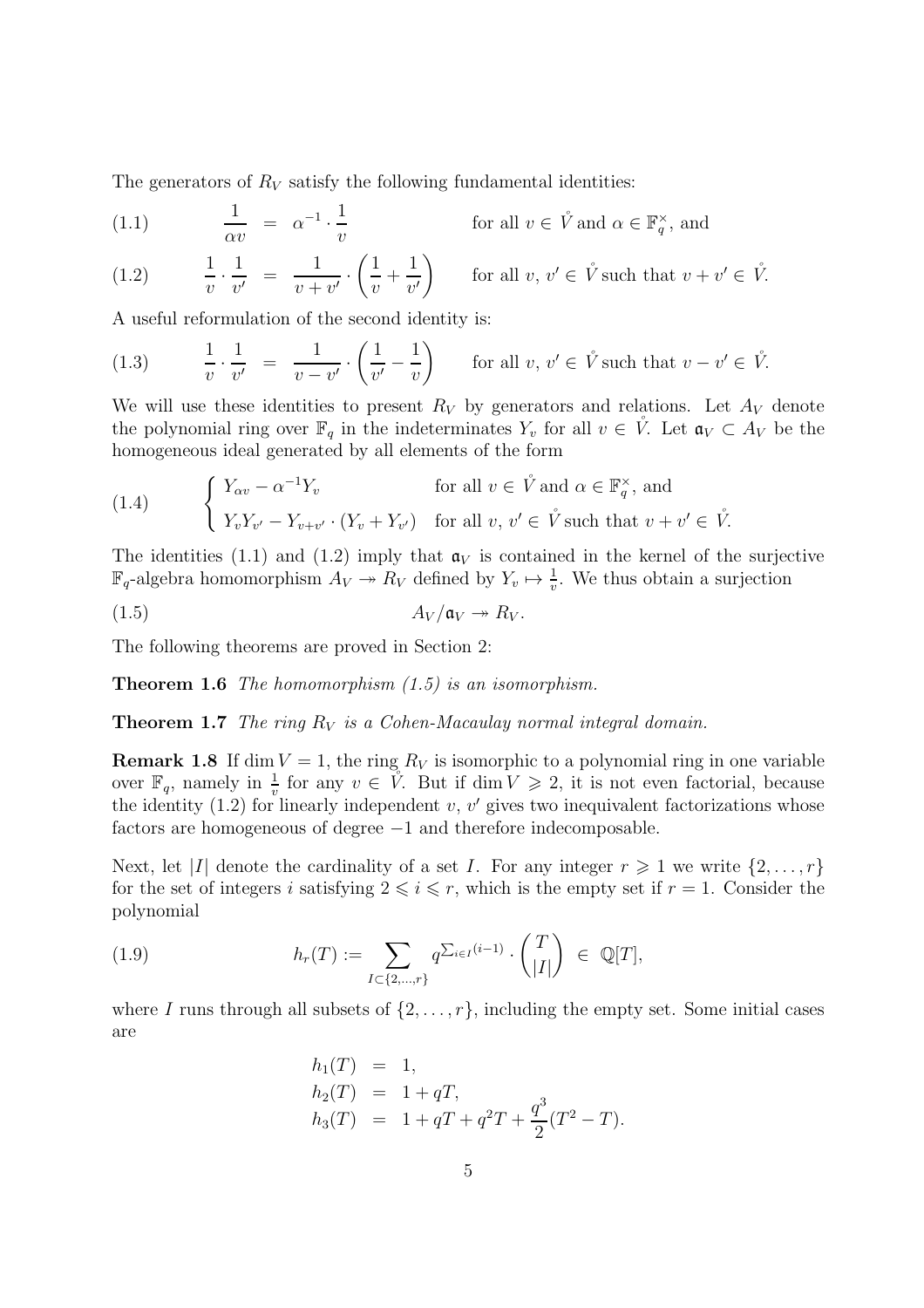**Theorem 1.10** For  $r := \dim V$  and all  $n \in \mathbb{Z}$  the homogeneous part of R<sub>V</sub> of degree  $-n$ has dimension

$$
\dim R_{V,-n} = \begin{cases} h_r(n) & \text{if } n \geqslant 0, \\ 0 & \text{if } n < 0. \end{cases}
$$

Now we interpret the above rings as coordinate rings of algebraic varieties over  $\mathbb{F}_q$ . By construction  $S_V$  is isomorphic to the polynomial ring  $\mathbb{F}_q[X_1, \ldots, X_r]$  with  $r := \dim V$ . Thus  $P_V := \text{Proj } S_V$  is isomorphic to the standard projective space  $\mathbb{P}_{\mathbb{F}_q}^{r-1}$  $_{\mathbb{F}_q}^{r-1}$ . The localization  $RS_V$ of  $S_V$  defines an affine scheme  $\Omega_V := \text{Spec } RS_{V,0}$  that can be viewed as an open dense subscheme of  $P_V$ . Under the identification with standard projective space it corresponds to  $\mathbb{P}^{r-1}_{\mathbb{F}_q} \setminus$  (union of all  $\mathbb{F}_q$ -rational hyperplanes).

Usually the coordinate rings of projective algebraic varieties are assumed to be graded in degrees  $\geq 0$ . But the construction of Proj R for a graded ring R works equally for rings graded in degrees  $\leq 0$ . In this sense (or, if one prefers, with the grading inverted) we obtain another projective algebraic variety  $Q_V := \text{Proj } R_V$  over  $\mathbb{F}_q$ . The inclusion  $R_V \hookrightarrow R_{VV}$ then also identifies  $\Omega_V$  with an open dense subscheme of  $Q_V$ . Thus we can view  $Q_V$  as another interesting compactification of  $\Omega_V$  besides  $P_V$ . Note that the presentation 1.6 of  $R_V$  describes  $Q_V$  as the subvariety of  $\mathbb{P}_{\mathbb{F}_q}^{q^r-2}$  $\frac{q^r-2}{\mathbb{F}_q}$  determined by the ideal  $\mathfrak{a}_V$ . Theorem 1.7 implies:

**Theorem 1.11** The variety  $Q_V$  is integral, Cohen-Macaulay, and projectively normal.

# 2 Induction proofs

The proofs of the theorems from Section 1 will use a basis of  $V$  and repeated induction on  $\dim V$ . To facilitate this in a comprehensive setup we choose an infinite sequence of  $\mathbb{F}_q$ -vector spaces  $V_0 \subset V_1 \subset \ldots$  with dim  $V_r = r$  and prove the theorems for these.

We fix independent variables  $X_1, X_2, \ldots$  For any integer  $r \geq 0$  we let  $V_r$  denote the  $\mathbb{F}_q$ vector space with basis  $X_1, \ldots, X_r$ . For any  $r \geq 1$  the ring  $R_{V_r}$  is contained in the rational function field  $K_{V_r} = \mathbb{F}_q(X_1, \ldots, X_r)$ , and we have natural inclusions  $0 = V_0 \subset V_1 \subset \ldots$ and  $R_{V_1} \subset R_{V_2} \subset \ldots$  and  $K_{V_1} \subset K_{V_2} \subset \ldots$  For any  $r \geq 1$  we define

(2.1) 
$$
f_r := \sum_{u \in V_{r-1}} \frac{1}{X_r + u} \in R_{V_r},
$$

(2.2) 
$$
\Delta_r := \left\{1\right\} \cup \left\{\frac{1}{X_r + u} \middle| u \in \mathring{V}_{r-1}\right\} \subset R_{V_r},
$$

and similarly

$$
\tilde{f}_r := \sum_{u \in V_{r-1}} Y_{X_r + u} \in A_{V_r},
$$
\n
$$
\tilde{\Delta}_r := \{1\} \cup \{Y_{X_r + u} \mid u \in \mathring{V}_{r-1}\} \subset A_{V_r}.
$$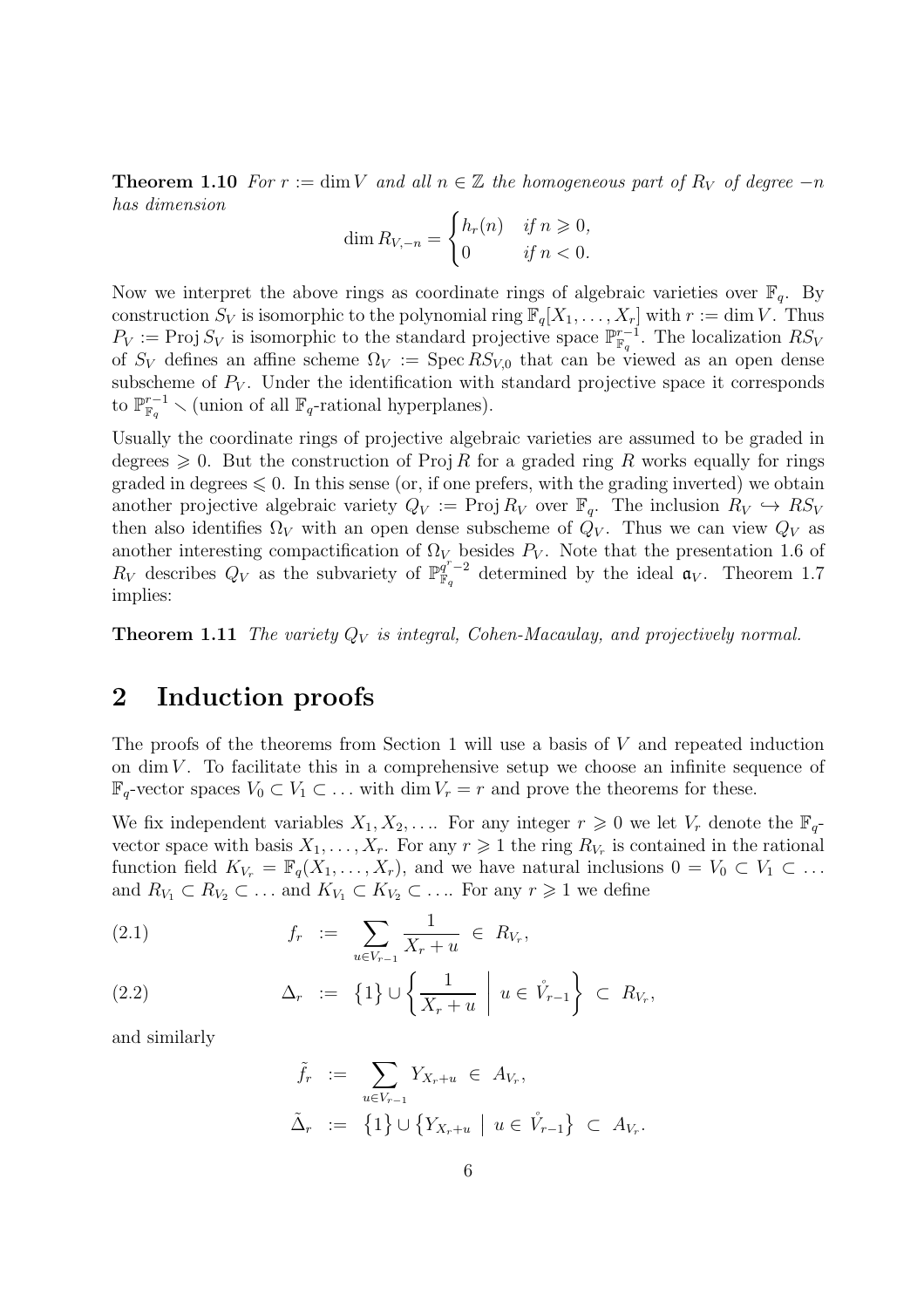Then the surjection  $A_{V_r} \to R_{V_r}$  sends  $\tilde{f}_r$  to  $f_r$  and maps  $\tilde{\Delta}_r$  bijectively to  $\Delta_r$ . Note that we have natural inclusions  $A_{V_1} \subset A_{V_2} \subset \ldots$  and  $\mathfrak{a}_{V_1} \subset \mathfrak{a}_{V_2} \subset \ldots$ 

**Lemma 2.3** For any  $r \geq 2$  we have

$$
A_{V_r} = \mathfrak{a}_{V_r} + \sum_{\tilde{\delta} \in \tilde{\Delta}_r} A_{V_{r-1}} [\tilde{f}_r] \cdot \tilde{\delta}.
$$

**Proof.** We denote the right hand side of the equation by M. Clearly M is an  $A_{V_{r-1}}[\tilde{f}_r]$ submodule of  $A_{V_r}$ . We proceed in several steps.

 $(a)$  1  $\in$  M.

This follows directly from  $1 \in \tilde{\Delta}_r$ .

(b)  $Y_v \in M$  for all  $v \in V_r$ .

If  $v \in V_{r-1}$  this follows from  $Y_v \in A_{V_{r-1}}$  and  $1 \in \tilde{\Delta}_r$ . Otherwise  $v = \alpha \cdot (X_r + u)$  for some  $u \in V_{r-1}$  and  $\alpha \in \mathbb{F}_q^{\times}$ . Then

$$
Y_v = Y_{\alpha \cdot (X_r + u)} \equiv \alpha^{-1} \cdot Y_{X_r + u} \bmod \mathfrak{a}_{V_r},
$$

so it suffices to show that  $Y_{X_r+u} \in M$ . If  $u \neq 0$ , this follows from  $Y_{X_r+u} \in \tilde{\Delta}_r$ . If  $u = 0$ , then

$$
Y_{X_r} = \tilde{f}_r - \sum_{w \in \mathring{V}_{r-1}} Y_{X_r + w},
$$

where all summands of the right hand side lie in  $\tilde{\Delta}_r$ ; hence  $Y_{X_r} \in M$ , as desired.

(c)  $Y_v Y_{v'} \in M$  for all  $v, v' \in \overset{\circ}{V}_r$ .

If  $v \in V_{r-1}$ , we have  $Y_v Y_{v'} \in A_{V_{r-1}}M \subset M$  by (b), and likewise if  $v' \in V_{r-1}$ . Otherwise  $v = \alpha \cdot (X_r + u)$  and  $v' = \alpha' \cdot (X_r + u')$  for some  $u, u' \in V_{r-1}$  and  $\alpha, \alpha' \in \mathbb{F}_q^{\times}$ . As in (b) we can reduce ourselves to the case that  $\alpha = \alpha' = 1$ . If  $u \neq u'$ , then

$$
Y_{X_r+u}\cdot Y_{X_r+u'}\equiv Y_{u-u'}\cdot (Y_{X_r+u'}-Y_{X_r+u})\bmod \mathfrak{a}_{V_r}.
$$

Here the right hand side lies in  $A_{V_{r-1}}(M-M) \subset M$  by (b), as desired. If  $u = u'$ , then

$$
Y_{X_r+u} \cdot Y_{X_r+u} = \left(\tilde{f}_r - \sum_{\substack{w \in V_{r-1} \\ w \neq u}} Y_{X_r+w}\right) \cdot Y_{X_r+u} \\
= \tilde{f}_r \cdot Y_{X_r+u} - \sum_{\substack{w \in V_{r-1} \\ w \neq u}} Y_{X_r+w} \cdot Y_{X_r+u}.
$$

Here the first summand lies in  $A_{V_{r-1}}M\subset M$  by (b) and the remaining ones lie in M by the preceding case. Thus (c) follows in all cases.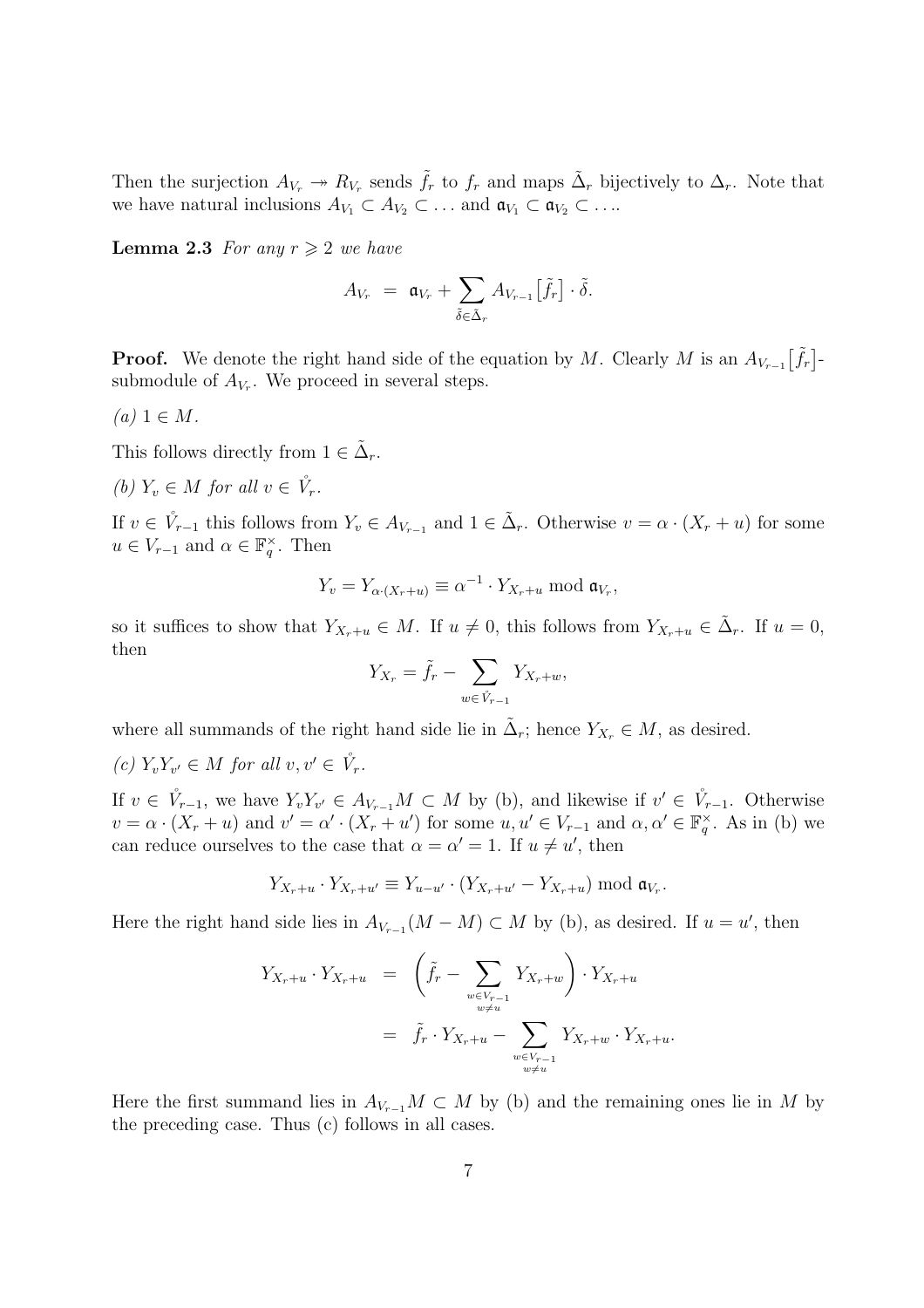(d) M is an ideal of  $A_{V_r}$ .

Since  $A_{V_r}$  is the  $\mathbb{F}_q$ -algebra generated by  $Y_v$  for all  $v \in V_r$ , it suffices to show that  $Y_vM \subset M$ . As  $\mathfrak{a}_{V_r}$  is already an ideal, it is enough to prove that  $Y_v \tilde{\Delta}_r \subset M$ . But this follows from (b) and (c).

Finally, assertions (a) and (d) together imply that  $M = A_{V_r}$ . . q.e.d.

**Lemma 2.4** For any  $r \geq 2$  the ring  $R_{V_r}$  is generated by  $\Delta_r$  as a module over the subring  $R_{V_{r-1}}[f_r].$ 

**Proof.** Direct consequence of the surjection (1.5) and Lemma 2.3. **q.e.d.** 

**Lemma 2.5** For any  $r \geq 2$  the element  $f_r \in K_{V_r}$  is transcendental over  $K_{V_{r-1}}$ .

**Proof.** Lemma 2.4 implies that the field extension  $K_{V_{r-1}}(f_r) \subset K_{V_r}$  is finite. Since the transcendence degrees of  $K_{V_{r-1}}$  and  $K_{V_r}$  differ by 1, we conclude that  $f_r$  must be transcendental over  $K_{V_{r-1}}$ . . The contraction of the contraction of  $\mathbf{q.e.d.}$ 

**Proposition 2.6** For any  $r \geq 2$  the ring  $R_{V_r}$  is a free module of rank  $q^{r-1}$  with basis  $\Delta_r$ over the subring  $R_{V_{r-1}}[f_r]$ .

**Proof.** Let  $W_r$  denote the group of automorphisms of  $V_r$  that fix every element of  $V_{r-1}$ and send  $X_r$  to  $X_r + u$  for some  $u \in V_{r-1}$ . This is a finite group of order  $|V_{r-1}| = q^{r-1}$ that acts faithfully on  $V_r$ . By functoriality it thus acts faithfully on  $K_{V_r}$  and restricts to the identity on  $K_{V_{r-1}}$ . By (2.1) it also fixes  $f_r$ ; hence we obtain field inclusions

$$
K_{V_{r-1}}(f_r) \subset K_{V_r}^{W_r} \subset K_{V_r}.
$$

By Galois theory the extension  $K_{V_r}^{W_r} \subset K_{V_r}$  has degree  $q^{r-1}$ . But by Lemma 2.4, the extension  $K_{V_{r-1}}(f_r) \subset K_{V_r}$  has degree at most  $|\Delta_r| = q^{r-1}$ . Thus  $K_{V_{r-1}}(f_r) = K_{V_r}^{W_r}$  $V_r^{W_r}$  and  $\Delta_r$  is linearly independent over  $K_{V_{r-1}}(f_r)$ . In particular,  $\Delta_r$  is linearly independent over  $R_{V_{r-1}}[f_r]$ , so the statement follows in conjunction with Lemma 2.4. q.e.d.

**Proof of Theorem 1.6:** We must show that for all  $r \geq 1$ , the surjection  $A_{V_r}/\mathfrak{a}_{V_r} \to R_{V_r}$ from (1.5) is an isomorphism. For  $r = 1$  this is a direct consequence of the identity (1.1). Assume that  $r \geq 2$  and that the assertion holds for  $r-1$ . Take a new variable T and consider the ring homomorphism  $(A_{V_{r-1}}/a_{V_{r-1}})[T] \to A_{V_r}/a_{V_r}$  induced by the inclusion  $A_{V_{r-1}} \subset A_{V_r}$ and by  $T \mapsto \tilde{f}_r$ . By Lemma 2.3 this turns  $A_{V_r}/\mathfrak{a}_{V_r}$  into an  $(A_{V_{r-1}}/\mathfrak{a}_{V_{r-1}})[T]$ -module that is generated by the image of  $\tilde{\Delta}_r$ . On the other hand, by the induction hypothesis and Lemma 2.5 we have  $(A_{V_{r-1}}/a_{V_{r-1}})[T] \cong R_{V_{r-1}}[T] \cong R_{V_{r-1}}[f_r]$ . Thus Proposition 2.6 shows that  $R_{V_r}$  becomes a free module with basis  $\Delta_r$  over  $(A_{V_{r-1}}/A_{V_{r-1}})[T]$ . Together we find that  $A_{V_r}/\mathfrak{a}_{V_r} \to R_{V_r}$  is a surjective homomorphism of  $(A_{V_{r-1}}/\mathfrak{a}_{V_{r-1}})[T]$ -modules that sends a finite set of generators to a basis of the free module  $R_{V_r}$ . The homomorphism is therefore an isomorphism, as desired.  $q.e.d.$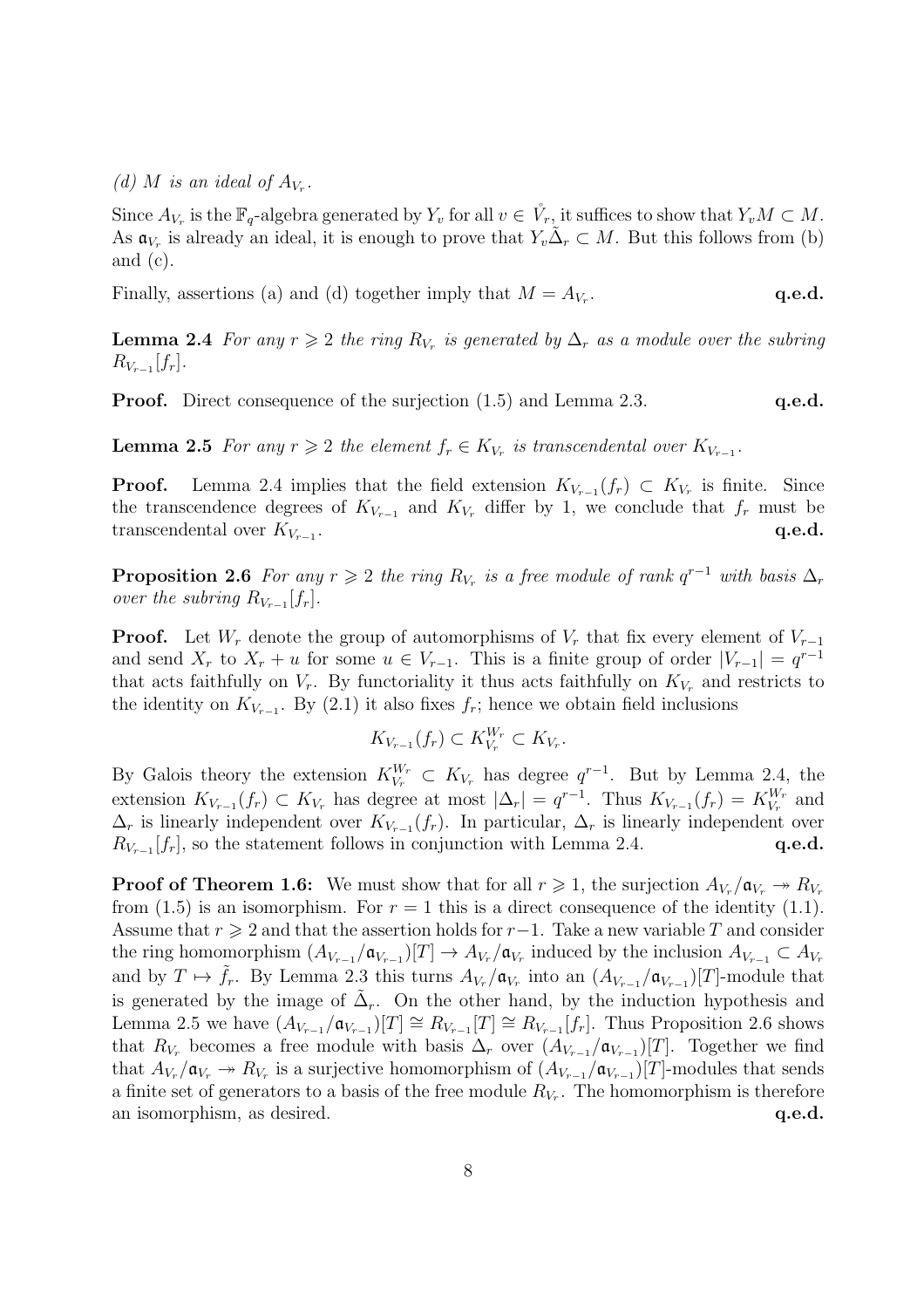**Theorem 2.7** (a) The elements  $f_1, \ldots, f_r \in R_{V_r}$  are algebraically independent over  $\mathbb{F}_q$ .

(b) The ring  $R_{V_r}$  is a free module of rank  $q^{\frac{r(r-1)}{2}}$  with basis  $\Delta_1 \cdots \Delta_r$  over  $\mathbb{F}_q[f_1, \ldots, f_r]$ .

**Proof.** The case  $r = 1$  with  $f_1 = X_1$  is clear. The general case follows by induction on r using Lemma 2.5 and Proposition 2.6.  $q.e.d.$ 

**Proof of Theorem 1.7:** By Theorem 2.7 the ring  $R_{V_r}$  is free of finite rank over the polynomial ring  $\mathbb{F}_q[f_1,\ldots,f_r]$ . Thus the elements  $f_1,\ldots,f_r$  form a regular sequence in  $R_{V_r}$ of length equal to the Krull dimension of  $R_{V_r}$ . The same then follows for the localization  $R_{V_r,m}$  of  $R_{V_r}$  at the irrelevant maximal ideal  $\mathfrak{m} := \bigoplus_{n>0} R_{V_r,-n}$ ; hence this localization is Cohen-Macaulay. Using [2, Cor. 2.2.15] it follows that the graded ring  $R_{V_r}$  itself is Cohen-Macaulay.

In particular  $R_{V_r}$  satisfies Serre's condition  $(S_2)$  (see [2, p. 63]). By construction it is an integral domain. On the other hand, Theorem 8.4 below—whose proof does not depend on Theorem 1.7—implies that Proj  $R_{V_r}$  and therefore  $R_{V_r}$  is regular in codimension one. Thus  $R_{V_r}$  satisfies Serre's conditions  $(R_1)$  and  $(S_2)$  and is therefore normal (see [2, Th. 2.2.22]), as desired.  $q.e.d.$ 

Next, for any  $r \geq 1$  consider the subset of cardinality  $q^{r-1}$ 

$$
(2.8) \t\t\t E_r := \left\{ \frac{1}{X_r + u} \middle| u \in V_{r-1} \right\} \subset R_{V_r}.
$$

Note that it agrees with  $\Delta_r$  except that 1 has been replaced by  $\frac{1}{X_r}$ . For any subset  $I \subset \{1, \ldots, r\}$  we abbreviate

$$
(2.9) \t\t\t E_I := \prod_{i \in I} E_i.
$$

**Lemma 2.10** For any  $r \geq 1$  we have

$$
R_{V_r} = \bigoplus_{I \subset \{2,\ldots,r\}} \bigg( \bigoplus_{e \in E_I} \mathbb{F}_q[f_1, f_i|_{i \in I}] \cdot e \bigg).
$$

**Proof.** For  $r = 1$  the assertion follows from  $R_{V_1} = \mathbb{F}_q \left[ \frac{1}{X} \right]$  $\frac{1}{X_1}$  =  $\mathbb{F}_q[f_1]$ . For  $r \geq 2$  Proposition 2.6 implies that

$$
R_{V_r} = \left(R_{V_{r-1}} \oplus R_{V_{r-1}}[f_r] \cdot f_r\right) \oplus \bigoplus_{u \in \mathring{V}_{r-1}} R_{V_{r-1}}[f_r] \cdot \frac{1}{X_r + u}.
$$

Using the definition (2.1) of  $f_r$  we can rewrite this in the form

$$
R_{V_r} = R_{V_{r-1}} \oplus \bigoplus_{u \in V_{r-1}} R_{V_{r-1}}[f_r] \cdot \frac{1}{X_r + u}.
$$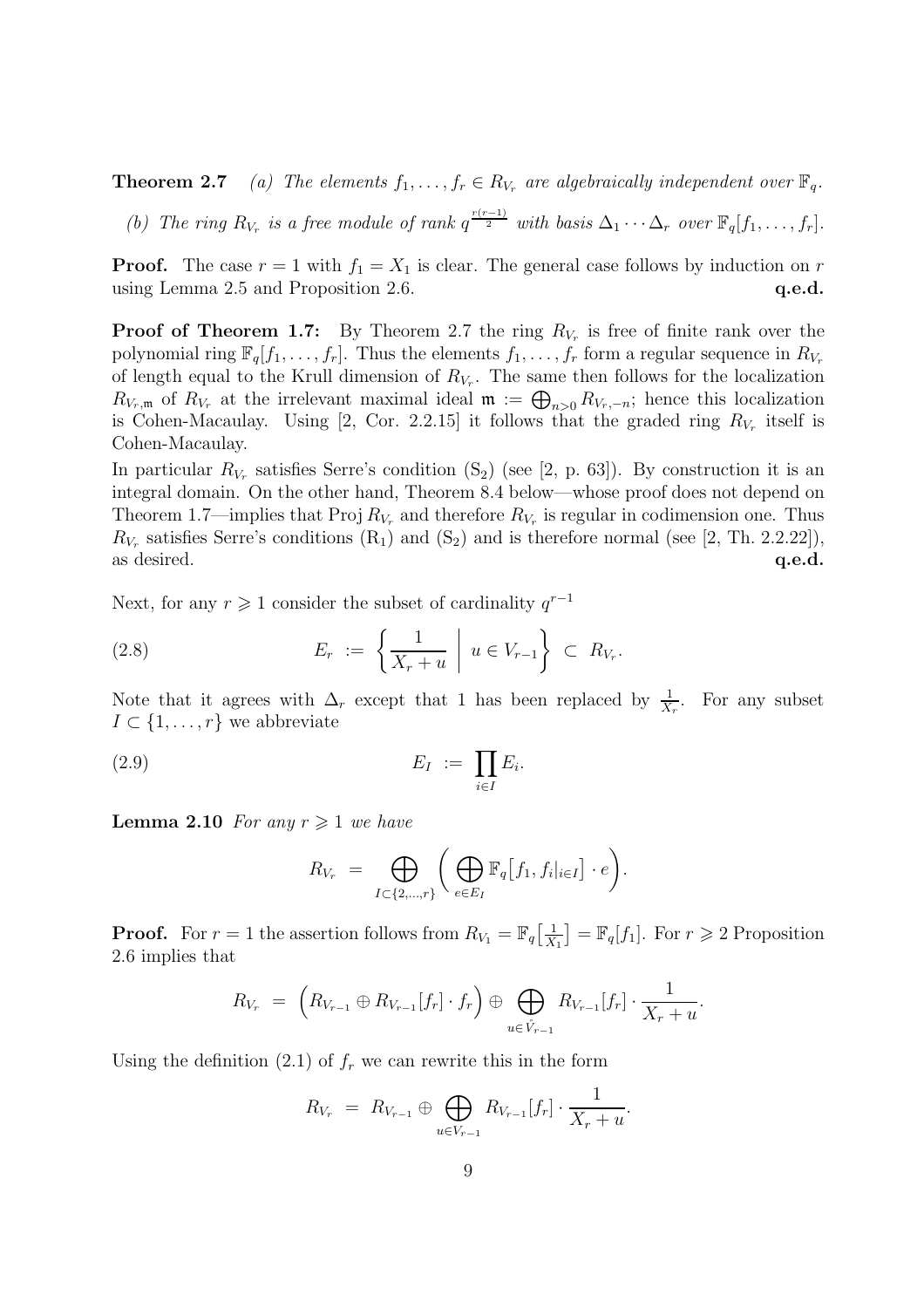From this the proposition follows by induction on  $r$ .  $q.e.d.$ 

Let  $U_r$  denote the group of automorphisms of  $V_r$  that send each  $X_i$  to  $X_i + u_i$  for some  $u_i \in V_{i-1}$ . It corresponds to the group of upper-triangular matrices in  $GL_r(\mathbb{F}_q)$  with all diagonal entries equal to 1. Let  $U_r$  act on  $R_{V_r}$  by functoriality.

**Theorem 2.11** The ring of invariants is  $R_{V_r}^{U_r} = \mathbb{F}_q[f_1, \ldots, f_r].$ 

**Proof.** By construction  $U_r$  fixes each  $f_i$ ; this implies ' $\supset$ '. By construction  $U_r$  also acts transitively on  $E_I$  for each subset  $I \subset \{2,\ldots,r\}$ . Therefore it stabilizes the corresponding inner sum in Lemma 2.10 and permutes its basis transitively. The  $U_r$ -invariants in that part thus form the  $\mathbb{F}_q[f_1, f_i]_{i\in I}$ -submodule generated by  $\sum_{e\in E_I} e = \prod_{i\in I} f_i$ . Together this proves  $\subset$ , and we are done. q.e.d.

**Proposition 2.12** For any  $r \geq 1$  and  $n \geq 0$ , there is an isomorphism of representations of  $U_r$  over  $\mathbb{F}_q$ :

$$
R_{V_r,-n} \cong \bigoplus_{I \subset \{2,\ldots,r\}} \bigg( \bigoplus_{e \in E_I} \mathbb{F}_q \cdot e \bigg)^{\binom{n}{|I|}}.
$$

**Proof.** Since each  $f_i$  and each element of  $E_i$  is homogeneous of degree  $-1$ , the decomposition in Lemma 2.10 is graded and each  $e \in E_I$  is homogeneous of degree  $-|I|$ . Thus it suffices to show that for any  $I \subset \{2,\ldots,r\}$ , the homogeneous part of degree  $-n+|I|$ of  $\mathbb{F}_q[f_1, f_i|_{i \in I}]$  has dimension  $\binom{n}{|I|}$  $\binom{n}{|I|}$ . Set  $d := n - |I|$  and  $k := |I| + 1$ , so that  $k \geq 1$  and  $d = n + 1 - k \geq 1 - k$ . Then  $\mathbb{F}_q[f_1, f_i|_{i \in I}]$  is isomorphic to a polynomial ring in k variables that are homogeneous of degree  $-1$ . Thus after inverting degrees we need to know that the homogeneous part of degree d in a polynomial ring in  $k \geq 1$  variables has dimension  $\binom{d+k-1}{k-1}$  $\binom{k+1}{k-1}$  whenever  $d \geq 1-k$ . This is the well-known formula if  $d \geq 0$ , and for  $0 > d \geq 1-k$ it holds because both sides are zero. q.e.d.

**Proof of Theorem 1.10:** Forgetting the action of  $U_r$  in Proposition 2.12, we find that

$$
\dim R_{V_r,-n} = \sum_{I \subset \{2,\dots,r\}} |E_I| \cdot {n \choose |I|} = \sum_{I \subset \{2,\dots,r\}} \left(\prod_{i \in I} q^{i-1}\right) \cdot {n \choose |I|} = h_r(n)
$$

whenever  $n \geq 0$ . Since  $R_{V_r,n} = 0$  for  $n > 0$ , the theorem follows. **q.e.d.** 

# 3 Rings of invariants and quotient varieties

Let V be an  $\mathbb{F}_q$ -vector space of finite dimension  $r \geq 1$ . Let  $G := \text{Aut}_{\mathbb{F}_q}(V)$  be its automorphism group and  $G' \subset G$  the subgroup of automorphisms of determinant 1. Then of course  $G \cong GL_r(\mathbb{F}_q)$  and  $G' \cong SL_r(\mathbb{F}_q)$ . Let U be a maximal unipotent subgroup of G; in a suitable basis of V it corresponds to the group of upper-triangular matrices with all diagonal entries equal to 1. By functoriality these groups act on  $R_V$  and  $S_V$ .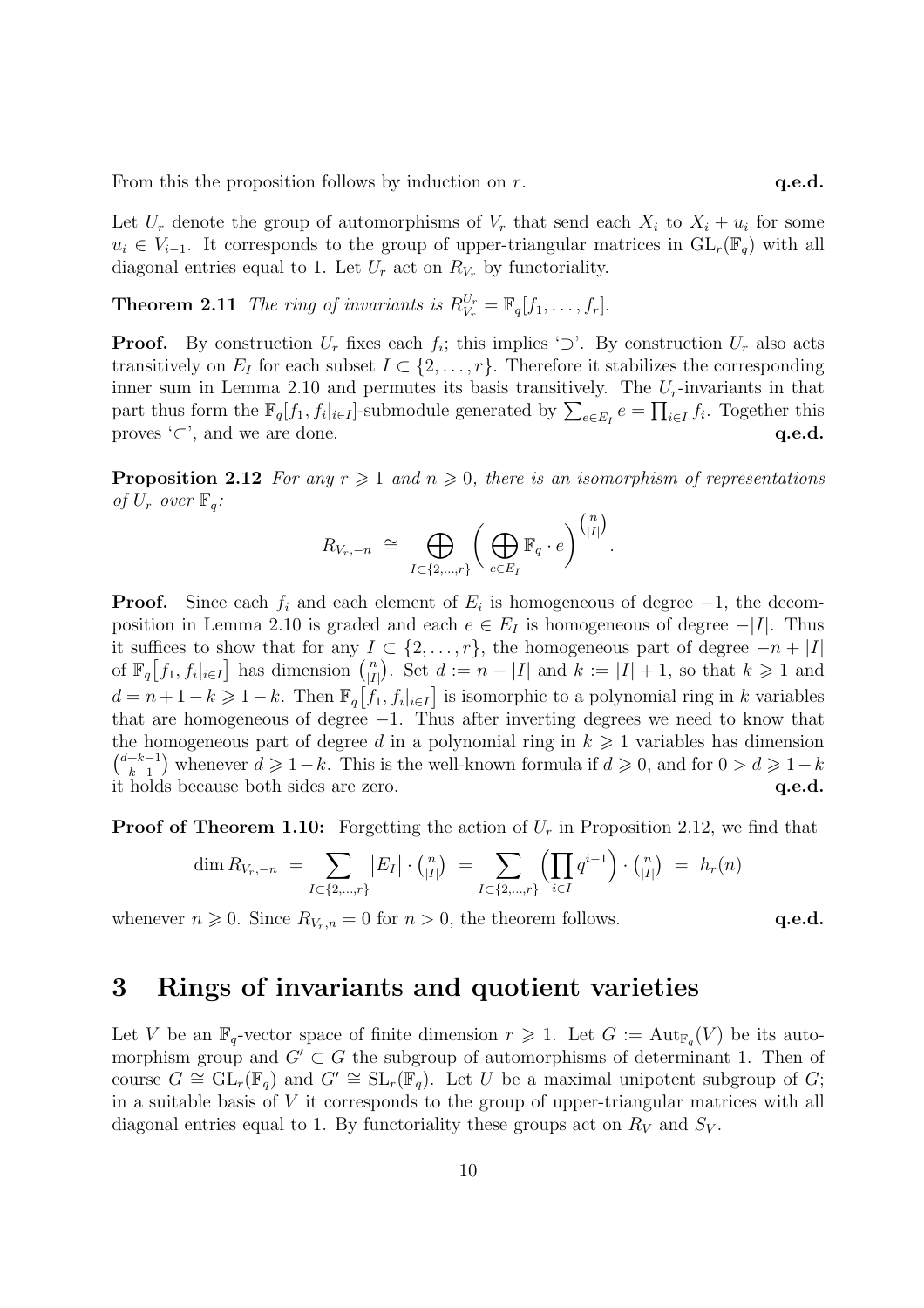**Theorem 3.1** The respective subrings of invariants are generated by algebraically independent homogeneous elements as follows:

- (a)  $R_V^U = \mathbb{F}_q[f_1, \ldots, f_r]$  with all degrees  $-1$ .
- (b)  $S_V^U = \mathbb{F}_q[g_1, \ldots, g_r]$  with respective degrees 1,  $q, \ldots, q^{r-1}$ .
- (c)  $R_V^G = \mathbb{F}_q[h_1, \ldots, h_r]$  with respective degrees  $1-q, 1-q^2, \ldots, 1-q^r$ .
- (d)  $S_V^G = \mathbb{F}_q[k_0, \ldots, k_{r-1}]$  with respective degrees  $q^r 1$ ,  $q^r q$ , ...,  $q^r q^{r-1}$ .
- (e)  $R_V^{G'} = \mathbb{F}_q[h_1, \ldots, h_{r-1}, h'_r]$  with respective degrees  $1-q, \ldots, 1-q^{r-1}, \frac{1-q^r}{q-1}$  $\frac{q-q^r}{q-1}$ .
- (f)  $S_V^{G'} = \mathbb{F}_q[k'_0, k_1, \ldots, k_{r-1}]$  with respective degrees  $\frac{q^r 1}{q-1}$  $q^{r-1}_{q-1}, q^{r-q}, \ldots, q^{r-q^{r-1}}.$

**Proof.** We use the notations from Section 2 and identify  $V = V_r$  and  $U = U_r$ . Then (a) is just the combination of Theorems 2.7 (a) and 2.11. Next  $S_{V_r}$  is the polynomial ring  $\mathbb{F}_q[X_1,\ldots,X_r]$ . For any  $1 \leqslant i \leqslant r$  its element  $g_i := \prod_{u \in V_{i-1}} (X_i + u)$  is invariant under  $U_r$ and homogeneous of degree  $q^{i-1}$ . By induction on r one easily shows that  $S_{V_r}$  is a free module over the subring  $\mathbb{F}_q[g_1,\ldots,g_r]$  with basis  $\{X_1^{\nu_1}\cdots X_r^{\nu_r} \mid \forall i: 0 \leq \nu_i < q^i-1\}$ . In particular it is free of rank  $q^{\frac{r(r-1)}{2}} = |U_r|$ . Since by Galois theory the quotient field extension  $K_{V_r}/K_{V_r}^{U_r}$  also has degree  $|U_r|$ , we deduce that  $K_{V_r}^{U_r}$  $V_r^r$  is the quotient field of  $\mathbb{F}_q[g_1,\ldots,g_r].$ But this ring is isomorphic to a polynomial ring and hence integrally closed in its quotient field. Thus (b) follows.

Next take an auxiliary variable  $T$ . A classical theorem of Dickson  $[7, Th. 1.2]$  states that

$$
k(T) := \prod_{v \in V} (T - v) = T^{q^r} + \sum_{i=0}^{r-1} k_i T^{q^i}
$$

for algebraically independent elements  $k_i \in S_V$  and that  $S_V^G = \mathbb{F}_q[k_0, \ldots, k_{r-1}]$ . Since the defining equation is jointly homogeneous in T and  $v \in V$ , we find that  $k_i$  is homogeneous of degree  $q^r - q^i$ . This proves (d). For the proof of (c), which follows a suggestion of Florian Breuer, we calculate

$$
h(T) := \prod_{v \in \mathring{V}} (T - \frac{1}{v}) = \prod_{v \in \mathring{V}} \frac{T}{-v} \cdot \left(\frac{1}{T} - v\right) = \frac{T^{q^r}}{k_0} \cdot k\left(\frac{1}{T}\right).
$$

It follows that

$$
h(T) = T^{q^r - 1} + \sum_{i=1}^r h_i T^{q^r - q^i}
$$

with coefficients  $h_i := \frac{k_i}{k_0}$  for  $1 \leqslant i \leqslant r-1$  and  $h_r := \frac{1}{k_0}$ , which are homogeneous of the indicated degrees. By construction  $h(T)$  has coefficients in  $R_V^G$ ; hence  $\mathbb{F}_q[h_1,\ldots,h_r] \subset R_V^G$ .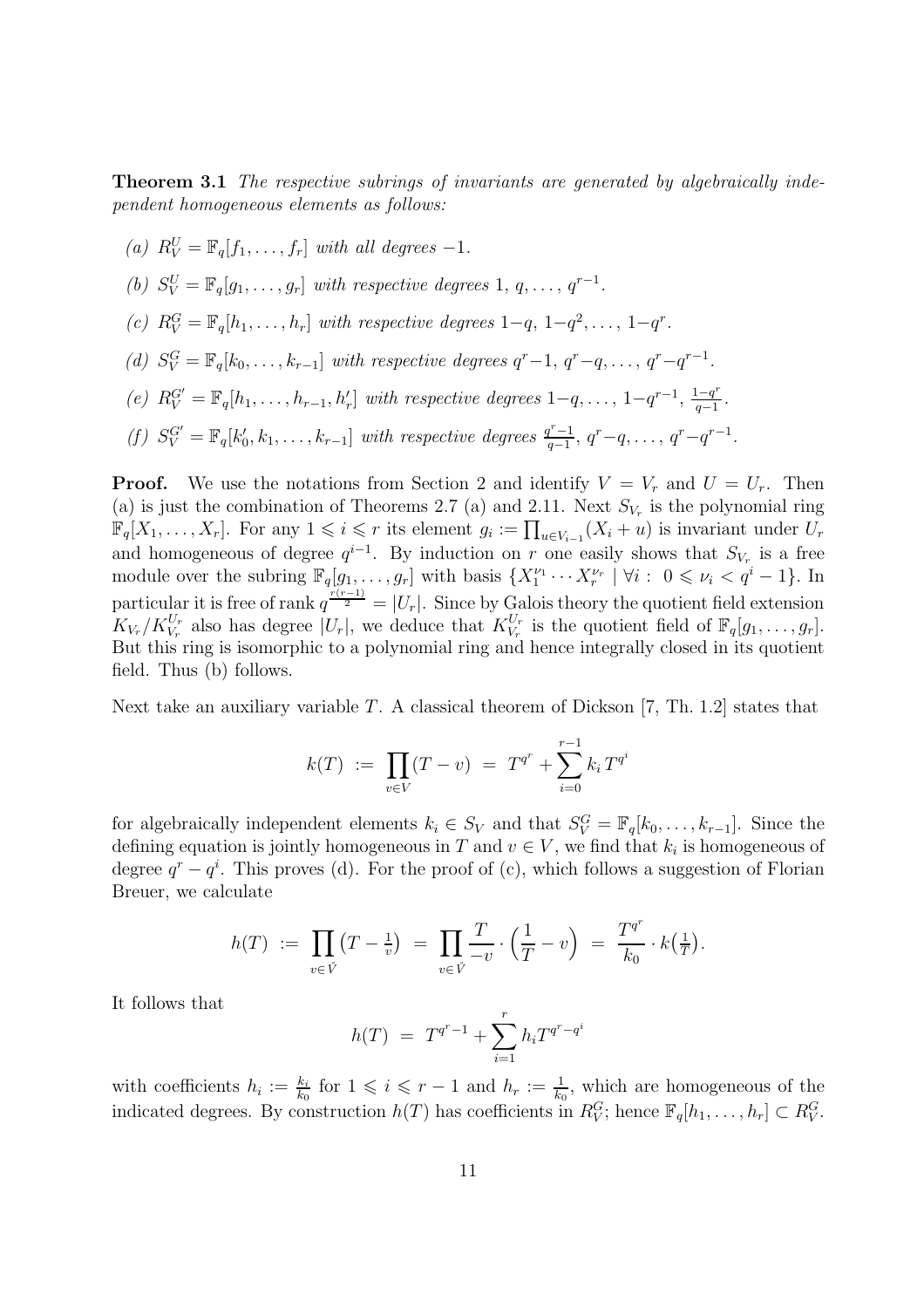Moreover this ring extension is integral, because all generators  $\frac{1}{v}$  of  $R_V$  are zeroes of  $h(T)$ . On the other hand, the form of the  $h_i$  implies that

$$
K_V^G = \mathrm{Quot}(S_V^G) \stackrel{(d)}{=} \mathbb{F}_q(k_0,\ldots,k_{r-1}) \stackrel{!}{=} \mathbb{F}_q(h_1,\ldots,h_r) \subset \mathrm{Quot}(R_V^G) = K_V^G.
$$

Since  $\mathbb{F}_q[h_1,\ldots,h_r]$  is integrally closed in its field of quotients, it is therefore equal to  $R_V^G$ , proving (c).

For (f) let  $k'_0 \in S_V$  denote the product of one non-zero element from every 1-dimensional subspace of  $V$  (it does not matter which). This is a homogeneous polynomial of degree  $q^r-1$  $\frac{q^{r}-1}{q-1}$ . Dickson [7, Th. 3.1] also proved that  $S_V^{G'} = \mathbb{F}_q[k'_0, k_1, \ldots, k_{r-1}]$ , whence (f). Finally, this implies (e) in the same manner as (d) implies (c).  $q.e.d.$ 

Next we recall the notion of a weighted projective space. For a general introduction to these see [1]. Consider a polynomial ring  $R = k[T_1, \ldots, T_r]$  over a field k. Take positive integers  $d_1, \ldots, d_r$  and endow R with the unique grading for which each  $T_i$  is homogeneous of degree  $d_i$ . Then Proj R is called a *weighted projective space of weights*  $d_1, \ldots, d_r$ . It is a normal projective algebraic variety. Multiplying all  $d_i$  by a fixed positive integer does not change Proj R. The weighted projective space of weights  $1, \ldots, 1$  is just the usual projective space  $\mathbb{P}_{k}^{r-1}$  $\frac{r-1}{k}$ .

We are interested in the projective algebraic varieties with coordinate rings  $S_V$  and  $R_V$ . Since by definition  $R_V$  is graded in degrees  $\leq 0$ , we temporarily view it as graded in degrees  $\geq 0$  by multiplying all degrees by  $-1$ , and can then define

$$
P_V := \text{Proj } S_V \cong \mathbb{P}_k^{r-1},
$$
  

$$
Q_V := \text{Proj } R_V.
$$

Everywhere else we will keep the previous grading on  $R_V$ . By functoriality the groups  $U \subset G \supset G'$  act on  $P_V$  and  $Q_V$ , and applying Proj to the respective subrings of invariants yields the associated quotient varieties. Thus Theorems 3.1 and 2.7 (b) imply:

Theorem 3.2 (a)  $Q_V/U \cong \mathbb{P}_{\mathbb{F}_q}^{r-1}$  $\mathbb{F}_q^{r-1}$  and the projection  $Q_V \twoheadrightarrow Q_V/U$  is finite and flat of degree  $q^{\frac{r(r-1)}{2}}$ .

The other quotients are weighted projective spaces of the following weights:

- (b)  $P_V/U$  has weights 1,  $q, \ldots, q^{r-1}$ .
- (c)  $Q_V/G$  has weights  $q-1, q^2-1, \ldots, q^r-1$ .
- (d)  $P_V/G$  has weights  $q^r-1$ ,  $q^r-q$ , ...,  $q^r-q^{r-1}$ .
- (e)  $Q_V/G'$  has weights  $q-1, \ldots, q^{r-1}-1, \frac{q^{r}-1}{q-1}$  $rac{q-1}{q-1}$ .
- (f)  $P_V/G'$  has weights  $\frac{q^r-1}{q-1}$  $q^{r-1}_{q-1}, q^{r-q}, \ldots, q^{r-q^{r-1}}.$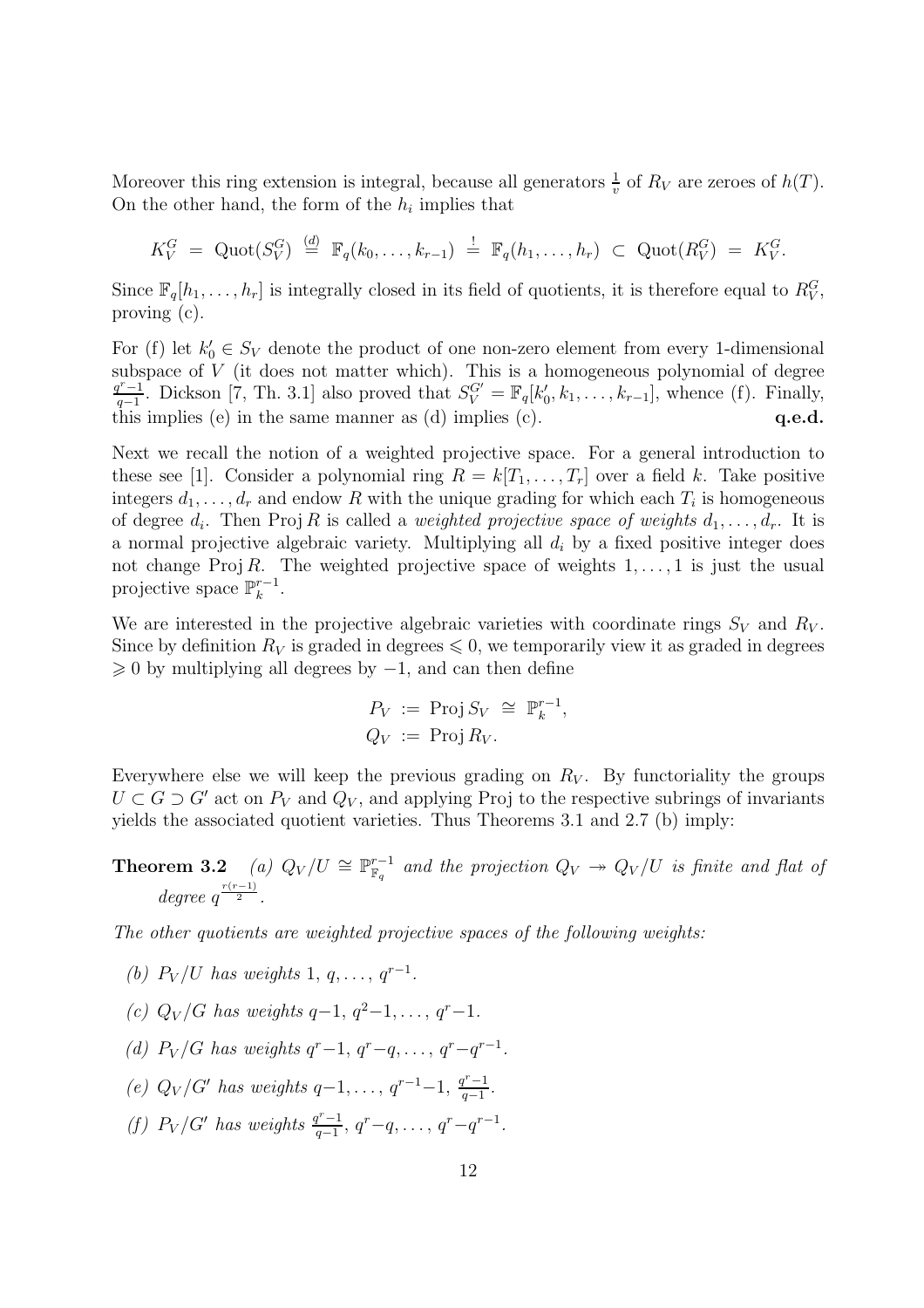In particular  $Q_V/U$  is always regular. The other five quotients are normal algebraic varieties of dimension  $r - 1$ ; hence they are regular if  $r \leq 2$ . By contrast:

**Proposition 3.3** The quotients in 3.2 (b-f) are singular if  $r \ge 3$ .

**Proof.** A weighted projective space of weights  $d_1, \ldots, d_r$  is regular if and only if for every prime number  $\ell$ , the maximum of  $\text{ord}_{\ell}(d_1), \ldots, \text{ord}_{\ell}(d_r)$  is attained at least  $r-1$  times (combine  $[1, \text{ Lem. } 3.\text{C.4}, \text{Prop. } 3.\text{C.5}, \text{Prop. } 4.\text{A.6} (\text{c})]$ ). This criterion fails in the cases (b), (d), and (f) for the prime  $\ell | q$ . In the case (c) we can first divide all weights by the common factor  $q-1$ . Then the first weight is 1, and the criterion would require that all other weights are equal, which is clearly not the case. In the case (e) the criterion would also have to hold for the weights  $q-1, \ldots, q^{r-1}-1$ , where it fails by (c) if  $r \geq 4$ . The remaining case  $r = 3$  of (e) is left to the careful reader. q.e.d.

#### 4 Invariants under unipotent subgroups

As before let  $r := \dim V \geq 1$  and  $G := \text{Aut}_{\mathbb{F}_q}(V) \cong \text{GL}_r(\mathbb{F}_q)$ . Let  $H \subset G$  be a unipotent subgroup, or equivalently a p-subgroup, where p is the characteristic of  $\mathbb{F}_q$ . In this section we study the subring of invariants  $R_V^H$ .

Let U be a maximal unipotent subgroup of G. We choose a basis of V such that  $U$ corresponds to the group of upper triangular matrices with all diagonal entries equal to 1. Then for any integer  $1 \le s \le r$  we let  $P_s \subset G$  denote the subgroup corresponding to matrices of block triangular form

$$
\begin{pmatrix} *&*\\0&*\end{pmatrix}
$$

where the upper left block has size  $s \times s$  and the lower right has size  $(r - s) \times (r - s)$ . This is a maximal parabolic subgroup of G if  $1 \le s < r$ , and equal to G if  $s = r$ . Let  $L_s$  denote the normal subgroup of  $P<sub>s</sub>$  corresponding to matrices of block triangular form

$$
\begin{pmatrix} 1_s & * \\ 0 & * \end{pmatrix}
$$

where  $1_s$  denotes the identity matrix of size  $s \times s$ . Then  $UL_s/L_s$  is a maximal unipotent subgroup of  $P_s/L_s \cong GL_s(\mathbb{F}_q)$ ; hence the well-known formula  $|\mathrm{GL}_s(\mathbb{F}_q)| = \prod_{i=1}^s (q^s - q^{s-i})$ implies that  $[P_s:UL_s] = \prod_{i=1}^s (q^i-1)$ . Our aim is to prove the following result:

**Theorem 4.1** For any unipotent subgroup  $H \subset G$  and any integer  $n \geq 0$  we have

$$
\dim R_{V, -n}^H = \sum_{s=1}^r \frac{|H \backslash G / L_s|}{[P_s : UL_s]} \cdot \binom{n-1}{s-1}.
$$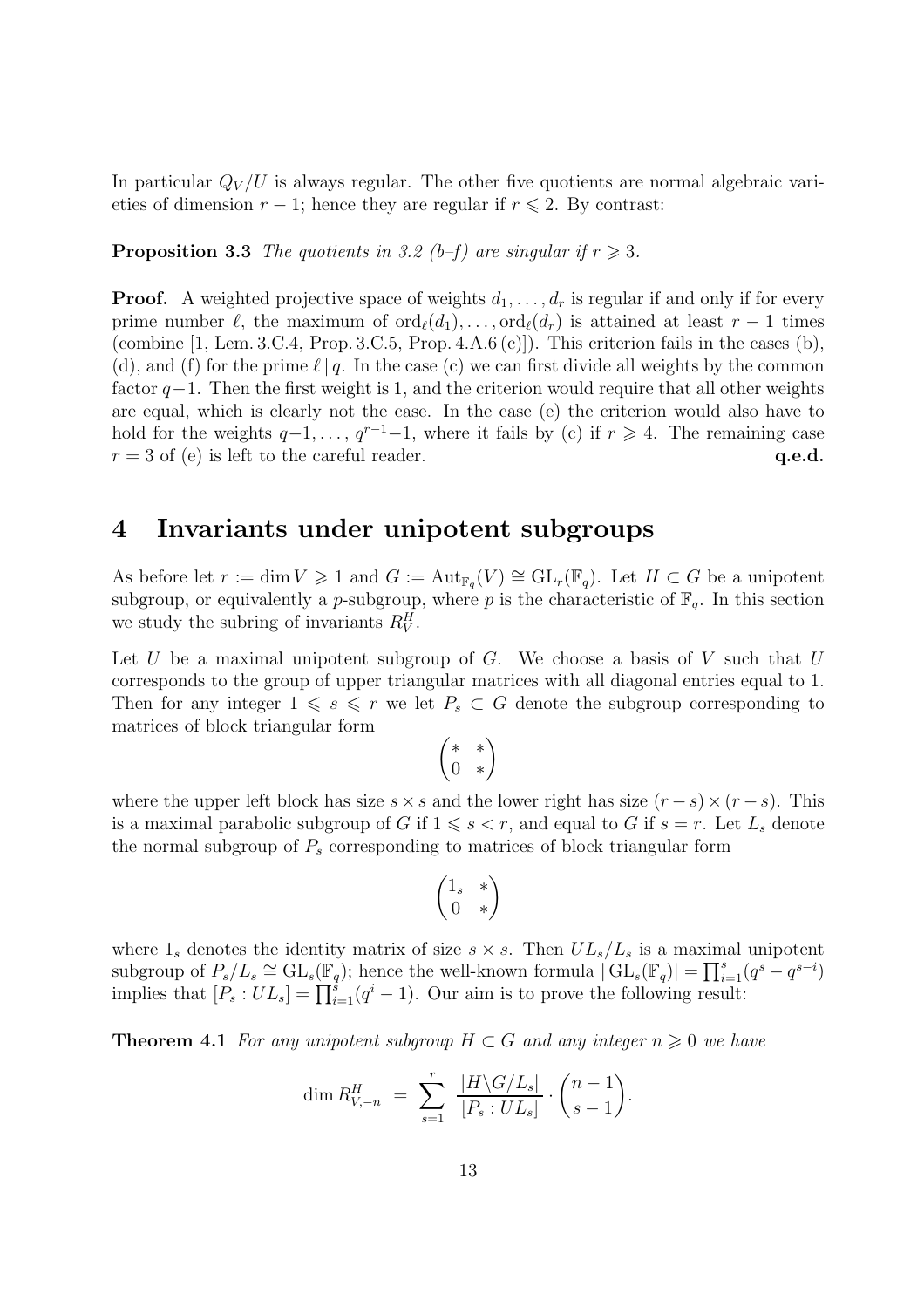For the proof we use the notations from Section 2 and identify  $V = V_r$  and  $U = U_r$ . Note that both sides of the desired equality remain unchanged on conjugating  $H$  by an element of G. Thus without loss of generality we may assume that  $H \subset U$ . One part of the calculation then involves describing the left action of U on  $G/L_s$ . Let  $E_i$  and  $E_I$  be as in (2.8) and (2.9).

**Lemma 4.2** For any  $1 \le s \le r$  the set  $G/L_s$  with the left action of U is isomorphic to the disjoint union of  $[P_s:UL_s]$  copies of the sets  $E_I$  for all  $I \subset \{1,\ldots,r\}$  with  $|I|=s$ .

**Proof.** Let W denote the group of permutation matrices in  $G$ , which we can identify with the symmetric group  $S_r$ . Then W is the Weyl group of G and  $W_s := W \cap P_s$  the Weyl group of  $P_s$ , both with respect to the diagonal torus. By Bruhat we thus have the disjoint decomposition

$$
G/L_s = \left(\bigcup_{w \in W/W_s} UwP_s\right)\Big/L_s = \bigcup_{w \in W/W_s} UwP_s/L_s.
$$

Since  $L_s$  is a normal subgroup of  $P_s$ , the group  $P_s$  still acts by right translation on  $UwP_s/L_s$ . This action commutes with left translation by  $U$ , and the two actions together are transitive. Therefore all U-orbits in  $UwP_s/L_s$  are isomorphic.

To determine their number observe that there is a bijection

$$
(w^{-1}Uw \cap P_s) \backslash P_s/L_s \xrightarrow{\sim} U \backslash UwP_s/L_s, \quad [p] \mapsto [wp].
$$

Since  $L_s$  is a normal subgroup of  $P_s$ , the left hand side is also the set of right cosets of the subgroup  $(w^{-1}Uw \cap P_s)L_s$  of  $P_s$ . We claim that  $(w^{-1}Uw \cap P_s)L_s$  is conjugate to  $UL_s$ under  $P_s$ . Indeed, to prove this we can replace w by any element of the coset  $wW_s$ . We can thus assume that  $wi < wj$  for all  $1 \leq i < j \leq s$ . Then

$$
(w^{-1}Uw) \cap \begin{pmatrix} * & 0 \\ 0 & 1_{r-s} \end{pmatrix} = U \cap \begin{pmatrix} * & 0 \\ 0 & 1_{r-s} \end{pmatrix},
$$

which implies that  $(w^{-1}Uw \cap P_s)L_s = UL_s$ , as desired. Using the claim we find that the number of U-orbits in  $UwP_s/L_s$  is

$$
\left|U\backslash UwP_s/L_s\right| = \left|(w^{-1}Uw\cap P_s)\backslash P_s/L_s\right| = \left[P_s:(w^{-1}Uw\cap P_s)L_s\right] = \left[P_s:UL_s\right].
$$

The structure of a single U-orbit in  $UwP_s/L_s$  is determined by the bijection

$$
U/(U\cap wL_sw^{-1})\ \stackrel{\sim}{\longrightarrow}\ UwL_s/L_s\ \subset\ UwP_s/L_s,\ \ [u]\mapsto [uw].
$$

Here  $wL_s w^{-1}$  is the group of matrices in G whose *i*-th column coincides with that of the identity matrix for all  $i \in I_w := \{wi \mid 1 \leqslant i \leqslant s\}$ . Thus  $U \cap wL_s w^{-1}$  is precisely the stabilizer in U of the element

$$
\prod_{i\in I_w}\frac{1}{X_i} \in \prod_{i\in I_w}E_i = E_{I_w}.
$$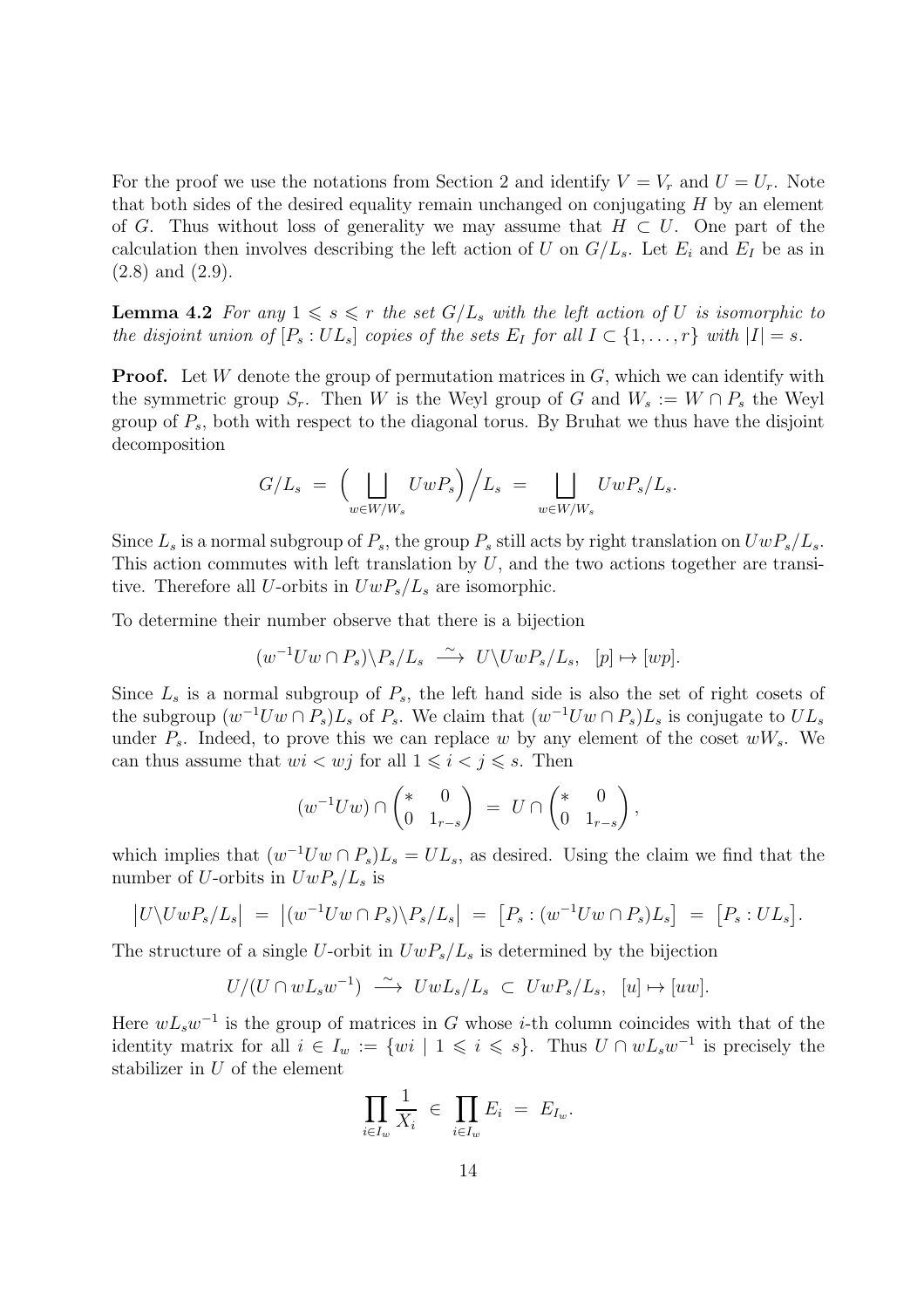Since U acts transitively on  $E_{I_w}$ , we deduce that each U-orbit in  $U_wP_s/L_s$  is isomorphic to  $E_{I_w}$ .

Finally, the map  $w \mapsto I_w$  induces a bijection from  $W/W_s$  to the set of subsets  $I \subset \{1, \ldots, r\}$ with  $|I| = s$ . By combining everything the lemma follows.  $q.e.d.$ 

Proof of Theorem 4.1: Using Lemma 4.2 we can rewrite the right hand side of the desired equality as

$$
\sum_{s=1}^r \frac{|H \backslash G/L_s|}{[P_s:UL_s]} \cdot \binom{n-1}{s-1} = \sum_{\varnothing \neq I \subset \{1,\dots,r\}} |H \backslash E_I| \cdot \binom{n-1}{|I|-1}.
$$

Since  $|E_1|=1$ , the summand associated to  $I=\{1\}$  is identically equal to 1. For the other terms the subset  $I' := I \setminus \{1\}$  is again non-empty, and  $|E_1| = 1$  implies that

$$
|H \backslash E_I| = |H \backslash E_{I'}|.
$$

Any non-empty subset  $I' \subset \{2, \ldots, r\}$  arises in this way from the two subsets  $I = I'$  and  $I = \{1\} \sqcup I'$ , and combining the corresponding terms the total sum becomes

$$
1 + \sum_{\varnothing \neq I' \subset \{2,\ldots,r\}} |H \backslash E_{I'}| \cdot \left[ \binom{n-1}{|I'|-1} + \binom{n-1}{|I'|} \right].
$$

By standard identities of binomial coefficients and the fact that  $|E_{\varnothing}| = 1$  this simplifies to

$$
\sum_{I'\subset\{2,\ldots,r\}}\left|H\backslash E_{I'}\right|\cdot\binom{n}{|I'|}.
$$

At last, this is equal to dim  $R_{V,-n}^H$  by Proposition 2.12. **q.e.d.** 

### 5 Cohomology

As before let  $r = \dim V \geq 1$ . Let  $\mathcal{O}(1)$  denote the standard twisting sheaf on  $P_V \cong \mathbb{P}_{\mathbb{F}_q}^{r-1}$  $\mathbb{F}_q$ and recall that for all  $i, n \in \mathbb{Z}$  we have

(5.1) 
$$
\dim H^{i}(P_{V}, \mathcal{O}(n)) = \begin{cases} {r-1+n \choose r-1} & \text{if } i = 0 \text{ and } n \geq 0, \\ (-1)^{r-1} \cdot {r-1+n \choose r-1} & \text{if } i = r-1 \text{ and } n \leq -r, \\ 0 & \text{otherwise.} \end{cases}
$$

Let  $\mathcal{O}_{Q_V}(1)$  denote the ample invertible sheaf on  $Q_V$  corresponding to the graded  $R_V$ module  $R_V$  shifted in degrees by 1. Theorem 3.1 (a) directly implies:

**Proposition 5.2**  $\mathcal{O}_{Q_V}(1)$  is the pullback of the standard twisting sheaf  $\mathcal{O}(1)$  under the projection  $\pi: Q_V \twoheadrightarrow \overset{\leftrightarrow}{Q_V}/U \cong \mathbb{P}^{r-1}_{\mathbb{F}_q}$  $\frac{r-1}{\mathbb F_q}$  .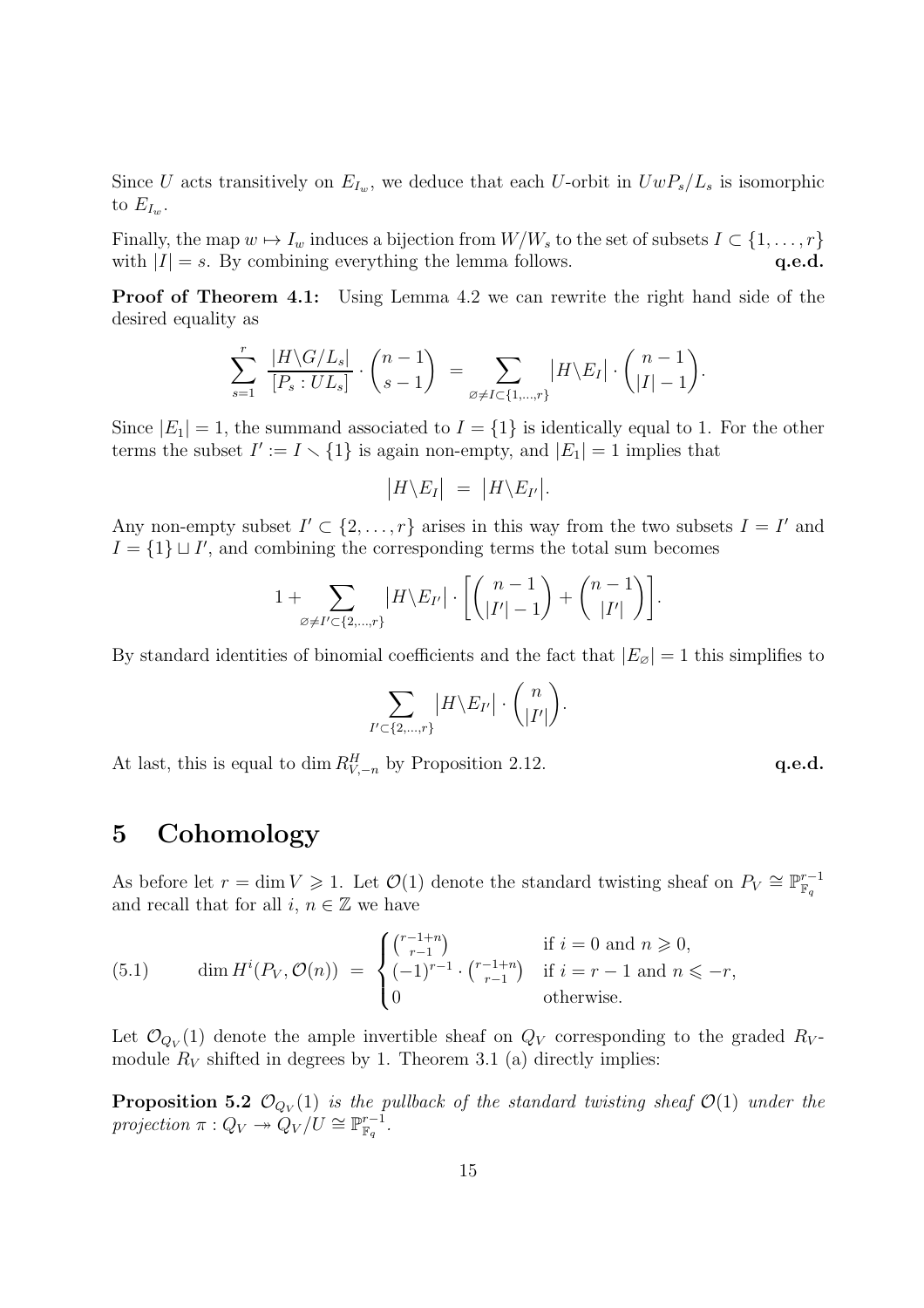**Theorem 5.3** Let  $h_r(T)$  be the polynomial from Theorem 1.10 with  $r = \dim V$ . Then for all i,  $n \in \mathbb{Z}$  we have

$$
\dim H^i(Q_V, \mathcal{O}_{Q_V}(n)) = \begin{cases} h_r(n) & \text{if } i = 0 \text{ and } n \geq 0, \\ (-1)^{r-1} \cdot h_r(n) & \text{if } i = r-1 \text{ and } n < 0, \\ 0 & \text{otherwise.} \end{cases}
$$

**Proof.** For  $r = 1$  both sides are always 1. So assume that  $r \ge 2$ . Recall from (2.2) that  $\Delta_1 = \{1\}$  and that all other  $\Delta_i$  consist of homogeneous elements of degree 0 and  $-1$ . Thus  $\Delta_1 \cdots \Delta_r$  consists of some number  $a_{r,s}$  of elements of degree  $-s$  for all  $0 \leq s \leq r-1$ . From Theorem 2.7 (b) we deduce that  $\pi_* \mathcal{O}_{Q_V}$  is isomorphic to the direct sum of  $a_{r,s}$  copies of  $\mathcal{O}(-s)$  for all  $0 \le s \le r - 1$ . (The reader may check that this takes the sign convention for the grading on  $R_V$  correctly into account.) In view of Proposition 5.2 we find that

$$
\dim H^{i}(Q_V, \mathcal{O}_{Q_V}(n)) = \dim H^{i}(Q_V, \pi^*\mathcal{O}(n))
$$
  
= 
$$
\dim H^{i}(\mathbb{P}_{\mathbb{F}_q}^{r-1}, (\pi_*\mathcal{O}_{Q_V})(n))
$$
  
= 
$$
\sum_{0 \le s \le r-1} a_{r,s} \cdot \dim H^{i}(\mathbb{P}_{\mathbb{F}_q}^{r-1}, \mathcal{O}(n-s)).
$$

By (5.1) this is zero unless  $i = 0$  or  $r-1$ , and for  $i = 0$  it is

$$
\sum_{0 \le s \le r-1 \atop s \le n} a_{r,s} \cdot {r-1+n-s \choose r-1}.
$$

This again is zero unless  $n \geq 0$ , and for such n the sum can be extended over all  $0 \leq s \leq$ r−1, because the binomial coefficient vanishes whenever  $-(r-1) \leq n-s < 0$ . Thus with

$$
k_r(T) := \sum_{0 \le s \le r-1} a_{r,s} \cdot \binom{r-1+T-s}{r-1}
$$

we have dim  $H^0(Q_V, \mathcal{O}_{Q_V}(n)) = k_r(n)$  for all  $n \geq 0$ .

On the other hand, we have dim  $H^0(Q_V, \mathcal{O}_{Q_V}(n)) = \dim R_{V, -n}$  for all  $n \gg 0$  by the general theory of projective coordinate rings [3, Ch. II Exc. 5.9], which in turn is equal to  $h_r(n)$  by Theorem 1.10. Together we deduce that  $k_r(n) = h_r(n)$  for all  $n \gg 0$ . Since both sides are polynomials in *n*, it follows that  $k_r(T) = h_r(T)$ .

This now implies that dim  $H^0(Q_V, \mathcal{O}_{Q_V}(n)) = h_r(n)$  for all  $n \geq 0$ . A similar consideration as above shows that  $\dim H^{r-1}(Q_V, \mathcal{O}_{Q_V}(n))$  vanishes for all  $n \geq 0$ . The formula for  $n < 0$ follows from the fact that the Euler characteristic is a polynomial in  $n$ .  $q.e.d.$ 

**Corollary 5.4** For all n the natural map  $R_{V,-n} \longrightarrow H^0(Q_V, \mathcal{O}_{Q_V}(n))$  is an isomorphism.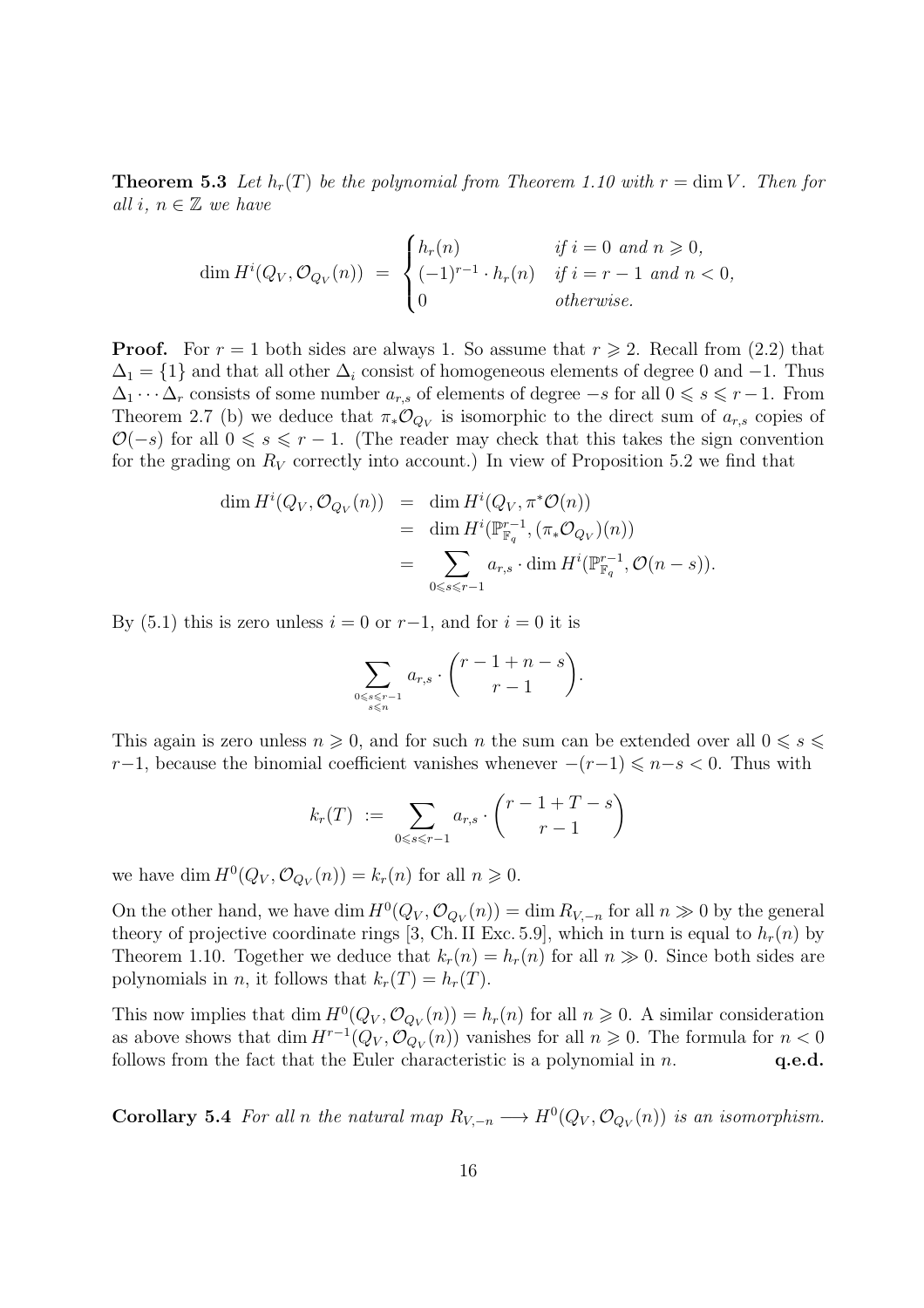### 6 Dualizing sheaf

As before let  $r = \dim V \ge 1$ . Let  $I_V \subset R_V$  be the homogeneous ideal generated by the elements  $\frac{1}{v_0\cdots v_r}$  for all  $v_0, \ldots, v_r \in V$ , any r of which are linearly independent. Let  $\mathcal{I}_V \subset \mathcal{O}_{Q_V}$  be the ideal sheaf associated to  $I_V$ , and let  $\mathcal{I}_V(r)$  be its r-fold twist by the ample invertible sheaf  $\mathcal{O}_{Q_V}(1)$  from Section 5. The aim of this section is to prove:

**Theorem 6.1**  $\mathcal{I}_V(r)$  is a dualizing sheaf on  $Q_V$ .

We use the notations from Section 2 and take  $V = V_r$ . We begin by describing a nice basis of  $I_{V_r}$ . For any  $r \geq 1$  set

(6.2) 
$$
\hat{\Delta}_r := \left\{ \frac{f_r}{X_r} \right\} \cup \left\{ \frac{1}{X_r + u} - \frac{1}{X_r} \middle| u \in \mathring{V}_{r-1} \right\} \subset R_{V_r}.
$$

Let  $J_r$  denote the  $R_{V_{r-1}}[f_r]$ -submodule of  $R_{V_r}$  that is generated by  $\hat{\Delta}_r$ .

**Lemma 6.3**  $J_r$  is an ideal of  $R_{V_r}$ .

**Proof.** It suffices to show that  $\frac{1}{v} \cdot J_r \subset J_r$  for all generators  $\frac{1}{v}$  of  $R_{V_r}$  with  $v \in V_r$ . That is obvious for  $v \in V_{r-1}$ . By the identity (1.1) the other cases reduce to  $\frac{1}{X_r+w} \cdot J_r \subset J_r$  for all  $w \in V_{r-1}$ . On the generators of  $J_r$  this amounts to the relations

(a) 
$$
\frac{1}{X_r + w} \cdot \left(\frac{1}{X_r + u} - \frac{1}{X_r}\right) \in J_r
$$
 for all  $w \in V_{r-1}$  and  $u \in V_{r-1}$ , and  
\n(b)  $\frac{1}{X_r + w} \cdot \frac{f_r}{X_r} \in J_r$  for all  $w \in V_{r-1}$ .

If  $w \neq 0$ ,  $u$ , by the identities (1.3) the element in (a) is

$$
= \frac{1}{w-u} \cdot \left(\frac{1}{X_r+u} - \frac{1}{X_r}\right) + \left(\frac{1}{w} - \frac{1}{w-u}\right) \cdot \left(\frac{1}{X_r+u} - \frac{1}{X_r}\right).
$$

This is an  $R_{V_{r-1}}$ -linear combination of elements of  $\hat{\Delta}_r$ ; hence it lies in  $J_r$ . If  $w=0$ , using the definition 2.1 of  $f_r$  the element comes out as

$$
= \frac{1}{X_r} \cdot \frac{1}{X_r + u} - \frac{1}{X_r} \cdot \left( f_r - \sum_{v \in \hat{V}_{r-1}} \frac{1}{X_r + v} \right)
$$
  

$$
\stackrel{\text{(1.3)}}{=} \frac{-1}{u} \cdot \left( \frac{1}{X_r + u} - \frac{1}{X_r} \right) - \frac{f_r}{X_r} - \sum_{v \in \hat{V}_{r-1}} \frac{1}{v} \cdot \left( \frac{1}{X_r + v} - \frac{1}{X_r} \right),
$$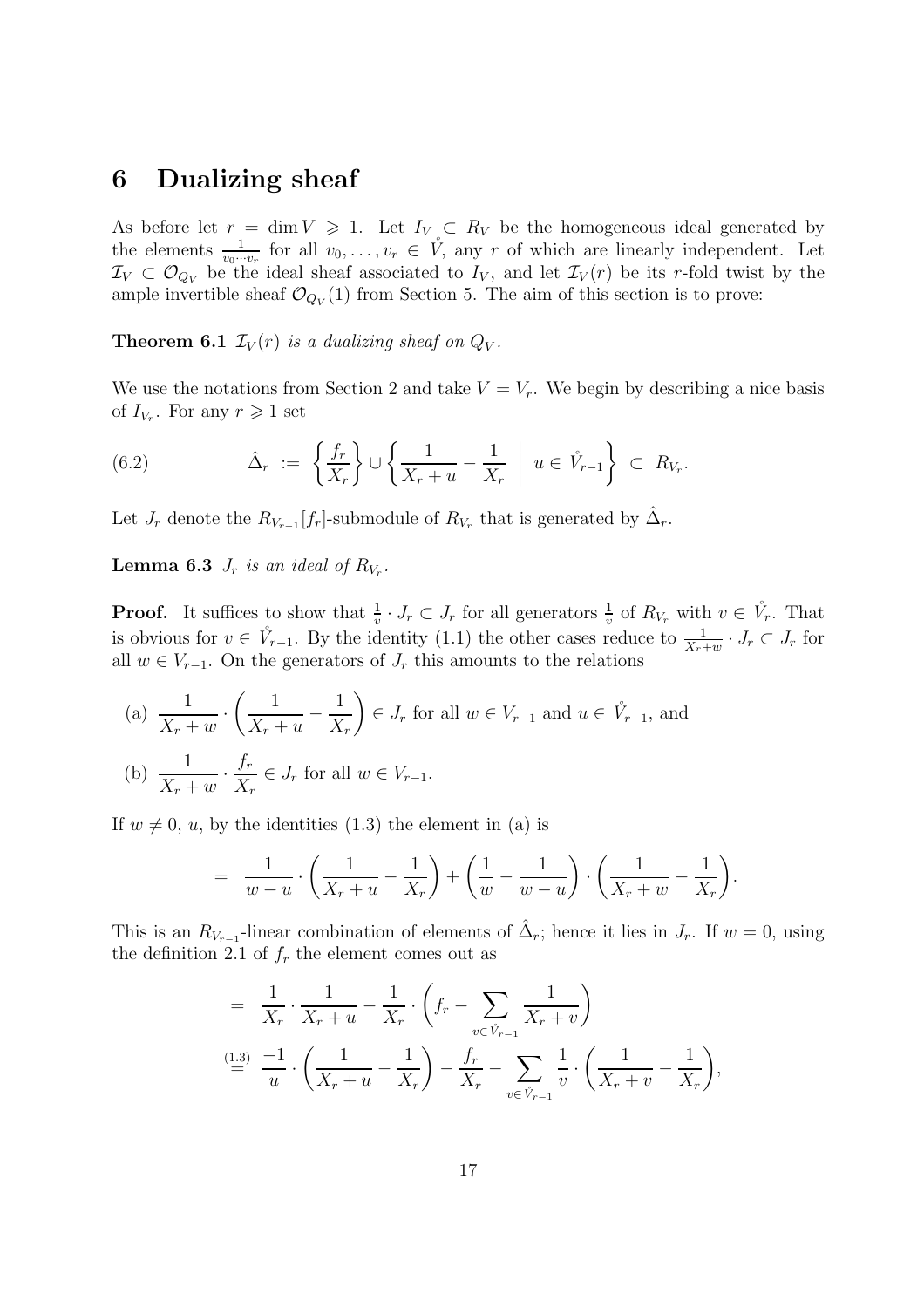where the right hand side again lies in  $J_r$ . If  $w = u$ , the element is

$$
\stackrel{(2.1)}{=} \left( f_r - \sum_{\substack{v \in V_{r-1} \\ w \neq u}} \frac{1}{X_r + v} \right) \cdot \left( \frac{1}{X_r + u} - \frac{1}{X_r} \right)
$$
\n
$$
= f_r \cdot \left( \frac{1}{X_r + u} - \frac{1}{X_r} \right) - \sum_{\substack{v \in V_{r-1} \\ w \neq u}} \frac{1}{X_r + v} \cdot \left( \frac{1}{X_r + u} - \frac{1}{X_r} \right).
$$

Here the first summand lies in  $f_r \cdot \hat{\Delta}_r$  and the remaining ones lie in  $J_r$  by the preceding cases. This finishes the proof of (a). For  $w \neq 0$  the element in (b) is

$$
\stackrel{(1.3)}{=} \frac{-f_r}{w} \cdot \left(\frac{1}{X_r + w} - \frac{1}{X_r}\right)
$$

and hence in  $J_r$ . For  $w = 0$  it is

$$
\stackrel{(2.1)}{=} \left( f_r - \sum_{v \in \mathring{V}_{r-1}} \frac{1}{X_r + v} \right) \cdot \frac{f_r}{X_r}
$$
\n
$$
= f_r \cdot \frac{f_r}{X_r} - \sum_{v \in \mathring{V}_{r-1}} \frac{1}{X_r + v} \cdot \frac{f_r}{X_r}.
$$

Here the first summand lies in  $f_r \cdot \hat{\Delta}_r$  and the remaining ones lie in  $J_r$  by the preceding case. This finishes the proof of (b).  $q.e.d.$ 

Lemma 6.4  $I_{V_{r-1}} \cdot J_r \subset I_{V_r}$  for any  $r \geq 2$ .

**Proof.** Looking at generators, this amounts to showing that for all  $v_0, \ldots, v_{r-1} \in V_{r-1}$ , any  $r - 1$  of which are linearly independent, we have

(a) 
$$
\frac{1}{v_0 \cdots v_{r-1}} \cdot \left(\frac{1}{X_r + u} - \frac{1}{X_r}\right) \in I_{V_r}
$$
 for all  $u \in V_{r-1}$ , and  
\n(b)  $\frac{1}{v_0 \cdots v_{r-1}} \cdot \frac{f_r}{X_r} \in I_{V_r}$ .

To prove (a) we keep  $v_0, \ldots, v_{r-1}$  fixed and vary u. Note that (a) trivially holds for  $u = 0$ . For all  $u \in V_{r-1}$  and  $\alpha \in \mathbb{F}_q^{\times}$  the identity (1.3) implies that

$$
\frac{1}{v_0 \cdots v_{r-1}} \cdot \left(\frac{1}{X_r + u + \alpha v_i} - \frac{1}{X_r}\right) - \frac{1}{v_0 \cdots v_{r-1}} \cdot \left(\frac{1}{X_r + u} - \frac{1}{X_r}\right) \\
= \frac{1}{v_0 \cdots v_{r-1}} \cdot \left(\frac{1}{X_r + u + \alpha v_0} - \frac{1}{X_r + u}\right) \\
= \frac{-\alpha}{v_1 \cdots v_{r-1} \cdot (X_r + u + \alpha v_0) \cdot (X_r + u)}.
$$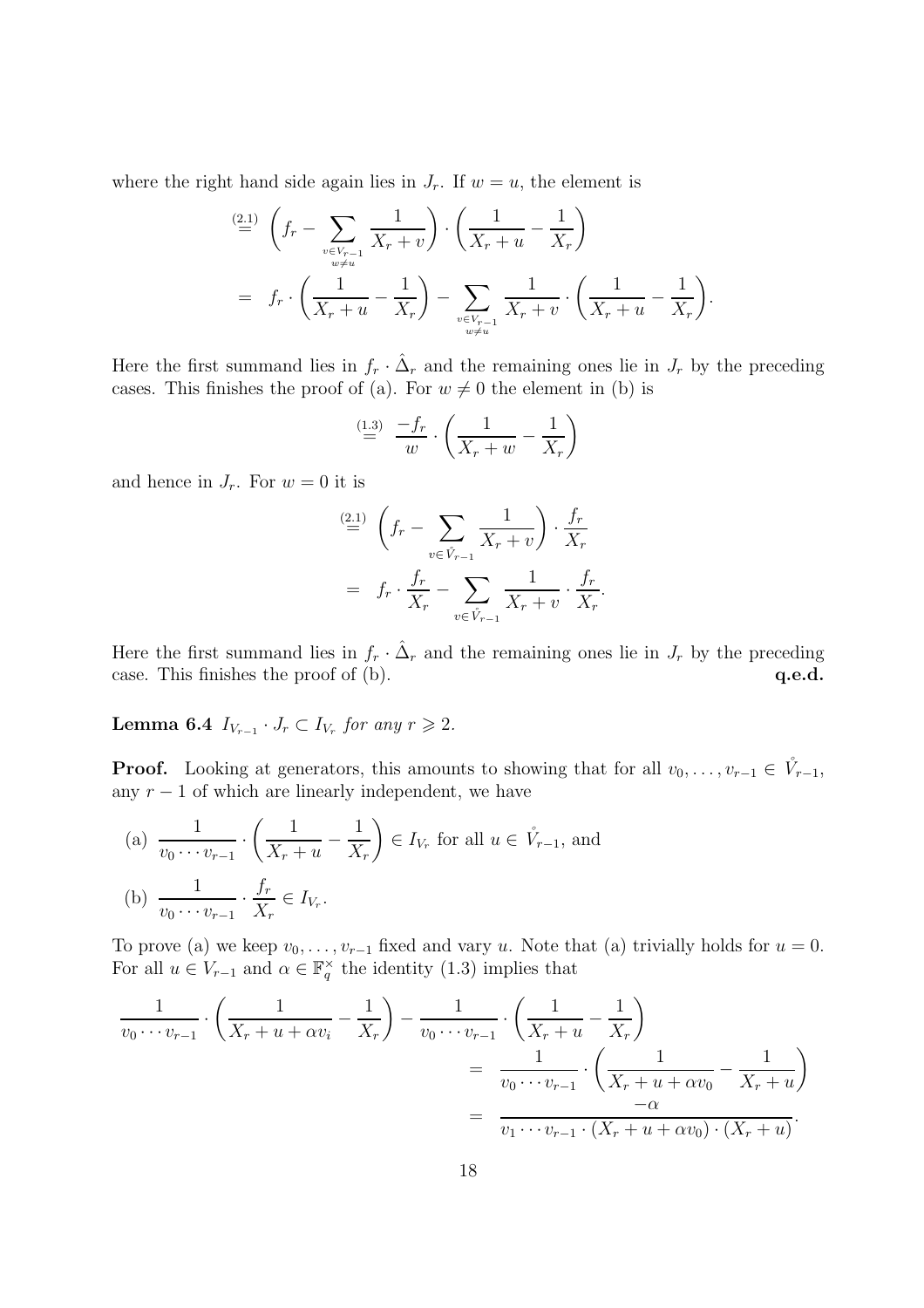Here any r of the factors in the denominator on the right hand side are linearly independent; hence this is an element of  $I_{V_r}$ . It follows that the set of  $u \in V_{r-1}$  satisfying (a) is invariant under translation by  $\mathbb{F}_q v_0$ . By the same argument with  $v_0, \ldots, v_{r-1}$  interchanged it is invariant under translation by  $\mathbb{F}_q v_i$  for all  $0 \leq i \leq r-1$ . It is therefore invariant under translation by all of  $V_{r-1}$ . Since it holds for  $u = 0$ , it follows for all  $u \in V_{r-1}$ , as desired. To prove (b) observe that

$$
\sum_{u \in \hat{V}_{r-1}} \left( \frac{1}{X_r + u} - \frac{1}{X_r} \right) \ = \ \left( \sum_{u \in V_{r-1}} \frac{1}{X_r + u} \right) - q^{r-1} \cdot \frac{1}{X_r} \ = \ f_r,
$$

because  $q^{r-1} = 0$  in  $\mathbb{F}_q$ . Thus summing (a) over all  $u \in V_{r-1}$  implies that  $\frac{1}{v_0 \cdots v_{r-1}} \cdot f_r \in I_{V_r}$ and hence  $(b)$ .  $q.e.d.$ 

Lemma 6.5  $I_{V_{r-1}} \cdot J_r = I_{V_r}$  for any  $r \geq 2$ .

Proof. By Lemma 6.4 it remains to prove the inclusion '⊃'. Since the left hand side is an ideal of  $R_{V_r}$  by Lemma 6.3, it suffices to show that each generator  $\frac{1}{v_0 \cdots v_r}$  of  $I_{V_r}$  lies in  $I_{V_{r-1}} \cdot J_r$ . For this let n denote the number of indices  $0 \leq i \leq r$  with  $v_i \notin V_{r-1}$ . As any r of the vectors  $v_0, \ldots, v_r$  are linearly independent and  $V_{r-1}$  has dimension  $r-1$ , we have  $2 \leq n \leq r+1$ . After renumbering we may therefore assume that  $v_0, v_1 \notin V_{r-1}$ . After multiplying these elements by suitable constants in  $\mathbb{F}_q^{\times}$  we may further assume that  $v_0 = X_r + u_0$  and  $v_1 = X_r + u_1$  for  $u_0, u_1 \in V_{r-1}$ . Since  $r \ge 2$ , the subset  $\{v_0, v_1\} \subset \{v_0, \ldots, v_{r-1}\}$  is linearly independent; hence  $v_0 \neq v_1$ . The identity (1.3) thus implies that

$$
\frac{1}{v_0 \cdots v_r} = \frac{1}{v_1 - v_0} \cdot \left(\frac{1}{v_0} - \frac{1}{v_1}\right) \cdot \frac{1}{v_2 \cdots v_r}
$$

with  $v_1 - v_0 = u_1 - u_0 \in V_{r-1}$ . If  $n = 2$ , this element is equal to

$$
\frac{1}{(v_1-v_0)v_2\cdots v_r} \cdot \left[ \left( \frac{1}{X_r+u_0} - \frac{1}{X_r} \right) - \left( \frac{1}{X_r+u_1} - \frac{1}{X_r} \right) \right].
$$

Here all of the r factors in the first denominator lie in  $V_{r-1}$  and any  $r-1$  of them are linearly independent; hence the first factor lies in  $I_{V_{r-1}}$ . As the second factor is a sum of generators of  $J_r$ , the product lies in  $I_{V_{r-1}} \cdot J_r$ , as desired. If  $n \geq 3$ , the element in question is

$$
\frac{1}{v_0(v_1-v_0)v_2\cdots v_r}-\frac{1}{v_1(v_1-v_0)v_2\cdots v_r}.
$$

Here again any  $r$  factors in each denominator are linearly independent, but the number of factors not in  $V_{r-1}$  is now  $n-1$ . Thus the desired assertion follows by induction on n.

q.e.d.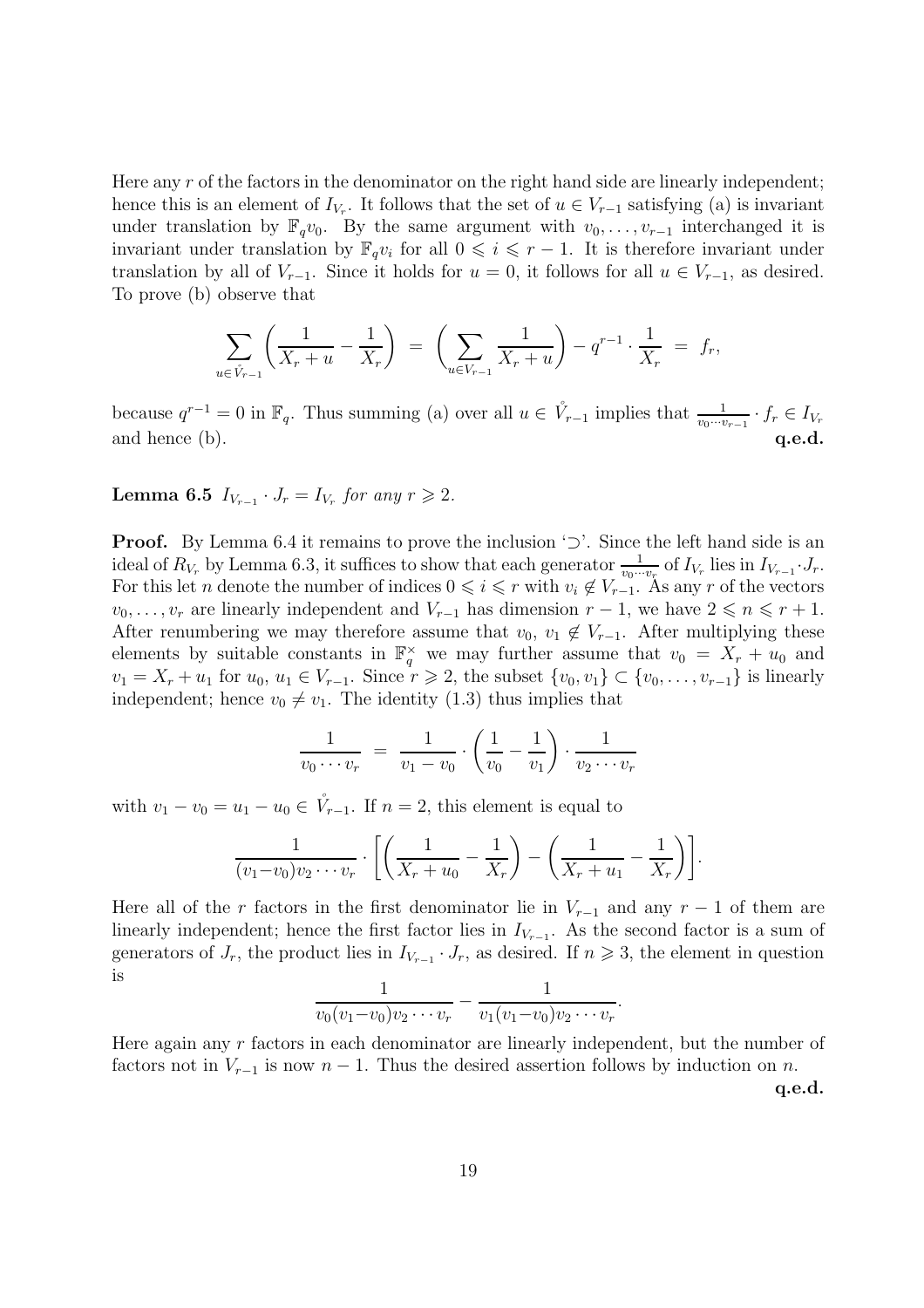**Proposition 6.6** For any  $r \geq 1$  the ideal  $I_{V_r}$  is a free module of rank  $q^{\frac{r(r-1)}{2}}$  with basis  $\hat{\Delta}_1 \cdots \hat{\Delta}_r$  over  $\mathbb{F}_q[f_1, \ldots, f_r].$ 

**Proof.** We first claim that  $I_{V_r}$  is generated as an  $\mathbb{F}_q[f_1,\ldots,f_r]$ -module by  $\hat{\Delta}_1\cdots\hat{\Delta}_r$ . We will prove this using induction on r. For  $r = 1$  the claim follows from the fact that  $f_1 = \frac{1}{X}$  $X_1$ and hence  $I_{V_1} = \left(\frac{1}{X_1^2}\right) = \left(\frac{f_r}{X_1}\right)$  $\frac{f_r}{X_1}$ ). For  $r \geqslant 2$  we have

$$
I_{V_r} = I_{V_{r-1}} \cdot J_r = \sum_{\varepsilon \in \hat{\Delta}_r} I_{V_{r-1}}[f_r] \cdot \varepsilon
$$

by Lemma 6.5 and the definition of  $J_r$ . By the claim for  $r-1$  this is equal to

$$
\sum_{\varepsilon \in \hat{\Delta}_r} \sum_{\varepsilon' \in \hat{\Delta}_1 \cdots \hat{\Delta}_{r-1}} \mathbb{F}_q[f_1, \ldots, f_r] \cdot \varepsilon \cdot \varepsilon',
$$

proving the claim for  $r$ , as desired.

Next observe that  $|\hat{\Delta}_r| = q^{r-1}$  for all  $r \geq 1$ , and hence  $|\hat{\Delta}_1 \cdots \hat{\Delta}_r| \leqslant q^{\frac{r(r-1)}{2}}$  for all  $r \geqslant 1$ . On the other hand recall from Theorem 2.7 that  $R_{V_r}$  is a free  $\mathbb{F}_q[f_1,\ldots,f_r]$ -module of rank  $q^{\frac{r(r-1)}{2}}$ . As  $I_{V_r}$  is a non-zero ideal of the integral domain  $R_{V_r}$ , it contains a submodule isomorphic to  $R_{V_r}$ , and so  $I_{V_r}$  is an  $\mathbb{F}_q[f_1,\ldots,f_r]$ -module of rank equal to  $q^{\frac{r(r-1)}{2}}$ . Since this is already an upper bound for the number of generators  $|\hat{\Delta}_1 \cdots \hat{\Delta}_r|$ , this number is equal to  $q^{\frac{r(r-1)}{2}}$  and the generators linearly independent over  $\mathbb{F}_q[f_1,\ldots,f_r]$ , as desired. q.e.d. Next recall from (2.2) that

$$
ext1111111 (2.2) 01140
$$

$$
\Delta_r = \{1\} \cup \left\{ \frac{1}{X_r + u} \middle| u \in \mathring{V}_{r-1} \right\}.
$$

Consider the bijection  $\Delta_r \to \hat{\Delta}_r$ ,  $\delta \mapsto \hat{\delta}$  defined by

$$
1 \mapsto \frac{f_r}{X_r}
$$
 and  $\frac{1}{X_r + u} \mapsto \frac{1}{X_r + u} - \frac{1}{X_r}.$ 

For any  $r \geq 2$  let  $W_r$  denote the group of automorphisms of  $V_r$  that fix every element of  $V_{r-1}$  and send  $X_r$  to  $X_r + u$  for some  $u \in V_{r-1}$ . (Compare the proof of Proposition 2.6.) By functoriality this group acts on  $R_{V_r}$ . Consider the operator

$$
M_r := \sum_{\sigma \in W_r} \sigma : R_{V_r} \longrightarrow R_{V_r}.
$$

**Lemma 6.7** For any  $r \geq 2$  and any  $\delta, \delta' \in \Delta_r$  we have

$$
M_r(\delta \cdot \hat{\delta}') = \begin{cases} f_r^2 & \text{if } \delta = \delta', \\ 0 & \text{otherwise.} \end{cases}
$$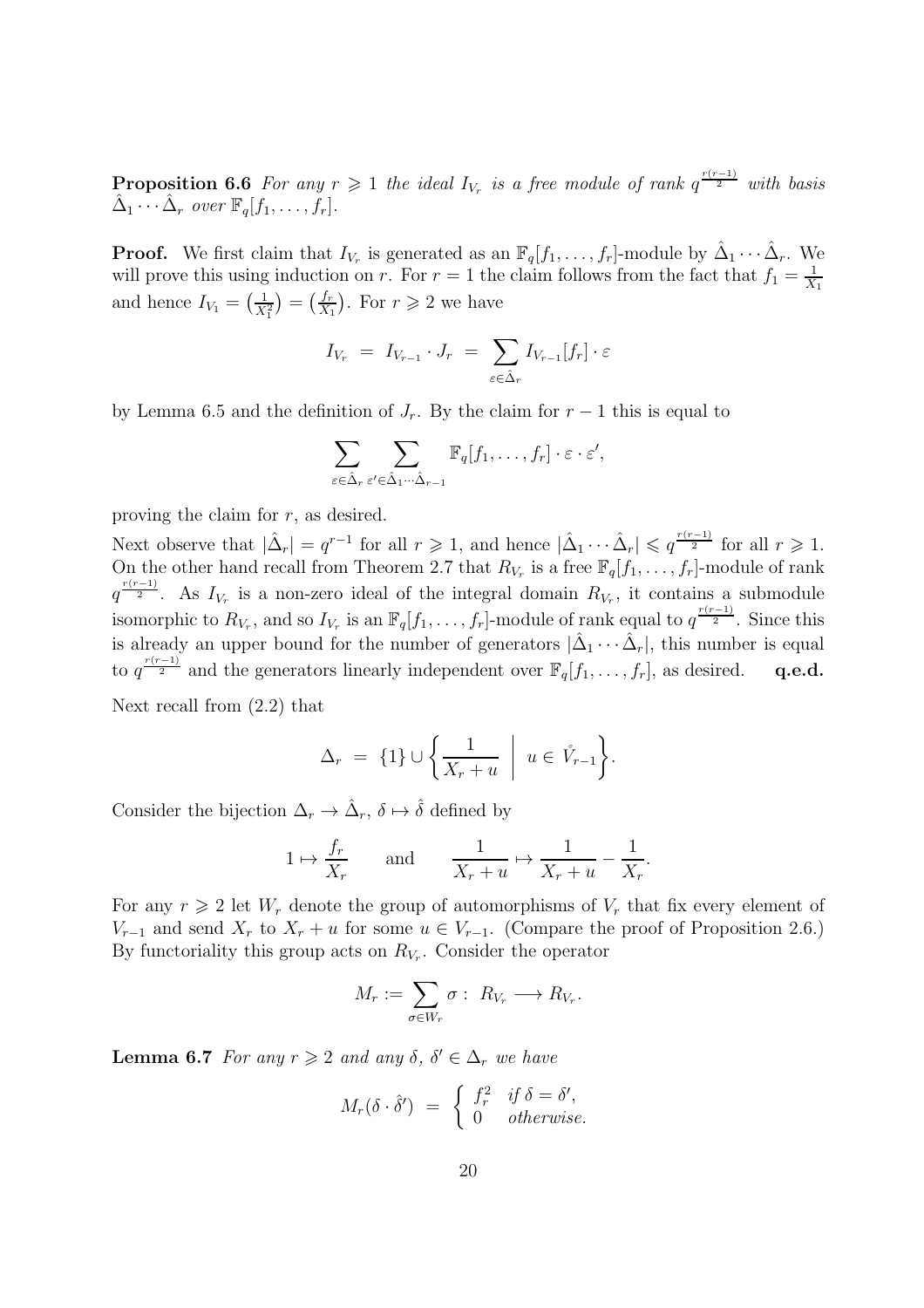Proof. This amounts to the equations

(a) 
$$
M_r\left(\frac{f_r}{X_r}\right) = f_r^2
$$
,  
\n(b)  $M_r\left(\frac{f_r}{(X_r+u)X_r}\right) = 0$  for all  $u \in \mathring{V}_{r-1}$ ,  
\n(c)  $M_r\left(\frac{1}{X_r+u'}-\frac{1}{X_r}\right) = 0$  for all  $u' \in \mathring{V}_{r-1}$ ,  
\n(d)  $M_r\left(\frac{1}{X_r+u} \cdot \left(\frac{1}{X_r+u'}-\frac{1}{X_r}\right)\right) = 0$  for all  $u, u' \in \mathring{V}_{r-1}$  with  $u \neq u'$ , and  
\n(e)  $M_r\left(\frac{1}{X_r+u} \cdot \left(\frac{1}{X_r+u}-\frac{1}{X_r}\right)\right) = f_r^2$  for all  $u \in \mathring{V}_{r-1}$ .

To prove them, note first that

$$
f_r = \sum_{u \in V_{r-1}} \frac{1}{X_r + u} = M_r \left( \frac{1}{X_r} \right) = M_r \left( \frac{1}{X_r + u'} \right)
$$

for all  $u' \in V_{r-1}$ . This immediately yields (c) and, since  $f_r$  is invariant under  $W_r$ , it implies (a). Next the identity (1.3) implies that

$$
M_r\left(\frac{f_r}{(X_r+u)X_r}\right) = M_r\left(\frac{f_r}{u}\cdot\left(\frac{1}{X_r}-\frac{1}{X_r+u}\right)\right)
$$
  
= 
$$
\frac{f_r}{u}\cdot\left[M_r\left(\frac{1}{X_r}\right)-M_r\left(\frac{1}{X_r+u}\right)\right]
$$
  
= 0,

whence (b). Similarly

$$
M_r\left(\frac{1}{X_r+u}\cdot\left(\frac{1}{X_r+u'}-\frac{1}{X_r}\right)\right)
$$
  
\n
$$
\stackrel{\text{(1.3)}}{=} M_r\left(\frac{1}{u-u'}\cdot\left(\frac{1}{X_r+u'}-\frac{1}{X_r+u}\right)-\frac{1}{u}\cdot\left(\frac{1}{X_r}-\frac{1}{X_r+u}\right)\right)
$$
  
\n
$$
=\frac{1}{u-u'}\cdot\left[M_r\left(\frac{1}{X_r+u'}\right)-M_r\left(\frac{1}{X_r+u}\right)\right]-\frac{1}{u}\cdot\left[M_r\left(\frac{1}{X_r}\right)-M_r\left(\frac{1}{X_r+u}\right)\right]
$$
  
\n
$$
= 0,
$$

proving (d). Finally,

$$
M_r\left(\frac{1}{X_r+u}\cdot\left(\frac{1}{X_r+u}-\frac{1}{X_r}\right)\right) \stackrel{(1.3)}{=} M_r\left(\frac{1}{(X_r+u)^2}\right) - M_r\left(\frac{1}{u}\cdot\left(\frac{1}{X_r}-\frac{1}{X_r+u}\right)\right).
$$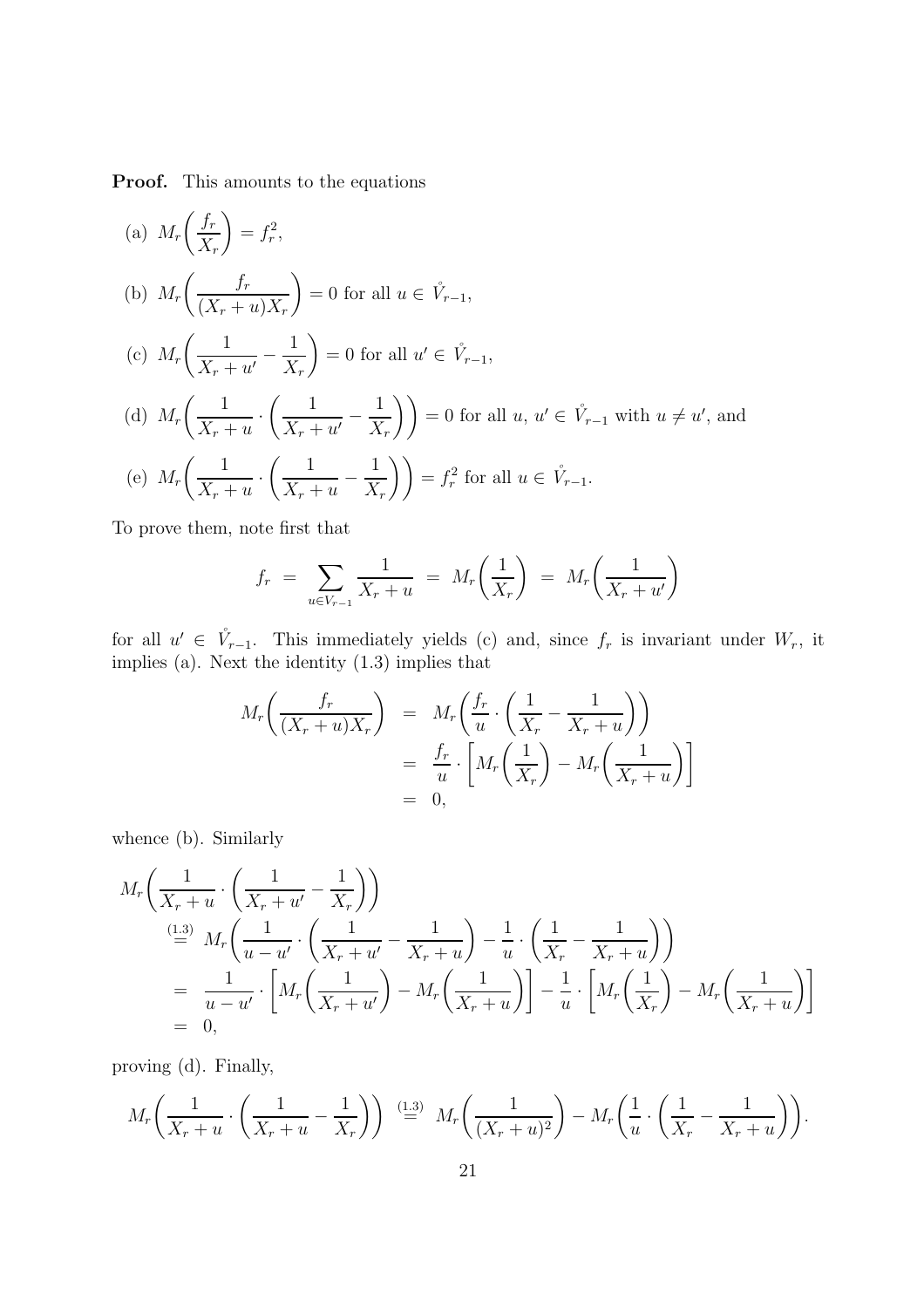Here the second summand vanishes as before, and the first summand is by the definition of  $M_r$  equal to

$$
\sum_{u' \in V_{r-1}} \frac{1}{(X_r + u + u')^2} = \sum_{w \in V_{r-1}} \frac{1}{(X_r + w)^2}.
$$

On the other hand the definition of  $f_r$  implies that

$$
f_r^2 = \sum_{w,w' \in V_{r-1}} \frac{1}{(X_r + w)(X_r + w')}
$$
  
\n
$$
\stackrel{\text{(1.3)}}{=} \sum_{w \in V_{r-1}} \frac{1}{(X_r + w)^2} + \sum_{w \neq w'} \frac{1}{w' - w} \cdot \left(\frac{1}{X_r + w} - \frac{1}{X_r + w'}\right)
$$
  
\n
$$
= \sum_{w \in V_{r-1}} \frac{1}{(X_r + w)^2} + \sum_{w \neq w'} \frac{1}{w' - w} \cdot \frac{1}{X_r + w} - \sum_{w \neq w'} \frac{1}{w' - w} \cdot \frac{1}{X_r + w'}
$$

.

By rearranging the last two sums we find that they cancel each other out. Together this shows (e), finishing the proof.  $q.e.d.$ 

For any  $r \geqslant 1$  consider the map

$$
\Delta_1 \cdots \Delta_r \longrightarrow \hat{\Delta}_1 \cdots \hat{\Delta}_r, \quad \delta = \delta_1 \cdots \delta_r \longmapsto \hat{\delta} := \hat{\delta}_1 \cdots \hat{\delta}_r,
$$

which is a well-defined bijection following Theorem 2.7 (b) and Proposition 6.6. Consider the operator

$$
N_r := \sum_{\sigma \in U_r} \sigma : R_{V_r} \longrightarrow R_{V_r},
$$

where  $U_r$  is the group of upper-triangular matrices defined in Theorem 2.11.

**Lemma 6.8** For any  $r \geq 1$  and any  $\delta, \delta' \in \Delta_1 \cdots \Delta_r$  we have

$$
N_r(\delta \cdot \hat{\delta}') = \begin{cases} f_1^2 \cdots f_r^2 & \text{if } \delta = \delta', \\ 0 & \text{otherwise.} \end{cases}
$$

**Proof.** For  $r = 1$  we have  $N_1 = id$  and  $\delta = \delta' = 1$  and  $\hat{\delta}' = \frac{f_1}{X_1}$  $\frac{f_1}{X_1} = f_1^2$ , whence the assertion. Suppose that  $r \geq 2$  and we have proved the assertion for  $r-1$ . Then viewing  $U_{r-1}$  as a group of automorphisms of  $V_r$  that fixes  $X_r$  we obtain a semi-direct product decomposition  $U_r = U_{r-1} \ltimes W_r$ . This decomposition implies that  $N_r = N_{r-1} \circ M_r$ . Write  $\delta = \delta_1 \cdots \delta_r$  and  $\delta' = \delta'_1 \cdots \delta'_r$  with  $\delta_i$ ,  $\delta'_i \in \Delta_i$ . Since  $M_r$  is  $R_{V_{r-1}}$ -linear, we find that

$$
N_r(\delta \cdot \hat{\delta}') = N_{r-1} \circ M_r(\delta_1 \cdots \delta_{r-1} \hat{\delta}'_1 \cdots \hat{\delta}'_{r-1} \cdot \delta_r \hat{\delta}'_r)
$$
  
= 
$$
N_{r-1}(\delta_1 \cdots \delta_{r-1} \hat{\delta}'_1 \cdots \hat{\delta}'_{r-1} \cdot M_r(\delta_r \hat{\delta}'_r)).
$$

By Lemma 6.7 this is

$$
= \begin{cases} N_{r-1}(\delta_1 \cdots \delta_{r-1} \hat{\delta}'_1 \cdots \hat{\delta}'_{r-1} \cdot f_r^2) & \text{if } \delta_r = \delta'_r, \\ 0 & \text{otherwise.} \end{cases}
$$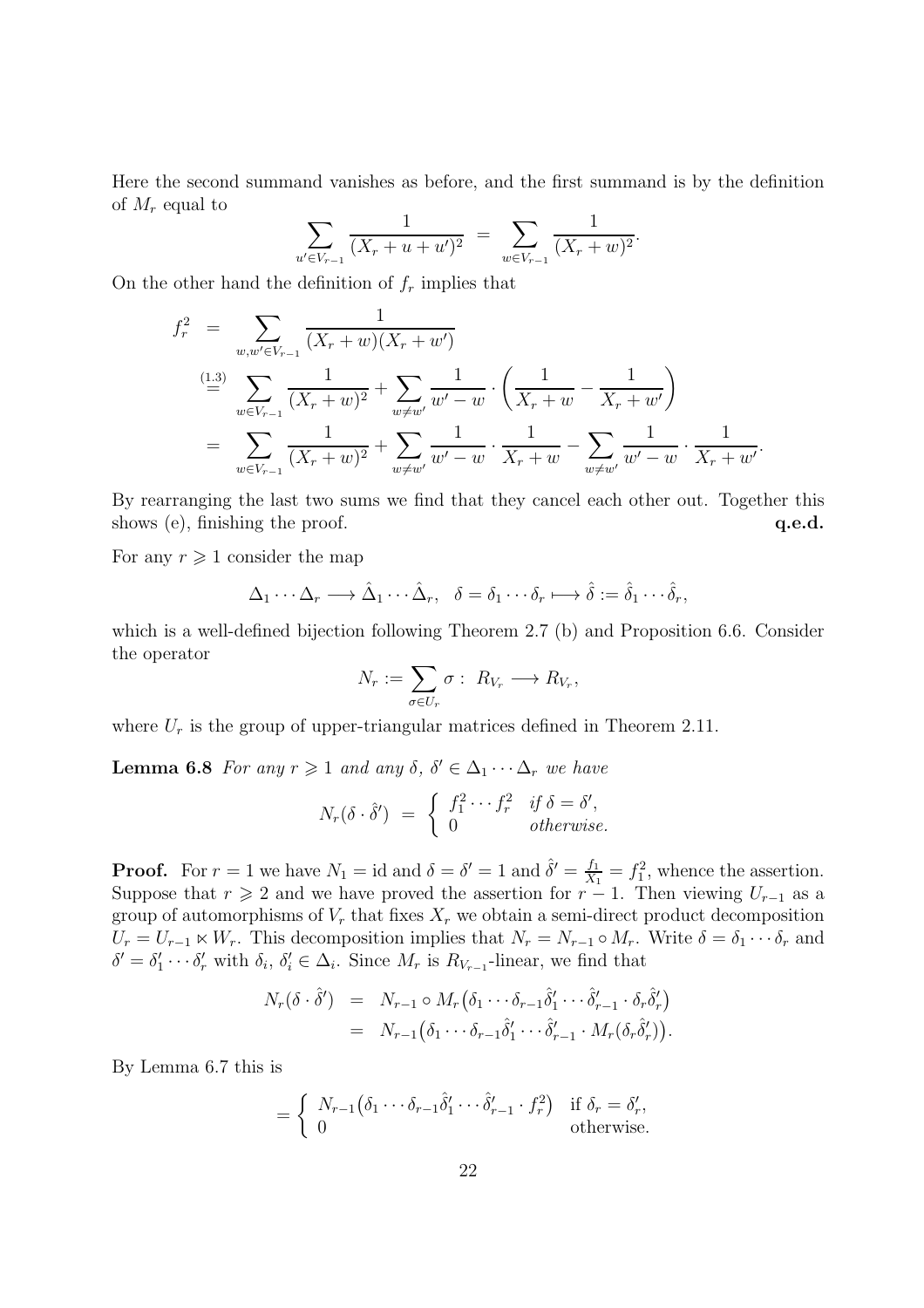But  $f_r^2$  is invariant under  $U_{r-1}$ ; hence in the first case we get

$$
N_{r-1}(\delta_1\cdots\delta_{r-1}\hat{\delta}'_1\cdots\hat{\delta}'_{r-1})\cdot f_r^2.
$$

Together the lemma follows by induction on  $r$ .  $q.e.d.$ 

**Proposition 6.9** For any  $r \geq 1$  there is an isomorphism of graded  $R_{V_r}$ -modules

$$
I_{V_r} \stackrel{\sim}{\longrightarrow} \text{Hom}_{R_{V_r}^{U_r}}(R_{V_r}, f_1^2 \cdots f_r^2 R_{V_r}^{U_r}),
$$

where  $R_{V_r}$  acts on the right hand side by the formula  $(x\varphi)(y) := \varphi(xy)$ .

**Proof.** By definition the operator  $N_r$  sends  $R_{V_r}$  to the subring of  $U_r$ -invariants  $R_{V_r}^{U_r}$  $V_r^{U_r}$  and is  $R_{V_r}^{U_r}$  $V_r$ -linear. Recall from Theorem 2.11 that this subring is  $\mathbb{F}_q[f_1,\ldots,f_r]$ . Thus Lemma 6.8 implies that we have a perfect graded  $R_{V_r}^{U_r}$  $V_r^{\nu_r}$ -bilinear pairing

$$
I_{V_r} \times R_{V_r} \longrightarrow f_1^2 \cdots f_r^2 R_{V_r}^{U_r}, (x, y) \mapsto N_r(xy).
$$

It follows that the map  $x \mapsto (y \mapsto N_r(xy))$  has the desired properties.  $q.e.d.$ 

**Proposition 6.10** Let S be a Cohen-Macaulay graded algebra of finite type over a field k. Let N be a finitely generated graded S-module whose associated coherent sheaf N on Proj S is a dualizing sheaf. Let R be a graded S-algebra which is free of finite rank as an S-module. Then  $R$  is Cohen-Macaulay and the coherent sheaf  $M$  associated to the graded  $R$ -module  $M := \text{Hom}_S(R, N)$  with the action  $(r\varphi)(y) := \varphi(ry)$  for  $r \in R$  is a dualizing sheaf on Proj R.

**Proof.** The Cohen-Macaulay property for R is shown in essentially the same way as in the proof of 1.7. Next let  $\pi: X \to Y$  denote the finite morphism of schemes Proj  $R \to \text{Proj } S$ . Let  $\pi^!(\tilde{N})$  denote the sheaf of  $\mathcal{O}_X$ -modules corresponding to the sheaf of  $\pi_*\mathcal{O}_X$ -modules  $\mathcal{H}\mathit{om}_{\mathcal{O}_Y}(\pi_*\mathcal{O}_X,\tilde{N})$ . Then [3, Ch. III, Excs. 6.10a, 7.2a] imply that  $\pi^!(\tilde{N})$  is a dualizing sheaf for X, and  $\pi^!(\tilde{N}) = \tilde{M}$  by the definition of M. q.e.d.

**Proof of Theorem 6.1:** Set  $S := R_{V_r}^{U_r}$  $V_r^{U_r}$  and  $R := R_{V_r}$  and  $N := f_1 \cdots f_r R_{V_r}^{U_r}$  $V_r^{\nu_r}$ . Then  $S = \mathbb{F}_q[f_1,\ldots,f_r]$  and R is free of finite type as S-module by Theorems 2.11 and 2.7. In particular S is Cohen-Macaulay and Proj  $S = \mathbb{P}_{\mathbb{F}_q}^{r-1}$  $\bar{F}_q^{r-1}$ . Also  $\tilde{N}$  is the ideal sheaf of the equation  $f_1 \cdots f_r = 0$ , which defines a union of r hyperplanes; hence  $\tilde{N} \cong \mathcal{O}(-r) \cong \omega_{\mathbb{P}^{r-1}}$ is a dualizing sheaf on  $Proj S$ . Thus all the assumptions in Proposition 6.10 are satisfied. On the other hand Proposition 6.9 implies that

$$
M := \text{Hom}_S(R, N) = \text{Hom}_{R_{V_r}^{U_r}}(R_{V_r}, \frac{1}{f_1 \cdots f_r} f_1^2 \cdots f_r^2 R_{V_r}^{U_r})
$$
  

$$
\cong \frac{1}{f_1 \cdots f_r} \cdot I_{V_r} \cong \text{Hom}_R(f_1 \cdots f_r R, I_{V_r})
$$

as a graded R-module. Let  $\mathcal{I}_{V_r}$  be the ideal sheaf on Proj  $R = Q_{V_r}$  associated to the homogeneous ideal  $I_{V_r} \subset R$ . Then the coherent sheaf associated to M is  $\tilde{M} \cong \mathcal{H}om(\mathcal{O}_{Q_V}(-r), \mathcal{I}_{V_r})$ ≅  $\mathcal{I}_{V_r}(r)$ . By Proposition 6.10 this is a dualizing sheaf on  $Q_{V_r}$ , as desired. q.e.d.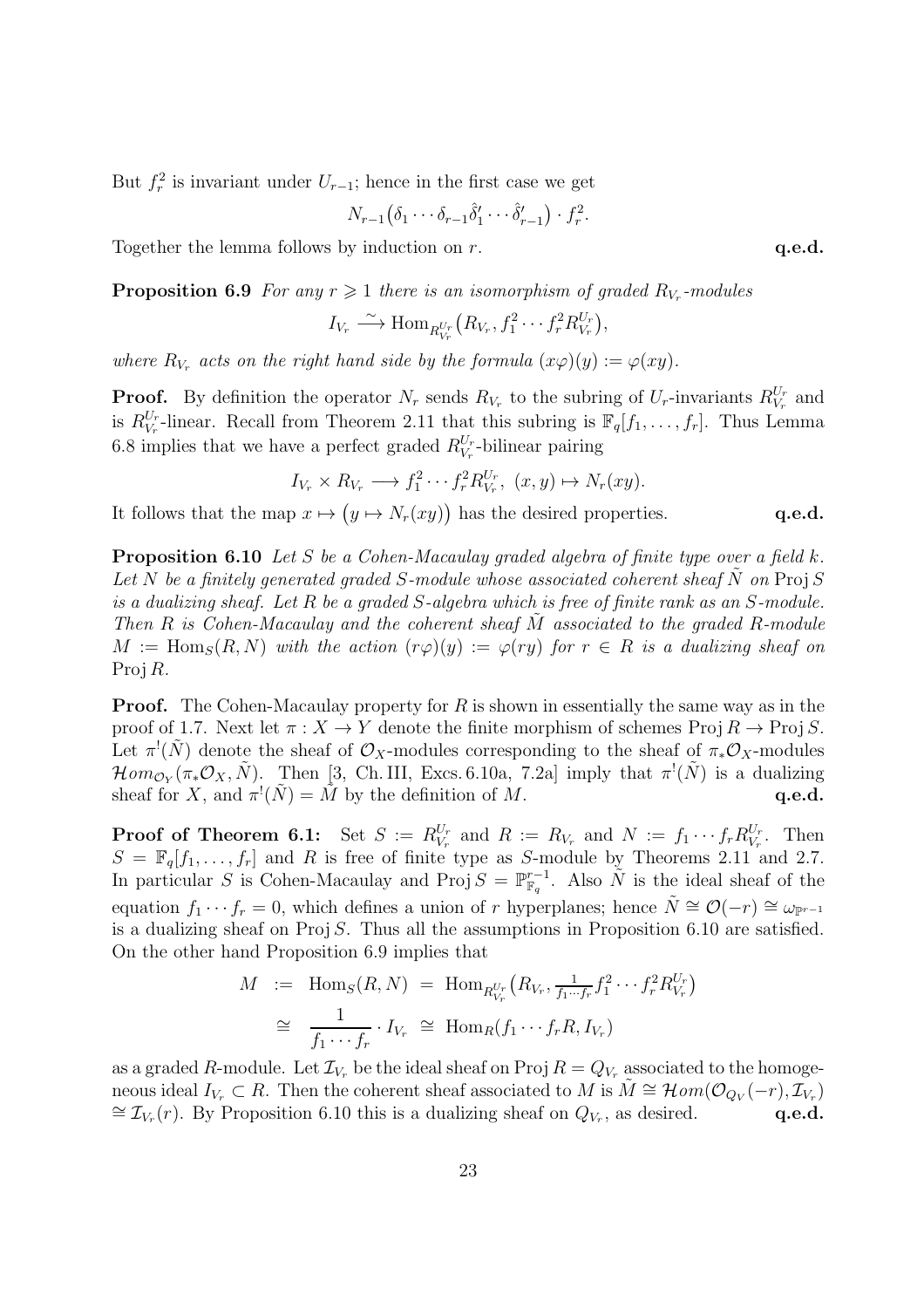### 7 Modular interpretation

Let V be a non-zero finite dimensional  $\mathbb{F}_q$ -vector space. Let S be a scheme over  $\mathbb{F}_q$ , let  $\mathcal L$ be an invertible sheaf on S, and let  $\Gamma(S, \mathcal{L})$  denote the space of global sections of  $\mathcal{L}$ . The product of elements  $\ell_1, \ldots, \ell_n \in \Gamma(S, \mathcal{L})$  is an element  $\ell_1 \cdots \ell_n \in \Gamma(S, \mathcal{L}^n)$ , and the inverse of a nowhere vanishing element  $\ell \in \Gamma(S, \mathcal{L})$  is an element  $\ell^{-1} \in \Gamma(S, \mathcal{L}^{-1})$ .

**Definition 7.1** By a linear map  $\lambda : V \to \Gamma(S, \mathcal{L})$  we mean any  $\mathbb{F}_q$ -linear map. The set of these is denoted  $\text{Hom}(V, \mathcal{L})$ .

**Definition 7.2** By a reciprocal map  $\rho : \mathring{V} \to \Gamma(S, \mathcal{L})$  we mean any map satisfying

(a)  $\rho(\alpha v) = \alpha^{-1} \rho(v)$  for all  $v \in \mathring{V}$  and  $\alpha \in \mathbb{F}_q^{\times}$ , and

(b)  $\rho(v) \cdot \rho(v') = \rho(v+v') \cdot (\rho(v)+\rho(v'))$  in  $\Gamma(S,\mathcal{L}^2)$  for all  $v, v' \in \mathring{V}$  such that  $v+v' \in \mathring{V}$ .

The set of these is denoted Rec( $\mathring{V}$ ,  $\mathcal{L}$ ).

**Definition 7.3** Consider a set X and a map  $\varphi: X \to \Gamma(S, \mathcal{L})$ . If for all  $s \in S$ , the composite map  $X \stackrel{\varphi}{\to} \Gamma(S, \mathcal{L}) \to \mathcal{L} \otimes_{\mathcal{O}_S} k(s)$  is

- (a) non-zero, we call  $\varphi$  fiberwise non-zero;
- (b) injective, we call  $\varphi$  fiberwise injective;
- (c) non-zero at every  $x \in X$ , we call  $\varphi$  fiberwise invertible.

Thus  $\varphi$  is fiberwise invertible if and only if it sends all  $x \in X$  to nowhere vanishing sections. A linear map  $V \to \Gamma(S, \mathcal{L})$  is fiberwise injective if and only if its restriction to V is fiberwise invertible. Unravelling Definition 7.2 we deduce:

**Proposition 7.4** Any fiberwise injective linear map  $\lambda : V \to \Gamma(S, \mathcal{L})$  corresponds to a fiberwise invertible reciprocal map  $\rho: \mathring{V} \to \Gamma(S, \mathcal{L}^{-1})$  by the formula  $\rho(v) = \lambda(v)^{-1}$  for all  $v \in V$ , and vice versa.

Next let  $i: V' \hookrightarrow V$  be the inclusion of a non-zero  $\mathbb{F}_q$ -subspace and  $\pi: V \twoheadrightarrow V''$  the projection to a non-zero  $\mathbb{F}_q$ -quotient space of V.

**Definition 7.5** The pullback under  $\pi$  of a linear map  $\lambda : V'' \to \Gamma(S, \mathcal{L})$  is the linear map

$$
\pi^*\lambda: V \to \Gamma(S, \mathcal{L}), \quad v \mapsto \lambda(\pi(v)).
$$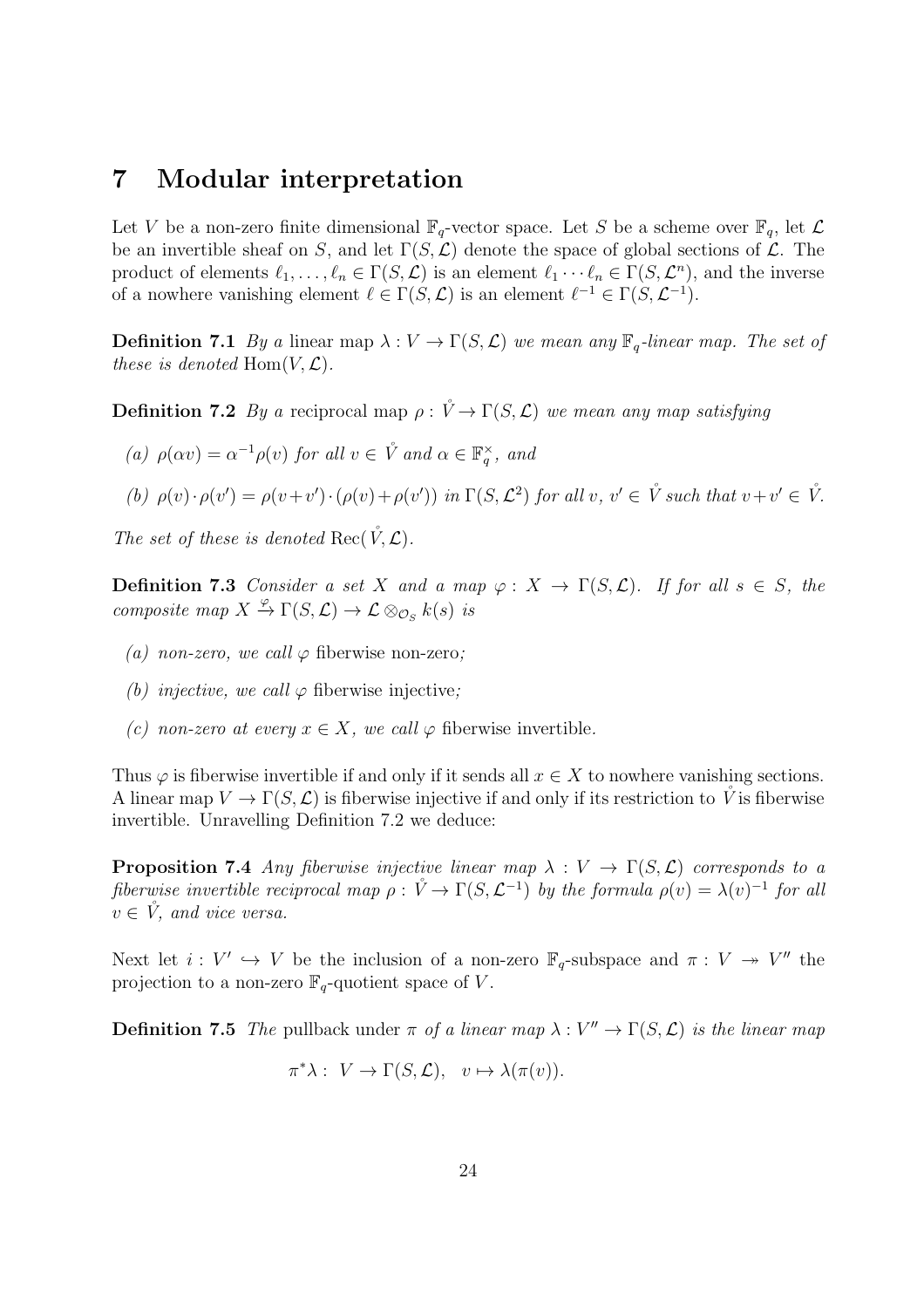**Definition 7.6** The extension by zero of a reciprocal map  $\rho: \mathring{V}' \to \Gamma(S, \mathcal{L})$  is the map

$$
i_*\rho\colon\ \mathring{V}\to \Gamma(S,\mathcal{L}),\ \ v\mapsto\begin{cases} \rho(v) & \text{if } v\in V',\\ 0 & \text{otherwise,} \end{cases}
$$

which by direct calculation is again reciprocal.

**Proposition 7.7** Let S be the spectrum of a field. (In this case it seems baroque to speak of 'fiberwise' non-zero, injective, or invertible, so we drop the adverb.)

- (a) Any non-zero linear map  $V \to \Gamma(S, \mathcal{L})$  is equal to  $\pi^* \lambda$  for a unique non-zero quotient  $\pi: V \to V''$  and a unique injective linear map  $\lambda: V'' \to \Gamma(S, \mathcal{L})$ .
- (b) Any non-zero reciprocal map  $\mathring{V} \to \Gamma(S, \mathcal{L})$  is equal to  $i_*\rho$  for a unique non-zero subspace  $i: V' \hookrightarrow V$  and a unique invertible reciprocal map  $\rho: V' \to \Gamma(S, \mathcal{L})$ .

Proof. (a) is obvious and included only for comparison. (b) is equivalent to saying that for any reciprocal map  $\rho: \mathring{V} \to \Gamma(S, \mathcal{L}),$  the set  $V' := \{0\} \cup \{v \in \mathring{V} \mid \rho(v) \neq 0\}$  is an  $\mathbb{F}_q$ -subspace of V. But Definition 7.2 (a) implies that  $\mathbb{F}_q^{\times} \cdot V' \subset V'$ , and 7.2 (b) implies that for all  $v, v' \in \mathring{V}$  with  $v + v' \in \mathring{V}$  and  $\rho(v), \rho(v') \neq 0$  we have  $\rho(v + v') \neq 0$ . Therefore  $V' + V' \subset V'$ , as desired.  $q.e.d.$ 

Now we turn to the modular interpretation. Two pairs consisting of an invertible sheaf and a linear map  $(L, \lambda)$  and  $(L', \lambda')$  are called *isomorphic* if there exists an isomorphism of invertible sheaves  $\mathcal{L} \cong \mathcal{L}'$  that is compatible with  $\lambda$  and  $\lambda'$ . Similarly for reciprocal maps.

Recall from Section 1 that  $P_V = \text{Proj } S_V$  where  $S_V$  is the symmetric algebra of V over  $\mathbb{F}_q$ . The natural isomorphism  $\lambda_V : V = S_{V,1} \stackrel{\sim}{\to} \Gamma(P_V, \mathcal{O}_{P_V}(1))$  is then a fiberwise non-zero linear map. The well-known description of the functor of points of projective space [3, Ch. II Thm. 7.1] yields:

**Proposition 7.8** The scheme  $P_V$  with the universal family  $(\mathcal{O}_{P_V}(1), \lambda_V)$  represents the functor which associates to a scheme S over  $\mathbb{F}_q$  the set of isomorphism classes of pairs  $(\mathcal{L}, \lambda)$  consisting of an invertible sheaf  $\mathcal L$  on S and a fiberwise non-zero linear map  $\lambda: V \to V$  $\Gamma(S, {\cal L}).$ 

The description of  $\Omega_V$  from Section 1 implies:

**Proposition 7.9** The open subscheme  $\Omega_V \subset P_V$  represents the subfunctor of fiberwise injective linear maps.

On the other hand consider the natural map  $\rho_V: \mathring{V} \to R_{V,-1} \cong \Gamma(Q_V, \mathcal{O}_{Q_V}(1))$  given by  $v \mapsto$ 1  $\frac{1}{v}$ . The identities (1.1) and (1.2) show that  $\rho_V$  is reciprocal in the sense of Definition 7.2. It is also fiberwise non-zero, because the elements  $\frac{1}{v}$  generate the augmentation ideal of  $R_V$ .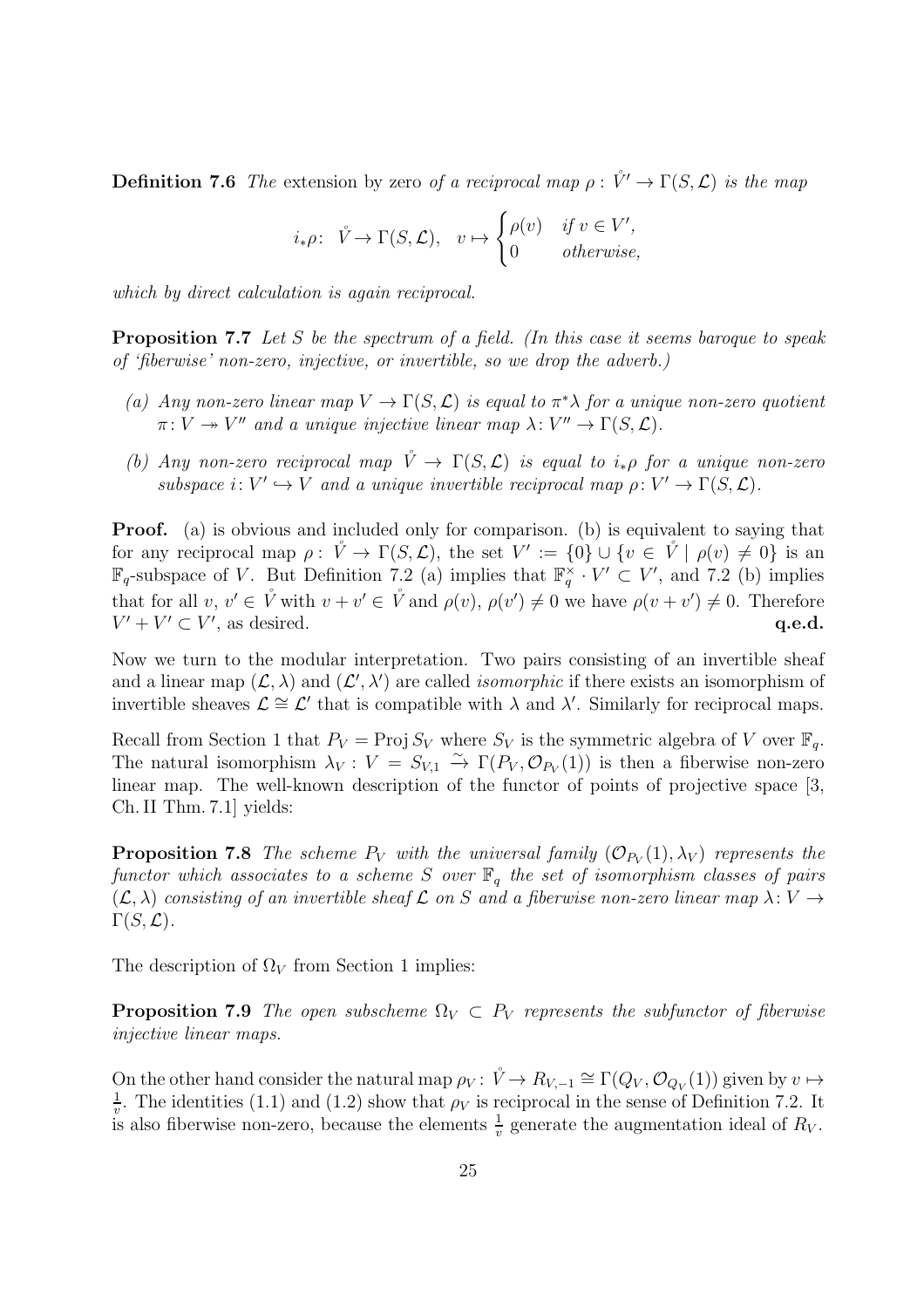**Theorem 7.10** The scheme  $Q_V$  with the universal family  $(\mathcal{O}_{Q_V}(1), \rho_V)$  represents the functor which associates to a scheme S over  $\mathbb{F}_q$  the set of isomorphism classes of pairs  $(\mathcal{L}, \rho)$  consisting of an invertible sheaf  $\mathcal L$  on S and a fiberwise non-zero reciprocal map  $\rho: \check{V} \to \Gamma(S, \mathcal{L}).$ 

**Proof.** Recall from Section 1 that  $A_V$  is the polynomial ring over  $\mathbb{F}_q$  in the indeterminates  $Y_v$  for all  $v \in V$ . Consider the map  $\sigma_V : V \to \Gamma(\text{Proj } A_V, \mathcal{O}(1)), v \mapsto Y_v$ . Then [3, Ch. II] Thm. 7.1] says that Proj  $A_V$  with the universal family  $(\mathcal{O}(1), \sigma_V)$  represents the functor of isomorphism classes of pairs  $(\mathcal{L}, \rho)$  consisting of an invertible sheaf  $\mathcal L$  on S and a fiberwise non-zero map  $\rho: \check{V} \to \Gamma(S, \mathcal{L})$ . Theorem 1.6 implies that  $Q_V$  is the closed subscheme of Proj  $A_V$  defined by the homogenous relations 1.4. By Definition 7.2 these relations are precisely those that require  $\rho$  to be reciprocal.  $q.e.d.$ 

Proposition 7.4 implies:

**Proposition 7.11** The open subscheme  $\Omega_V \subset Q_V$  represents the subfunctor of fiberwise invertible reciprocal maps.

For use in the next section we include the following variant. Let  $\tilde{Q}_V := \text{Spec } R_V$  be the affine cone over  $Q_V$ , and consider the reciprocal map  $\tilde{\rho}_V: \mathring{V} \hookrightarrow R_V \cong \Gamma(\tilde{Q}_V, \mathcal{O}_{\tilde{Q}_V})$  given by  $v \mapsto \frac{1}{v}$ . The same reasoning as in the preceding proof shows:

**Theorem 7.12** The scheme  $\tilde{Q}_V$  with the universal reciprocal map  $\tilde{\rho}_V$  represents the functor which associates to a scheme S over  $\mathbb{F}_q$  the set of all reciprocal maps  $\mathring{V} \to \Gamma(S, \mathcal{O}_S)$ .

# 8 Stratification

We keep the notations of Section 7. Let  $\pi: V \to V''$  be the projection to a non-zero  $\mathbb{F}_q$ -quotient space. Since the pullback  $\pi^*$  from Definition 7.5 of a fiberwise non-zero linear map is again fiberwise non-zero, it defines a morphism of functors and hence a morphism of moduli schemes  $P_{V''} \to P_V$ . For simplicity we denote this morphism again by  $\pi^*$ . It is a closed embedding onto an  $\mathbb{F}_q$ -rational linear subspace of  $P_V$ . Consider the composite locally closed embedding

$$
\Omega_{V''}\longleftrightarrow P_{V''}\stackrel{\pi^*}{\longrightarrow} P_V.
$$

Its image represents the subfunctor of linear maps on  $V$  which factor through fiberwise injective linear maps on  $V''$ . We identify  $\Omega_{V''}$  and  $P_{V''}$  with their images.

**Theorem 8.1** (a) The scheme  $P_V$  is the set-theoretic disjoint union of the locally closed subschemes  $\Omega_{V''}$  for all non-zero quotients  $V''$  of V.

(b) The closure of  $\Omega_{V''}$  in  $P_V$  is the union of the  $\Omega_{W''}$  for all non-zero quotients  $W''$ of  $V''$ .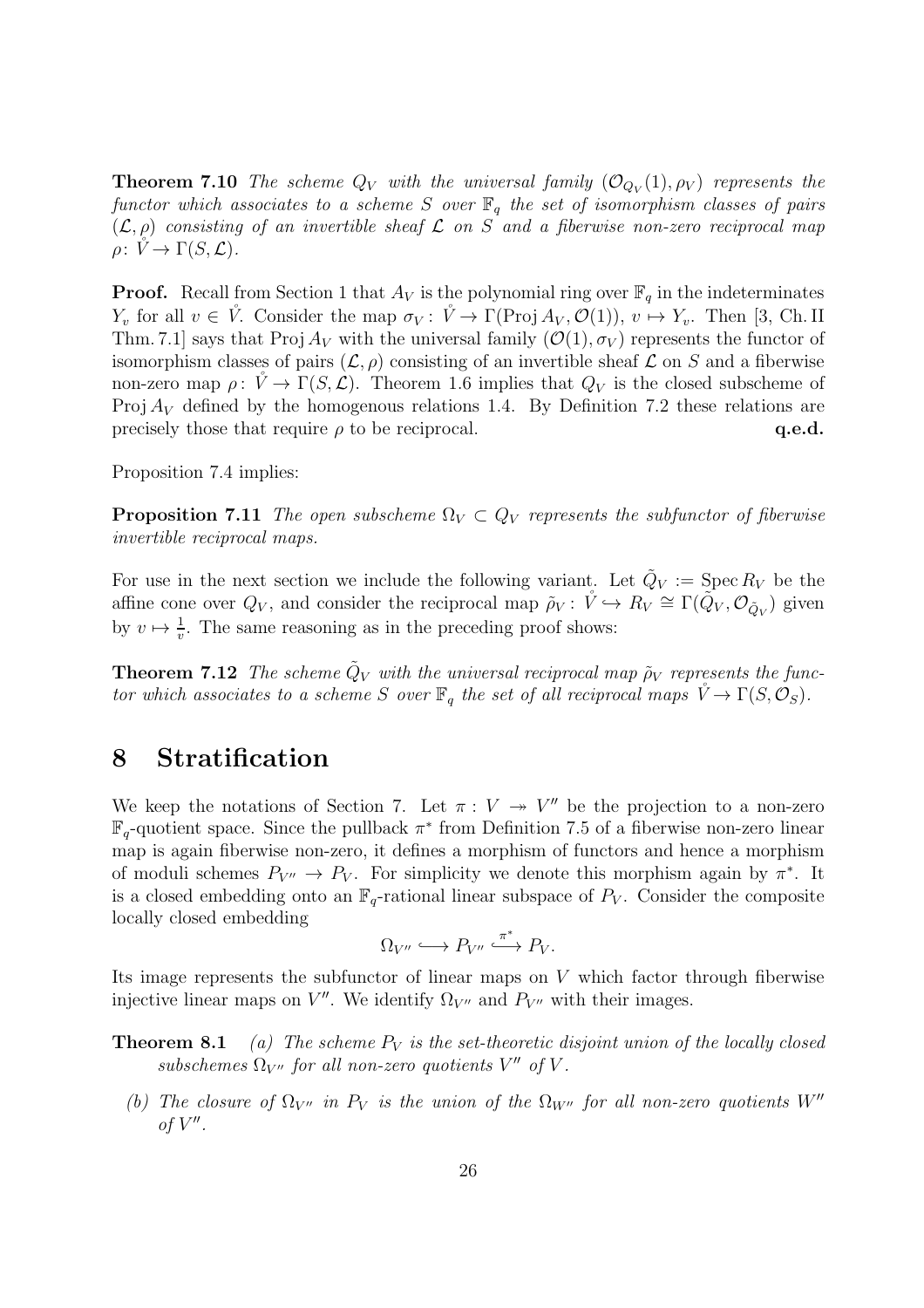**Proof.** Proposition 7.7 (a) implies that every point on  $P_V$  lies in  $\Omega_{V''}$  for a unique quotient  $V''$ , which shows (a). Part (b) follows from the fact that  $\Omega_{V''}$  is open and dense in the projective scheme  $P_{V''}$  and by (a) applied to  $P_{V''}$ .  $q.e.d.$ 

We now proceed analogously for  $Q_V$ . Let  $i: V' \hookrightarrow V$  be the inclusion of a non-zero  $\mathbb{F}_q$ subspace of V. Since the extension by zero  $i_*$  from Definition 7.6 of a fiberwise non-zero reciprocal map is again fiberwise non-zero, it defines a morphism of functors and hence a morphism of moduli schemes  $Q_{V'} \rightarrow Q_V$ . For simplicity we denote this morphism again by  $i_{*}$ . Its image is the subfunctor of fiberwise non-zero reciprocal maps  $\rho: V \to \Gamma(S, \mathcal{L})$ satisfying  $\rho(v) = 0$  for all  $v \in V \setminus V'$ . As this is a closed condition, the morphism  $i_*$  is a closed embedding. Consider the composite locally closed embedding

$$
\Omega_{V'} \longleftrightarrow Q_{V'} \xrightarrow{i_*} Q_V.
$$

Its image represents the subfunctor of reciprocal maps on  $\check{V}$  which are the extension by zero of fiberwise invertible reciprocal maps on  $\mathring{V}'$ . We identify  $\Omega_{V'}$  and  $Q_{V'}$  with their images.

- **Theorem 8.2** (a) The scheme  $Q_V$  is the set-theoretic disjoint union of the locally closed subschemes  $\Omega_{V'}$  for all non-zero subspaces  $V'$  of  $V$ .
	- (b) The closure of  $\Omega_{V'}$  in  $Q_V$  is the union of the  $\Omega_{W'}$  for all non-zero subspaces W' of V'.

**Proof.** Proposition 7.7 (b) implies that every point on  $Q_V$  lies in  $\Omega_{V}$  for a unique subspace V', which shows (a). Part (b) follows from the fact that  $\Omega_{V'}$  is open and dense in the projective scheme  $Q_{V'}$  and by (a) applied to  $Q_{V'}$ .  $q.e.d.$ 

Now we determine the local structure of  $Q_V$  along the stratum  $\Omega_{V}$  associated to a non-zero proper subspace  $V'$ . Consider the subfunctor of the functor represented by  $Q_V$  consisting of reciprocal maps whose restriction to  $\hat{V}'$  are fiberwise invertible. This is an open condition; hence the subfunctor is represented by an open subscheme  $U_V^{V'} \subset Q_V$ . Moreover, the restriction of reciprocal maps to  $\mathring{V}'$  induces a morphism of functors and hence of schemes

$$
i^*\colon U_V^{V'}\longrightarrow \Omega_{V'}.
$$

Furthermore, we have  $\Omega_{V'} \subset U_V^{V'}$  $V'$ , and the restriction of  $i^*$  to  $\Omega_{V'}$  is the identity.

Next we fix a subspace  $V''_o \subset V$  complementary to V' and an element  $v'_0 \in V'$ . Then for any reciprocal map  $\rho: \mathring{V} \to \Gamma(S, \mathcal{L})$  whose restriction to  $\mathring{V}'$  is fiberwise invertible, the section  $\rho(v_0)$  vanishes nowhere and thus induces an isomorphism  $\mathcal{O}_S \overset{\sim}{\to} \mathcal{L}$ . The composite map

$$
n(\rho): \quad \mathring{V}'' \longrightarrow \Gamma(S, \mathcal{L}) \stackrel{\sim}{\longrightarrow} \Gamma(S, \mathcal{O}_S), \quad v'' \mapsto \frac{\rho(v'')}{\rho(v'_0)}
$$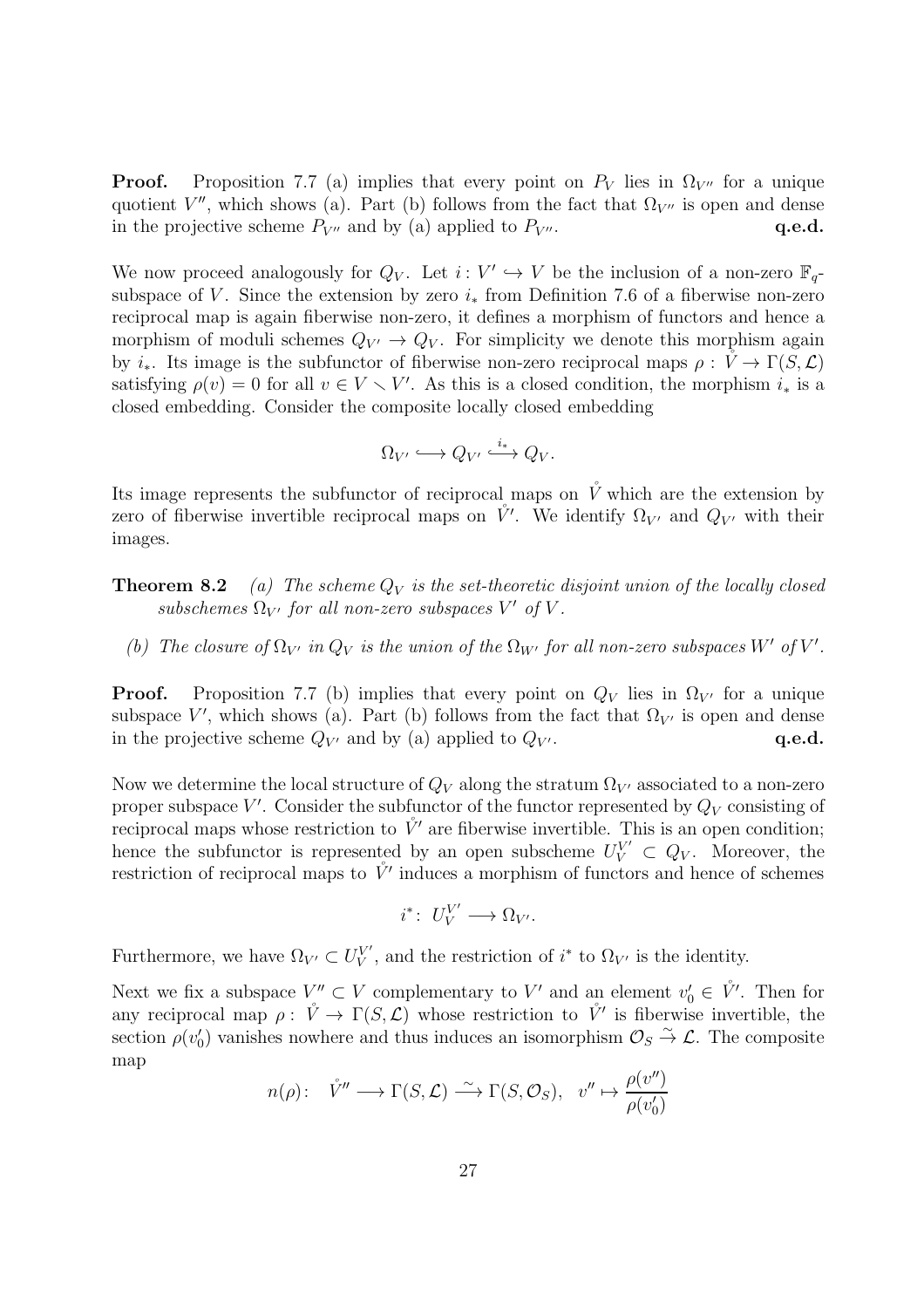is then invariant under isomorphisms of the pair  $(\mathcal{L}, \rho)$ . It is clearly reciprocal; hence in view of Theorem 7.12 the map  $(\mathcal{L}, \rho) \mapsto n(\rho)$  defines a morphism of functors and hence a morphism of moduli schemes

$$
n\colon\thinspace U^{V'}_V\longrightarrow \tilde Q_{V''}.
$$

Let  $0 \in \tilde{Q}_{V''}$  correspond to the identically zero reciprocal map  $\mathring{V''} \to \Gamma(S, \mathcal{O}_S)$ . Then we have the following commutative diagram:

$$
U_V^{V'} \xrightarrow{\phantom{V'} \phantom{V'} \phantom{V'} \phantom{V'}} {\phantom{V'} \phantom{V'} \phantom{V'}} {\phantom{V'} \phantom{V'} \phantom{V'}} {\phantom{V'} \phantom{V'} \phantom{V'} \phantom{V'}} {\phantom{V'} \phantom{V'} \phantom{V'} \phantom{V'} \phantom{V'} \phantom{V'} \phantom{V'} \phantom{V'} \phantom{V'} \phantom{V'} \phantom{V'} \phantom{V'} \phantom{V'} \phantom{V'} \phantom{V'} \phantom{V'} \phantom{V'} \phantom{V'} \phantom{V'} \phantom{V'} \phantom{V'} \phantom{V'} \phantom{V'} \phantom{V'} \phantom{V'} \phantom{V'} \phantom{V'} \phantom{V'} \phantom{V'} \phantom{V'} \phantom{V'} \phantom{V'} \phantom{V'} \phantom{V'} \phantom{V'} \phantom{V'} \phantom{V'} \phantom{V'} \phantom{V'} \phantom{V'} \phantom{V'} \phantom{V'} \phantom{V'} \phantom{V'} \phantom{V'} \phantom{V'} \phantom{V'} \phantom{V'} \phantom{V'} \phantom{V'} \phantom{V'} \phantom{V'} \phantom{V'} \phantom{V'} \phantom{V'} \phantom{V'} \phantom{V'} \phantom{V'} \phantom{V'} \phantom{V'} \phantom{V'} \phantom{V'} \phantom{V'} \phantom{V'} \phantom{V'} \phantom{V'} \phantom{V'} \phantom{V'} \phantom{V'} \phantom{V'} \phantom{V'} \phantom{V'} \phantom{V'} \phantom{V'} \phantom{V'} \phantom{V'} \phantom{V'} \phantom{V'} \phantom{V'} \phantom{V'} \phantom{V'} \phantom{V'} \phantom{V'} \phantom{V'} \phantom{V'} \phantom{V'} \phantom{V'} \phantom{V'} \phantom{V'} \phantom{V'} \phantom{V'} \phantom{V'} \phantom{V'} \phantom{V'} \phantom{V'} \phantom{V'} \phantom{V'} \phantom{V'} \phantom{V'} \phantom{V'} \phantom{V'} \phantom{V'} \phantom{V'} \phantom{V'} \phantom{V'} \phantom{V'} \phantom{V'} \phantom{V'} \phantom{V'} \phantom{V'} \phantom{V'} \
$$

**Proposition 8.3** The morphism  $i^* \times n$  induces an isomorphism from some neighborhood of  $\Omega_{V'}$  in  $U_{V}^{V'}$  $V'_{V}$  to some neighborhood of  $\Omega_{V'} \times \{0\}$  in  $\Omega_{V'} \times \tilde{Q}_{V''}.$ 

**Proof.** Consider the subfunctor of the functor represented by  $U_V^{V'}$  $V$  over which the section  $\rho(v') + \rho(v'')$  vanishes nowhere for all  $v' \in V'$  and  $v'' \in V''$ . This is an open condition; hence the subfunctor is represented by an open subscheme  $U_1 \subset U_V^{V'}$ V'. Since  $\rho(v')$  already vanishes nowhere and  $\rho(v'')$  is everywhere zero on  $\Omega_{V'}$ , we also have  $\Omega_{V'} \subset U_1$ .

On the other hand consider a fiberwise invertible reciprocal map  $\rho' : \n\dot{V}' \to \Gamma(S, \mathcal{L})$  in the functor represented by  $\Omega_{V'}$  and a reciprocal map  $\rho'' : V'' \to \Gamma(S, \mathcal{O}_S)$  in the functor represented by  $\tilde{Q}_{V''}$ . On  $\Omega_{V'} \times \tilde{Q}_{V''}$  consider the subfunctor over which  $\rho'(v') + \rho'(v_0') \cdot \rho''(v'')$ vanishes nowhere for all  $v' \in V'$  and  $v'' \in V''$ . This is an open condition; hence the subfunctor is represented by an open subscheme  $U_2 \subset \Omega_{V'} \times \tilde{Q}_{V''}$ . Since  $\rho'(v')$  already vanishes nowhere on  $\Omega_{V'}$  and  $\rho''(v'') = 0$  over  $\{0\}$ , we also have  $\Omega_{V'} \times \{0\} \subset U_2$ .

We claim that  $i^* \times n$  induces an isomorphism  $U_1 \to U_2$ .

Indeed, for any reciprocal map  $\rho: \mathring{V} \to \Gamma(S, \mathcal{L})$  whose restriction to  $\mathring{V}'$  is fiberwise invertible, set  $\rho' := i^*\rho: \mathring{V}' \to \Gamma(S,\mathcal{L})$  and  $\rho'' := n(\rho): \mathring{V}'' \to \Gamma(S,\mathcal{O}_S)$ . Then for all  $v' \in \mathring{V}'$  and  $v'' \in \overset{\circ}{V''}$  we have

$$
\rho(v') + \rho(v'') = \rho'(v') + \rho'(v_0') \cdot \rho''(v'').
$$

The defining conditions for both  $U_1$  and  $U_2$  require precisely that these sections be fiberwise non-zero. This implies firstly that  $i^* \times n$  sends  $U_1$  to  $U_2$ . Secondly, using 7.2 (b) it shows that

$$
\rho(v' + v'') = \frac{\rho(v') \cdot \rho(v'')}{\rho(v') + \rho(v'')} = \frac{\rho'(v') \cdot \rho'(v_0') \cdot \rho''(v'')}{\rho'(v') + \rho'(v_0') \cdot \rho''(v'')}.
$$

Together with the equalities  $\rho(v') = \rho'(v')$  and  $\rho(v'') = \rho'(v'_0)\rho''(v'')$  this recovers  $\rho$  completely from  $\rho'$  and  $\rho''$ . Conversely, these formulas associate to any pair of reciprocal maps  $\rho' : \nu' \to \Gamma(S, \mathcal{L})$  and  $\rho'' : \nu'' \to \Gamma(S, \mathcal{O}_S)$  satisfying the condition for  $U_2$  a map  $\rho: \mathring{V} \to \Gamma(S, \mathcal{L})$ . We leave it to the careful reader to verify that this map is reciprocal and satisfies the condition for  $U_1$ . This then finishes the proof.  $q.e.d.$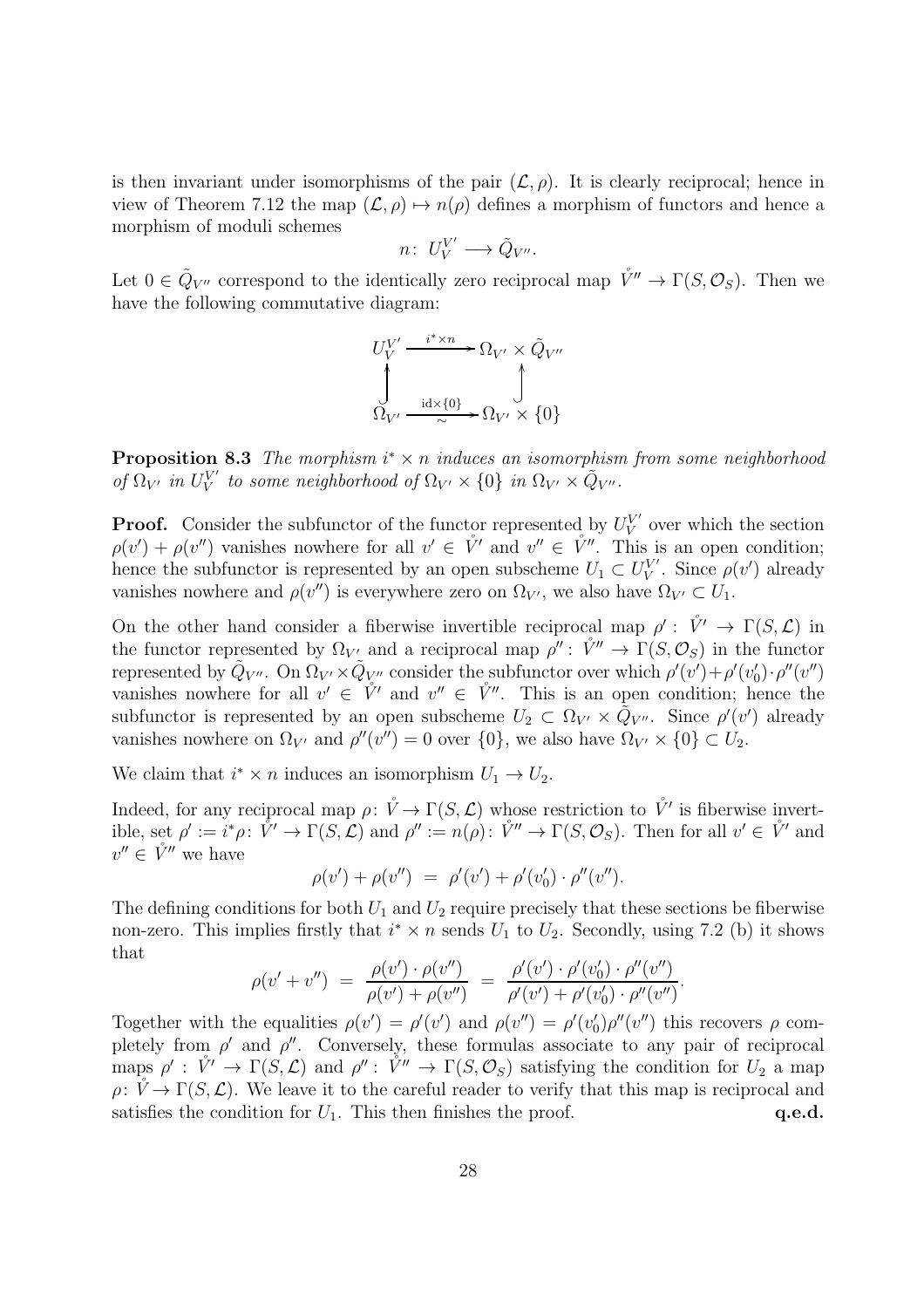**Theorem 8.4** The singular locus of  $Q_V$  is the union of all strata  $\Omega_{V'}$  of codimension  $\geq 2$ , that is, with  $\dim(V/V') \geq 2$ .

**Proof.** The open stratum  $\Omega_V$  is smooth, so consider the stratum  $\Omega_{V'}$  associated to a non-zero proper subspace  $V' \subset V$ . Proposition 8.3 implies that a point  $p \in \Omega_{V'}$  is regular in  $Q_V$  if and only if  $p \times \{0\}$  is regular in  $\Omega_{V'} \times \tilde{Q}_{V''}$ . Since  $\Omega_{V'}$  is smooth, this is equivalent to the vertex  $\{0\}$  being a regular point of  $\tilde{Q}_{V''}$ . But the local ring of  $\tilde{Q}_{V''}$  at 0 is the localization of  $R_{V''}$  at the augmentation ideal, and its associated graded ring is therefore again isomorphic to  $R_{V''}$ . Thus p is a regular point if and only if  $R_{V''}$  is isomorphic to a polynomial ring. By Remark 1.8 that is the case if and only if  $\dim V'' = 1$ .  $q.e.d.$ 

**Proposition 8.5** The divisor of the section  $\frac{1}{v} \in R_{V,-1} = H^0(Q_V, \mathcal{O}_{Q_V}(1))$  for any  $v \in \mathring{V}$ is the sum of  $Q_V$  for all  $V' \subset V$  of codimension 1 with  $v \notin V'$ , with multiplicity 1 each.

**Proof.** Since  $\frac{1}{v}$  is invertible over the open stratum  $\Omega_V$ , its divisor is a linear combination of the irreducible components of  $Q_V \setminus \Omega_V$ . Theorem 8.2 implies that these irreducible components are precisely the  $Q_{V'}$  for all V' of codimension 1. We fix such a V' and determine the multiplicity of  $Q_{V'}$ . In the case  $v \in V'$  the section  $\frac{1}{v}$  remains invertible over  $\Omega_{V'}$ ; hence the multiplicity is 0. Otherwise we can apply Proposition 8.3 with  $V'' :=$  $\mathbb{F}_q \cdot v$ , in which case  $R_{V''} = \mathbb{F}_q \left[ \frac{1}{v} \right]$  $\frac{1}{v}$  and the multiplicity is therefore 1.  $q.e.d.$ 

**Proposition 8.6** The ideal sheaf  $\mathcal{I}_V$  from Section 6 coincides with  $\mathcal{O}_{Q_V}$  over the open stratum  $\Omega_V$  and has multiplicity 2 along all strata  $\Omega_{V'}$  of codimension 1.

**Proof.** Set  $r := \dim V$  and recall that  $\mathcal{I}_V$  is the ideal sheaf associated to the homogeneous ideal  $I_V \subset R_V$  that is generated by the elements  $\frac{1}{v_0 \cdots v_r}$  for all  $v_0, \ldots, v_r \in V$ , any r of which are linearly independent. Proposition 8.5 implies that the divisor of each generator is

$$
\operatorname{div}\left(\frac{1}{v_0\cdots v_r}\right) = \sum_{\dim(V/V')=1} \left| \{0 \leqslant i \leqslant r \mid v_i \notin V'\} \right| \cdot Q_{V'}.
$$

Thus we need to show that for any fixed subspace  $V'$  of codimension 1, the minimum of the number  $|\{0 \le i \le r \mid v_i \notin V'\}|$  for all  $v_0, \ldots, v_r$  as above is 2. But since any r vectors in  $V'$  are linearly dependent, this number is at least 2. On the other hand, take any basis  $v_1, \ldots, v_{r-1}$  of V' and any  $v_r \in V \setminus V'$  and set  $v_0 := v_1 + \ldots + v_r$ . Then any r of the vectors  $v_0, \ldots, v_r$  are linearly independent and the number of those not in V' is 2. Thus the minimum is indeed 2, as desired.  $q.e.d.$ 

**Exercise 8.7** Let j denote the open embedding of the regular locus  $Q_V^{\text{reg}}$  $V^{\text{reg}} \hookrightarrow Q_V$ . Then  $\mathcal{I}_V = j_*j^*\mathcal{I}_V.$ 

**Exercise 8.8** The reduced closed subscheme of  $Q_V$  supported on  $Q_V \setminus \Omega_V$  is the subscheme associated to the homogeneous ideal of  $R_V$  that is generated by the elements  $\frac{1}{v_1\cdots v_r}$  for all linearly independent  $v_1, \ldots, v_r \in \mathring{V}$ , where  $r = \dim V$ .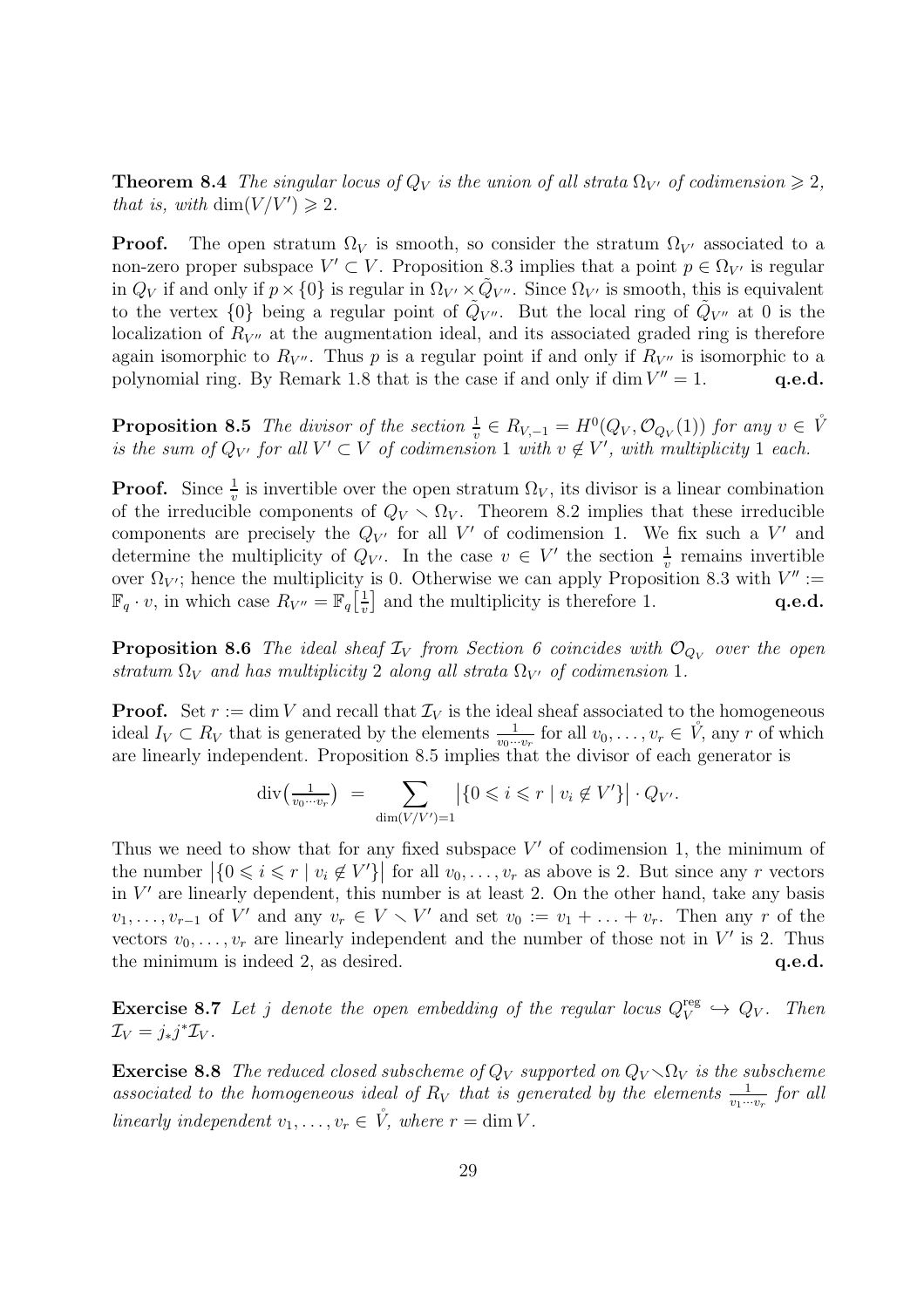#### 9 Strange morphisms

The morphisms defined in this section are intriguing, but not used elsewhere in this article. Let Frob<sub>q<sup>n</sup></sub> denote the  $q^n$ -th power Frobenius morphism on any scheme over  $\mathbb{F}_q$ . As before we let  $r := \dim V$ . We denote the natural pairing of V with its dual space  $V^*$  by

$$
V^* \times V \to \mathbb{F}_q, \quad (\ell, v) \mapsto \langle \ell, v \rangle.
$$

**Proposition 9.1** Consider a reciprocal map  $\rho: \mathring{V} \to \Gamma(S, \mathcal{L})$  and a linear map  $\lambda: V^* \to$  $\Gamma(S, {\cal L}).$ 

- (a) The map  $g_V(\rho): V^* \longrightarrow \Gamma(S, \mathcal{L}), \ell \longmapsto \sum$  $v \in \mathring{V}$ <br> $\langle \ell, v \rangle = 1$  $\rho(v)$  is linear.
- (b) The map  $f_V(\lambda) : \mathring{V} \longrightarrow \Gamma(S, \mathcal{L}^{q^{r-1}}), v \longmapsto \prod$  $\ell \in V^*$ <br> $\langle \ell, v \rangle = 1$  $\lambda(\ell)$  is reciprocal.
- (c) We have  $(g_V \circ f_V)(\lambda) = \lambda^{q^{r-1}}$ .
- (d) We have  $(f_V \circ g_V)(\rho) = \rho^{q^{r-1}}$ .

**Proof.** The condition 7.2 (a) implies that each summand of the sum

$$
\sum_{v \in \mathring{V}/\mathbb{F}_q^{\times}} \langle \ell, v \rangle \cdot \rho(v)
$$

depends only on  $\mathbb{F}_q^{\times} \cdot v$ ; hence the sum is well-defined. As all summands with  $\langle \ell, v \rangle = 0$ vanish, the sum gives an equivalent formula for  $g_V(\rho)$ . This formula is linear in  $\ell$ , proving (a). The remaining assertions rely on lengthy elementary calculations which we leave to the interested reader.  $q.e.d.$ 

**Proposition 9.2** A reciprocal map  $\rho$  is fiberwise non-zero (resp. fiberwise invertible) if and only if  $q_V(\rho)$  is fiberwise non-zero (resp. fiberwise injective). A linear map  $\lambda$  is fiberwise non-zero (resp. fiberwise injective) if and only  $f_V(\lambda)$  is fiberwise non-zero (resp. fiberwise invertible).

**Proof.** If  $\rho$  is identically zero in some fiber, then  $g_V(\rho)$  is identically zero in the same fiber. Conversely, if  $g_V(\rho)$  is identically zero in some fiber, then  $(f_V \circ g_V)(\rho) = \rho^{q^{r-1}}$  and hence  $\rho$  is identically zero in the same fiber. Together this proves that  $\rho$  is fiberwise non-zero if and only if  $g_V(\rho)$  is fiberwise non-zero. In the same way one shows that  $\lambda$  is fiberwise non-zero if and only if  $f_V(\lambda)$  is fiberwise non-zero. Next, the definition of  $f_V$  implies that  $\lambda$ is fiberwise injective if and only if  $f_V(\lambda)$  is fiberwise invertible. Applying this to  $\lambda = g_V(\rho)$ we deduce that  $g_V(\rho)$  is fiberwise injective if and only if  $(f_V \circ g_V)(\rho) = \rho^{q^{r-1}}$  is fiberwise invertible if and only if  $\rho$  is fiberwise invertible.  $q.e.d.$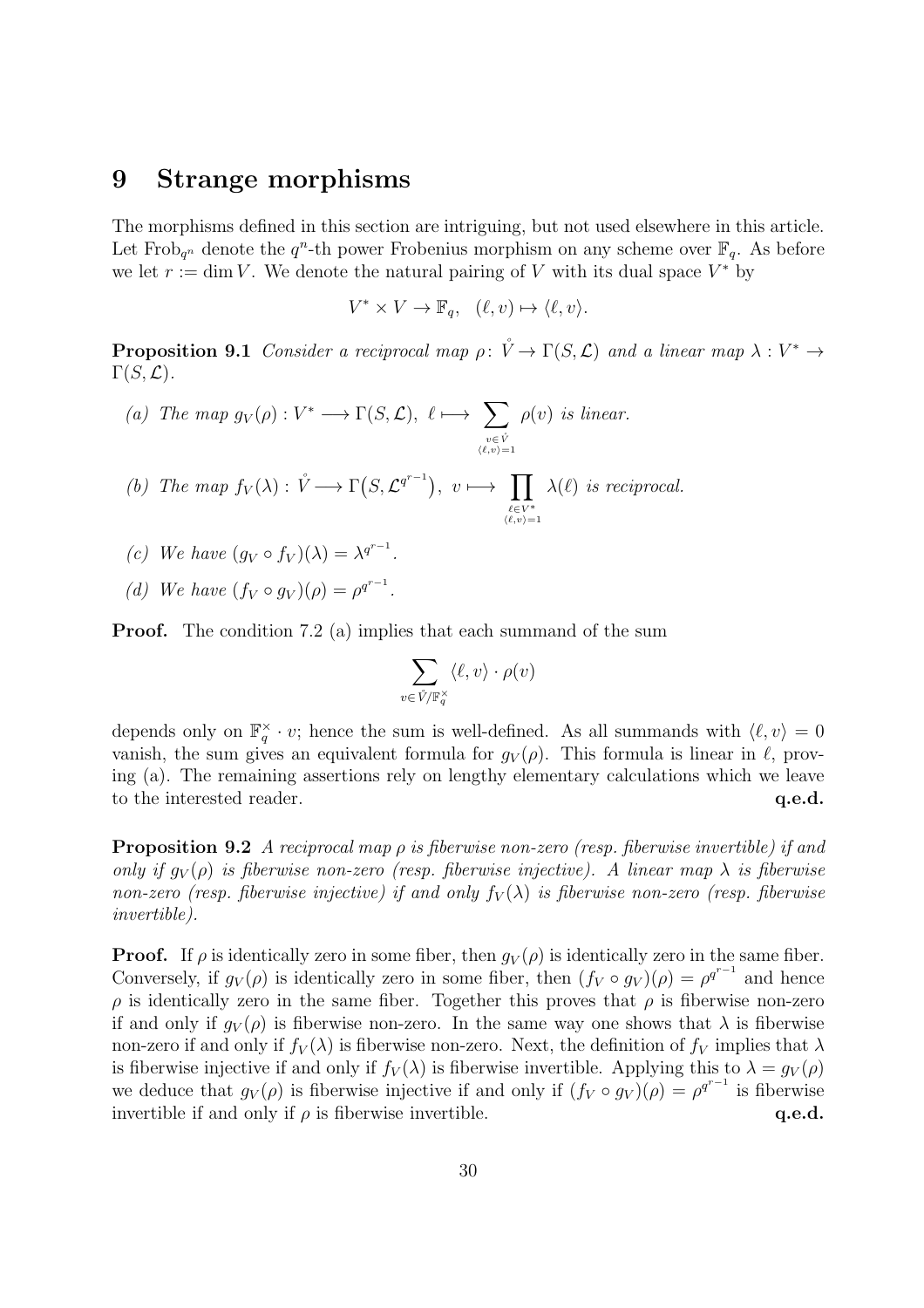Theorem 9.3 The constructions in Proposition 9.1 induce morphisms forming a commutative diagram:



Both composites  $f_V \circ g_V$  and  $g_V \circ f_V$  are the Frobenius morphism Frob<sub>q<sup>r-1</sup></sub>. In particular, the morphisms  $f_V$  and  $g_V$  are finite, bijective on the underlying sets, and radicial.

**Proof.** Proposition 9.1 (a–b) and Proposition 9.2 imply that  $q_V$  and  $f_V$  induce morphisms of functors and thus of schemes making the diagram commute. Proposition 9.1 (c–d) implies the remaining assertions.  $q.e.d.$ 

Next let  $i: V' \hookrightarrow V$  be the inclusion of a non-zero  $\mathbb{F}_q$ -subspace of V and let  $\pi: V^* \to V'^*$ be the projection dual to *i*. Let  $\pi^*$  be the pullback of linear maps from Definition 7.5 and  $i_*$  the extension by zero of reciprocal maps from Definition 7.6. Set  $r' := \dim V'$  and  $r'' := \dim V - \dim V'$ . By expanding all definitions involved we find:

Proposition 9.4 The following diagram commutes:

Rec(V˚′ ,L) g<sup>V</sup> ′ / i∗ Hom(V ′∗ ,L) π ∗ f<sup>V</sup> ′ /Rec(V˚′ ,L q r ′−1 ) i∗◦Frob qr′′ Rec(V˚,L) <sup>g</sup><sup>V</sup> /Hom(V ∗ ,L) <sup>f</sup><sup>V</sup> /Rec(V˚,<sup>L</sup> q r−1 )

As a direct consequence of this and Theorem 9.3 for  $V'$  in place of  $V$  we obtain:

Theorem 9.5 The following diagram commutes:



Thus the morphisms  $g_V$  and  $f_V$  give a precise correspondence between the stratifications of  $P_{V^*}$  and of  $Q_V$  described in Section 8.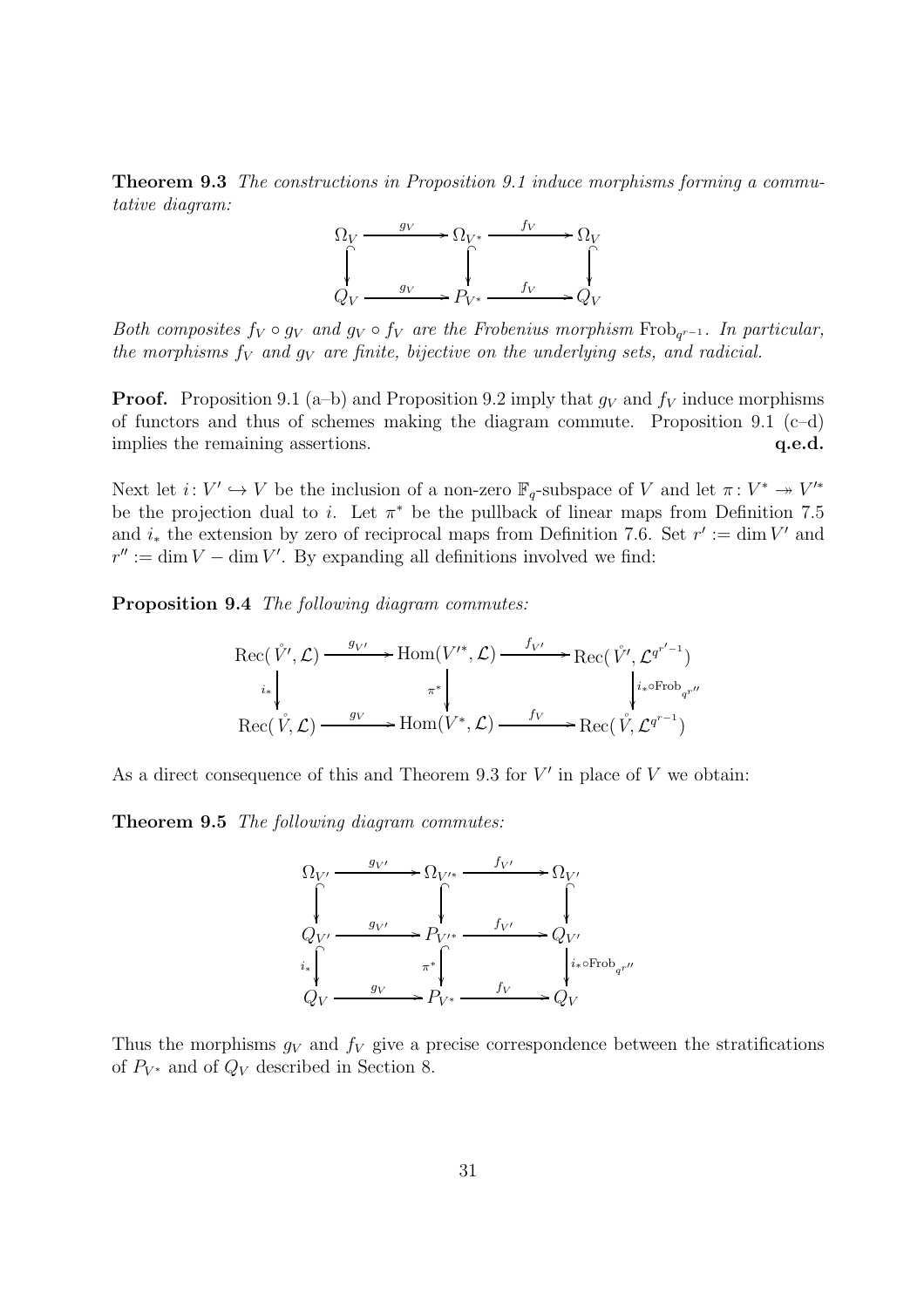# 10 Desingularization of  $Q_V$

As before let V be a non-zero finite dimensional  $\mathbb{F}_q$ -vector space. All tensor products and all fiber products will be taken over  $\mathbb{F}_q$ .

Recall from Proposition 7.8 that  $P_V$  represents the functor of isomorphism classes of pairs  $(\mathcal{L}, \lambda)$  consisting of an invertible sheaf  $\mathcal L$  on S and a fiberwise non-zero linear map  $\lambda: V \to V$  $\Gamma(S,\mathcal{L})$ . For any such pair let  $\mathcal{E}_V$  denote the kernel of the surjection of coherent sheaves  $\lambda \otimes id : V \otimes \mathcal{O}_S \to \mathcal{L}$ . Note that  $\mathcal{E}_V$  is a locally free coherent sheaf of rank  $\dim(V) - 1$ which is locally a direct summand of  $V \otimes \mathcal{O}_S$ . Clearly  $\mathcal{E}_V$  as a subsheaf depends only on the isomorphism class of  $(\mathcal{L}, \lambda)$ , and conversely,  $\mathcal{E}_V$  determines that isomorphism class because  $\mathcal{L} \cong (V \otimes \mathcal{O}_S)/\mathcal{E}_V$ . Thus we find:

**Proposition 10.1** The scheme  $P_V$  represents the functor which to a scheme S over  $\mathbb{F}_q$ associates the set of coherent subsheaves  $\mathcal{E}_V \subset V \otimes \mathcal{O}_S$  such that  $(V \otimes \mathcal{O}_S)/\mathcal{E}_V$  is locally free of rank 1.

Let us briefly discuss how to specify open and closed conditions on a moduli scheme. Consider coherent sheaves  $\mathcal{F}_1, \mathcal{F}_2 \subset \mathcal{F}$  on a scheme S, such that  $\mathcal{F}_1$  is locally free and  $\mathcal{F}/\mathcal{F}_2$  is locally free of rank 1. Then the composite homomorphism  $\mathcal{F}_1 \hookrightarrow \mathcal{F} \twoheadrightarrow \mathcal{F}/\mathcal{F}_2$  can be given in local coordinates by a tuple of local sections of  $\mathcal{O}_S$ . The ideal generated by these local sections is independent of the local coordinates and defines the unique maximal closed subscheme  $S' \subset S$  over which the homomorphism vanishes. In other words  $S'$  is the unique maximal *closed* subscheme of S such that  $\mathcal{F}_1|_{S'} \subset \mathcal{F}_2|_{S'}$ . Moreover, the complement  $S \setminus S'$  is the set of points  $s \in S$  with residue field  $k(s)$  such that  $\mathcal{F}_1 \otimes k(s) \not\subset \mathcal{F}_2 \otimes k(s)$ . Since  $\mathcal{F}/\mathcal{F}_2$  is locally free of rank 1, this is equivalent to  $\mathcal{F}_1 \otimes k(s) + \mathcal{F}_2 \otimes k(s) = \mathcal{F} \otimes k(s)$ and thus by Nakayama's lemma to  $(\mathcal{F}_1 + \mathcal{F}_2)_s = \mathcal{F}_s$ . Therefore  $S \setminus S'$  is the unique maximal *open* subscheme of S such that  $(\mathcal{F}_1 + \mathcal{F}_2)|_{S \setminus S'} = \mathcal{F}|_{S \setminus S'}$ . Finally, both conditions  $\mathcal{F}_1 \subset \mathcal{F}_2$ and  $\mathcal{F}_1 + \mathcal{F}_2 = \mathcal{F}$  are invariant under pullback. Thus if a scheme M represents a functor whose data involves sheaves  $\mathcal{F}_1, \mathcal{F}_2 \subset \mathcal{F}$  as above, the two conditions define subfunctors which, by applying the preceding arguments to the universal family, are represented by certain complementary closed, resp. open subschemes of M.

**Proposition 10.2** The open subscheme  $\Omega_V \subset P_V$  represents the subfunctor of all  $\mathcal{E}_V$  for which  $V \otimes \mathcal{O}_S = \mathcal{E}_V + (V' \otimes \mathcal{O}_S)$  for all  $0 \neq V' \subset V$ .

**Proof.** By the preceding remarks, the condition for any fixed  $V'$  defines the complement of the closed subscheme that represents the functor of all  $\mathcal{E}_V$  satisfying  $V' \otimes \mathcal{O}_S \subset \mathcal{E}_V$ . This subfunctor translates into the subfunctor of all linear maps that factor through  $V/V'$ , which is represented by the subscheme  $P_{V'/V}$ . Since  $\Omega_V$  is the complement of the union of all these  $P_{V'/V}$ , the proposition follows.  $q.e.d.$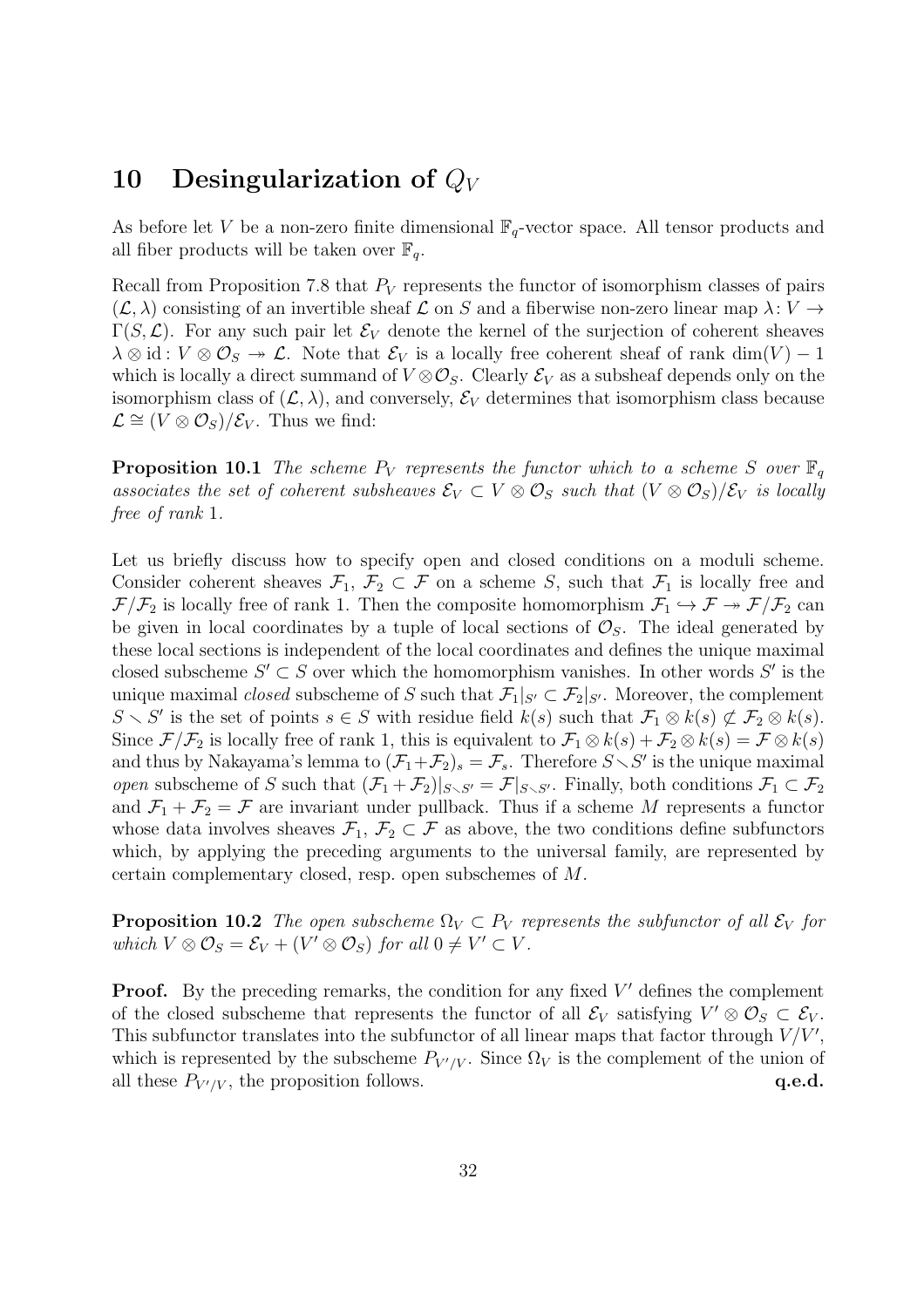Now we consider the cartesian product of  $P_{V'}$  for all  $0 \neq V' \subset V$ , which represents tuples  $\mathcal{E}_{\bullet} = (\mathcal{E}_{V'})_{V'}$ . Then there exists a unique closed subscheme

$$
(10.3) \t\t B_V \t \subset \prod_{0 \neq V' \subset V} P_{V'}
$$

representing the subfunctor of all  $\mathcal{E}_{\bullet}$  satisfying the closed condition

(10.4) 
$$
\mathcal{E}_{V''} \subset \mathcal{E}_{V'}
$$
 for all  $0 \neq V'' \subset V' \subset V$ .

This will be the desired desingularization of  $Q_V$ . First we construct a natural stratification of  $B_V$ . Let F be a flag of V, that is, a set of subspaces of V which is totally ordered by inclusion and contains 0 and V. Then there exists a unique closed subscheme  $B_F \subset B_V$ representing the subfunctor of all  $\mathcal{E}_{\bullet}$  satisfying (10.4) and the closed condition

(10.5) 
$$
V'' \otimes \mathcal{O}_S \subset \mathcal{E}_{V'}
$$
 for all  $0 \neq V'' \subset V' \subset V$  such that there exists  $W \in \mathcal{F}$  with  $V'' \subset W$  and  $V' \not\subset W$ .

On the other hand, there exists a unique open subscheme  $U_{\mathcal{F}} \subset B_V$  representing the subfunctor of all  $\mathcal{E}_{\bullet}$  satisfying (10.4) and the open condition

(10.6) 
$$
V' \otimes \mathcal{O}_S = \mathcal{E}_{V'} + (V'' \otimes \mathcal{O}_S) \text{ for all } 0 \neq V'' \subset V' \subset V \text{ such that there exists no } W \in \mathcal{F} \text{ with } V'' \subset W \text{ and } V' \nsubseteq W.
$$

The locally closed subscheme  $\Omega_{\mathcal{F}} := B_{\mathcal{F}} \cap U_{\mathcal{F}}$  will be the stratum associated to  $\mathcal{F}$ .

**Lemma 10.7** For any two flags  $\mathcal F$  and  $\mathcal F'$  of  $V$  we have:

- (a)  $B_{\mathcal{F}'} \subset B_{\mathcal{F}}$  and  $U_{\mathcal{F}} \subset U_{\mathcal{F}'}$  if  $\mathcal{F} \subset \mathcal{F}'$ ,
- (b)  $B_{\mathcal{F}} \cap U_{\mathcal{F}'} = \varnothing$  if  $\mathcal{F} \not\subset \mathcal{F}'$ .
- (c)  $\Omega_{\mathcal{F}} \cap \Omega_{\mathcal{F}'} = \varnothing$  if  $\mathcal{F} \neq \mathcal{F}'.$

**Proof.** (a) is a direct consequence of the definition. For (b) take any  $W \in \mathcal{F} \setminus \mathcal{F}'$ . Then  $W \neq 0, V$ . Set  $V'' := W$  and let  $V' \in \mathcal{F}'$  be minimal with  $W \subset V'$ . Then  $W \subsetneq V'$ , so that the condition (10.5) applies to the subspaces  $V'' \subset V'$  and the filtration  $\mathcal{F}$ ; while the condition (10.6) applies to the subspaces  $V'' \subset V'$  and the filtration  $\mathcal{F}'$ . Thus on  $B_{\mathcal{F}} \cap U_{\mathcal{F}'}$  we simultaneously have  $V'' \otimes \mathcal{O}_S \subset \mathcal{E}_{V'}$  and  $V' \otimes \mathcal{O}_S = \mathcal{E}_{V'} + V'' \otimes \mathcal{O}_S$ , and hence  $\mathcal{E}_{V'} = V' \otimes \mathcal{O}_S$ , which contradicts the assumption on  $\mathcal{E}_{V'}$  unless  $S = \emptyset$ . This proves (b). Finally, (b) implies that  $\Omega_{\mathcal{F}} \cap \Omega_{\mathcal{F}'} = \varnothing$  if  $\mathcal{F} \not\subset \mathcal{F}'$ . By symmetry this yields (c). q.e.d.

**Theorem 10.8** As a set  $B_V$  is the disjoint union of the strata  $\Omega_F$  for all flags F of V.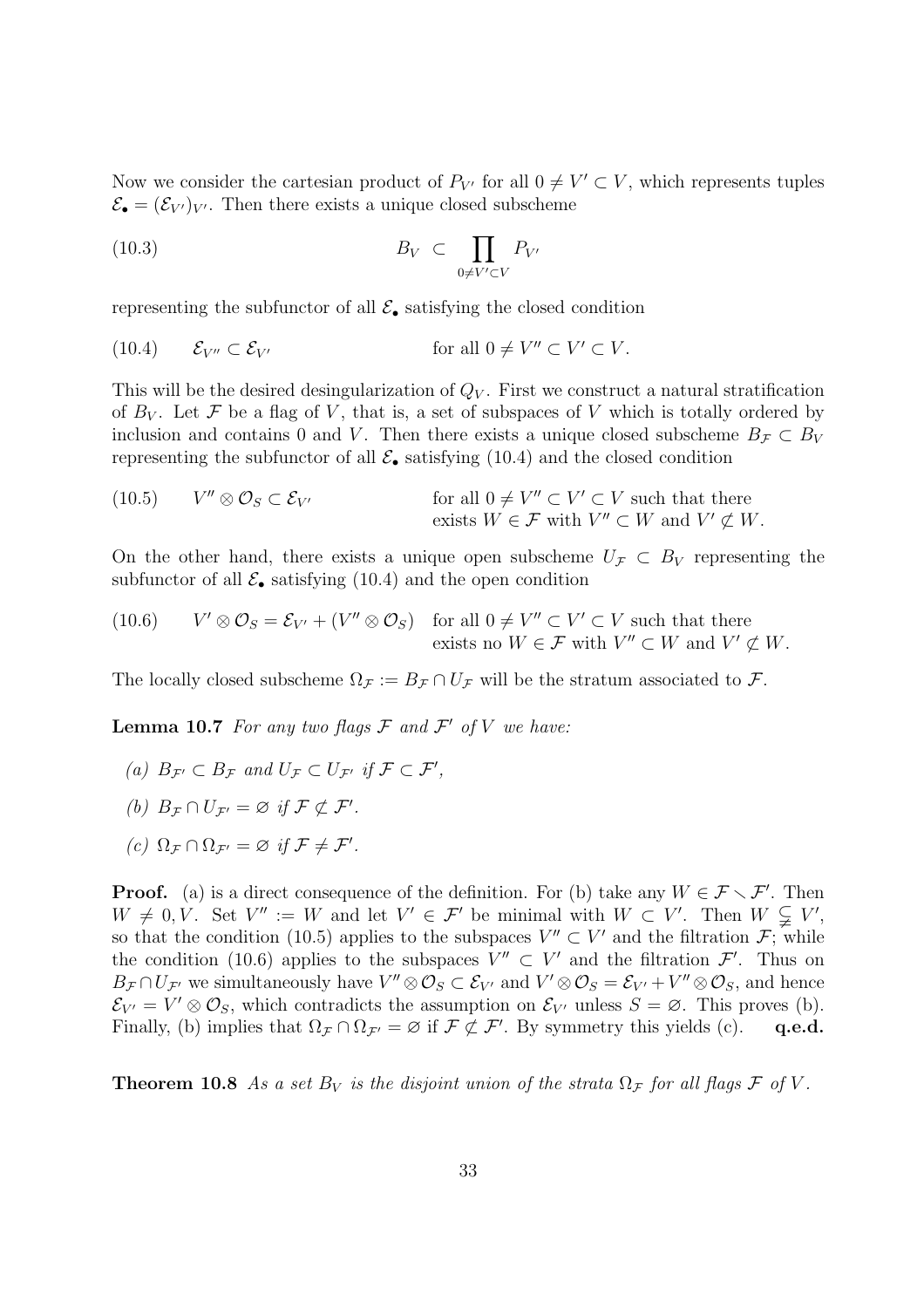**Proof.** The disjointness is Lemma 10.7 (c). It remains to see that every point on  $B_V$  lies in  $\Omega_{\mathcal{F}}$  for some flag  $\mathcal{F}$ . For this we take any tuple  $\mathcal{E}_{\bullet}$  defined over the spectrum of a field k and satisfying (10.4). Then  $\mathcal{E}_{\bullet}$  corresponds to a collection of k-subspaces  $E_{V'} \subset V'_k := V' \otimes k$ of codimension 1 such that  $E_{V''} \subset E_{V'}$  for all  $0 \neq V'' \subset V' \subset V$ . We must find a flag  $\mathcal F$  of V that satisfies (10.5) and (10.6), i.e., such that for all  $0 \neq V'' \subset V' \subset V$ :

(10.9) 
$$
\begin{cases} V_k'' \subset E_{V'} & \text{if there exists } W \in \mathcal{F} \text{ with } V'' \subset W \text{ and } V' \not\subset W, \\ V_k' = E_{V'} + V_k'' & \text{if there exists no } W \in \mathcal{F} \text{ with } V'' \subset W \text{ and } V' \not\subset W. \end{cases}
$$

As a preparation observe that since  $E_{V'} \subset V'_k$  has codimension 1 we always have

 $V'_{k} = E_{V'} + V''_{k}$  if and only if  $V''_{k} \not\subset E_{V'}$ .

Suppose first that for all non-zero  $\mathbb{F}_q$ -subspaces  $U \subset V$  we have  $U_k \not\subset E_V$ . Then for all  $0 \neq V'' \subset V' \subset V$  we have  $V''_k \not\subset E_{V'} \subset E_V$  and hence the second case of (10.9). Thus the trivial flag  $\{0, V\}$  does the job in this case.

Otherwise there exist  $\mathbb{F}_q$ -subspaces  $0 \neq U \subset V$  with  $U_k \subset E_V$ . Their sum  $U_{\text{max}}$  then enjoys the same properties and is therefore the unique largest one among them. Since  $E_V \subset V_k$ has codimension 1, we have  $U_{\text{max}} \neq V$ . By induction on dim V we may therefore assume that there exists a flag  $\mathcal{F}'$  of  $U_{\text{max}}$  such that (10.9) with  $\mathcal{F}'$  in place of  $\mathcal F$  holds for all subspaces  $0 \neq V'' \subset V' \subset U_{\text{max}}$ . We claim that  $\mathcal{F} := \mathcal{F}' \cup \{V\}$  does the job.

Indeed, take any  $\mathbb{F}_q$ -subspaces  $0 \neq V'' \subset V' \subset V$ . In the case that  $V' \subset U_{\text{max}}$ , condition (10.9) follows from the induction hypothesis. In the case that  $V'' \subset U_{\text{max}}$  but  $V' \not\subset U_{\text{max}}$ , by the construction of  $U_{\text{max}}$  we have on the one hand  $V''_k \subset U_{\text{max},k} \subset E_V$ , and on the other hand  $V'_{k} \not\subset E_{V}$  and hence  $V_{k} = E_{V} + V'_{k}$ . The last equation implies that the homomorphism of 1-dimensional k-vector spaces  $V'_k/E_{V'} \to V_k/E_V$  is surjective, hence also injective, and thus  $E_{V'} = E_V \cap V'_k$ . Together with  $V''_k \subset U_{\max,k} \subset E_V$  this implies that  $V''_k \subset E_V \cap V'_k = E_{V'}$ , which is the first case of (10.9) with  $W = U_{\text{max}}$ . Finally, in the case that  $V'' \not\subset U_{\text{max}}$ , we have  $V''_k \not\subset E_V$ , thus  $V''_k \not\subset E_{V'}$ , and hence  $V'_k = E_{V'} + V''_k$ . This is the second case of (10.9), where indeed no W with the indicated properties exists, because the only  $W \in \mathcal{F}$ with  $V'' \subset W$  is  $W = V$ . Thus  $\mathcal F$  has the desired properties.  $q.e.d.$ 

**Corollary 10.10** (a) As a set  $B_{\mathcal{F}}$  is the union of  $\Omega_{\mathcal{F}'}$  for all flags  $\mathcal{F}'$  of V with  $\mathcal{F} \subset \mathcal{F}'$ .

- (b) As a set  $U_{\mathcal{F}}$  is the union of  $\Omega_{\mathcal{F}'}$  for all flags  $\mathcal{F}'$  of V with  $\mathcal{F}' \subset \mathcal{F}$ .
- (c) The  $U_{\mathcal{F}}$  for all flags  $\mathcal{F}$  of V form an open covering of  $B_V$ .

**Proof.** Combine Lemma 10.7 with Theorem 10.8. **q.e.d.** q.e.d.

Next we want to simplify the description of the strata neighborhoods  $U_{\mathcal{F}}$ . Write  $\mathcal{F} =$  $\{V_0, \ldots, V_m\}$  for subspaces  $0 = V_0 \subsetneqq V_1 \subsetneqq \ldots \subsetneqq V_m = V$ .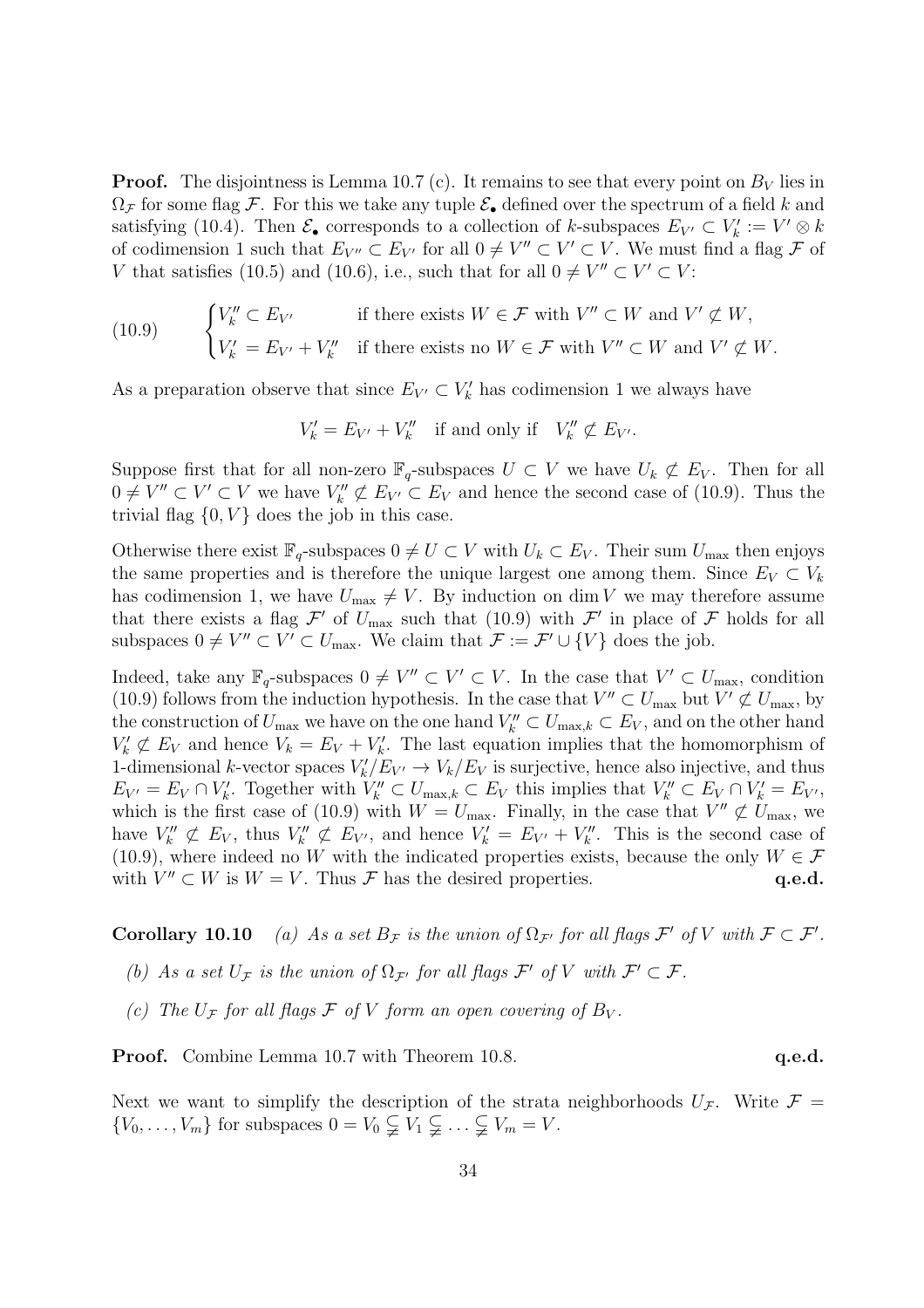**Lemma 10.11** The forgetful map  $\mathcal{E}_{\bullet} \mapsto (\mathcal{E}_{V_1}, \ldots, \mathcal{E}_{V_m})$  induces an isomorphism from  $U_{\mathcal{F}}$ to the locally closed subscheme  $U^{\overline{\flat}}_{\mathcal{F}} \subset \prod_{i=1}^m P_{V_i}$  representing tuples satisfying:

(a) 
$$
\mathcal{E}_{V_1} \subset \ldots \subset \mathcal{E}_{V_m}
$$
 and

(b) 
$$
V_i \otimes \mathcal{O}_S = \mathcal{E}_{V_i} + (V' \otimes \mathcal{O}_S)
$$
 for all  $i$  and all  $0 \neq V' \subset V_i$  with  $V' \not\subset V_{i-1}$ .

**Proof.** The conditions (a) and (b) are special cases of  $(10.4)$  and  $(10.6)$ ; hence the map induces a morphism  $U_{\mathcal{F}} \to U_{\mathcal{F}}^{\flat}$ . To construct a morphism in the other direction consider any tuple  $(\mathcal{E}_{V_1},\ldots,\mathcal{E}_{V_m})$  over a scheme S that satisfies (a) and (b). For any non-zero subspace  $V' \subset V$  let i be the unique integer such that  $V' \subset V_i$  and  $V' \not\subset V_{i-1}$ , and set  $\mathcal{D}_{V'} := \mathcal{E}_{V_i} \cap (V' \otimes \mathcal{O}_S)$ . Then condition (b) implies that

$$
(V' \otimes \mathcal{O}_S)/\mathcal{D}_{V'} \cong (\mathcal{E}_{V_i} + (V' \otimes \mathcal{O}_S))/\mathcal{E}_{V_i} \cong (V_i \otimes \mathcal{O}_S)/\mathcal{E}_{V_i}.
$$

By the assumption on  $\mathcal{E}_{V_i}$  the right hand side is locally free of rank 1; hence so is the left hand side, and so  $\mathcal{D}_{V'}$  defines an S-valued point of  $P_{V'}$ . Next take another subspace  $0 \neq V'' \subset V'$  and let j be such that  $V'' \subset V_j$  and  $V'' \not\subset V_{j-1}$ . Then  $j \leq i$  and hence

$$
\mathcal{D}_{V''} := \mathcal{E}_{V_j} \cap (V'' \otimes \mathcal{O}_S) \subset \mathcal{E}_{V_i} \cap (V' \otimes \mathcal{O}_S) =: \mathcal{D}_{V'}.
$$

Thus the tuple  $(\mathcal{D}_{V'})_{V'}$  satisfies the condition (10.4) and defines an S-valued point of  $B_V$ . Furthermore assume that there exists no  $W \in \mathcal{F}$  with  $V'' \subset W$  and  $V' \not\subset W$ . Then this assumption holds in particular for  $W = V_{i-1}$ , and since  $V' \not\subset V_{i-1}$  we deduce that  $V'' \not\subset V_{i-1}$ . This implies that  $j \geq i$  and hence  $j = i$ . By condition (b) we therefore have  $V_i \otimes \mathcal{O}_S = \mathcal{E}_{V_i} + (V'' \otimes \mathcal{O}_S)$ . Intersecting this equation with  $V' \otimes \mathcal{O}_S$  yields

$$
V' \otimes \mathcal{O}_S = (\mathcal{E}_{V_i} + (V'' \otimes \mathcal{O}_S)) \cap (V' \otimes \mathcal{O}_S)
$$
  
=  $(\mathcal{E}_{V_i} \cap (V' \otimes \mathcal{O}_S)) + (V'' \otimes \mathcal{O}_S)$   
=  $\mathcal{D}_{V'} + (V'' \otimes \mathcal{O}_S).$ 

This means that the tuple  $(\mathcal{D}_{V'})_{V'}$  satisfies the condition (10.6) and defines an S-valued point of  $U_{\mathcal{F}}$ . Altogether the construction yields a morphism  $U_{\mathcal{F}}^{\flat} \to U_{\mathcal{F}}$ .

The construction immediately shows that  $\mathcal{D}_{V_i} = \mathcal{E}_{V_i}$  for all  $1 \leq i \leq m$ ; hence the composite of  $U^{\flat}_{\mathcal{F}} \to U_{\mathcal{F}} \to U^{\flat}_{\mathcal{F}}$  is the identity. To show that the composite of  $U_{\mathcal{F}} \to U^{\flat}_{\mathcal{F}} \to U_{\mathcal{F}}$  is the identity consider any tuple  $\mathcal{E}_{\bullet} \in U_{\mathcal{F}}(S)$ . We must verify that  $\mathcal{E}_{V'} = \mathcal{D}_{V'} := \mathcal{E}_{V_i} \cap (V' \otimes \mathcal{O}_S)$ for any  $0 \neq V' \subset V_i$  with  $V' \not\subset V_{i-1}$ . But  $\mathcal{E}_{V'} \subset \mathcal{E}_{V_i}$  implies that  $\mathcal{E}_{V'} \subset \mathcal{D}_{V'}$ , which yields a natural surjection  $(V' \otimes O_S)/\mathcal{E}_{V'} \to (V' \otimes O_S)/\mathcal{D}_{V'}$ . As both sheaves are locally free of rank 1 this surjection is in fact an isomorphism, whence  $\mathcal{E}_{V'} = \mathcal{D}_{V'}$ , as desired. Thus the morphism  $U_{\mathcal{F}} \to U_{\mathcal{F}}^{\flat}$  has a two-sided inverse and is therefore an isomorphism. q.e.d.

**Proposition 10.12** For the trivial flag  $\mathcal{F}_0 := \{0, V\}$  we have  $\Omega_{\mathcal{F}_0} = U_{\mathcal{F}_0}$  and a natural isomorphism

 $\Omega_{\mathcal{F}_0} \stackrel{\sim}{\longrightarrow} \Omega_V, \quad \mathcal{E}_{\bullet} \mapsto \mathcal{E}_V.$ 

We identify  $\Omega_{\mathcal{F}_0}$  with  $\Omega_V$  through this isomorphism.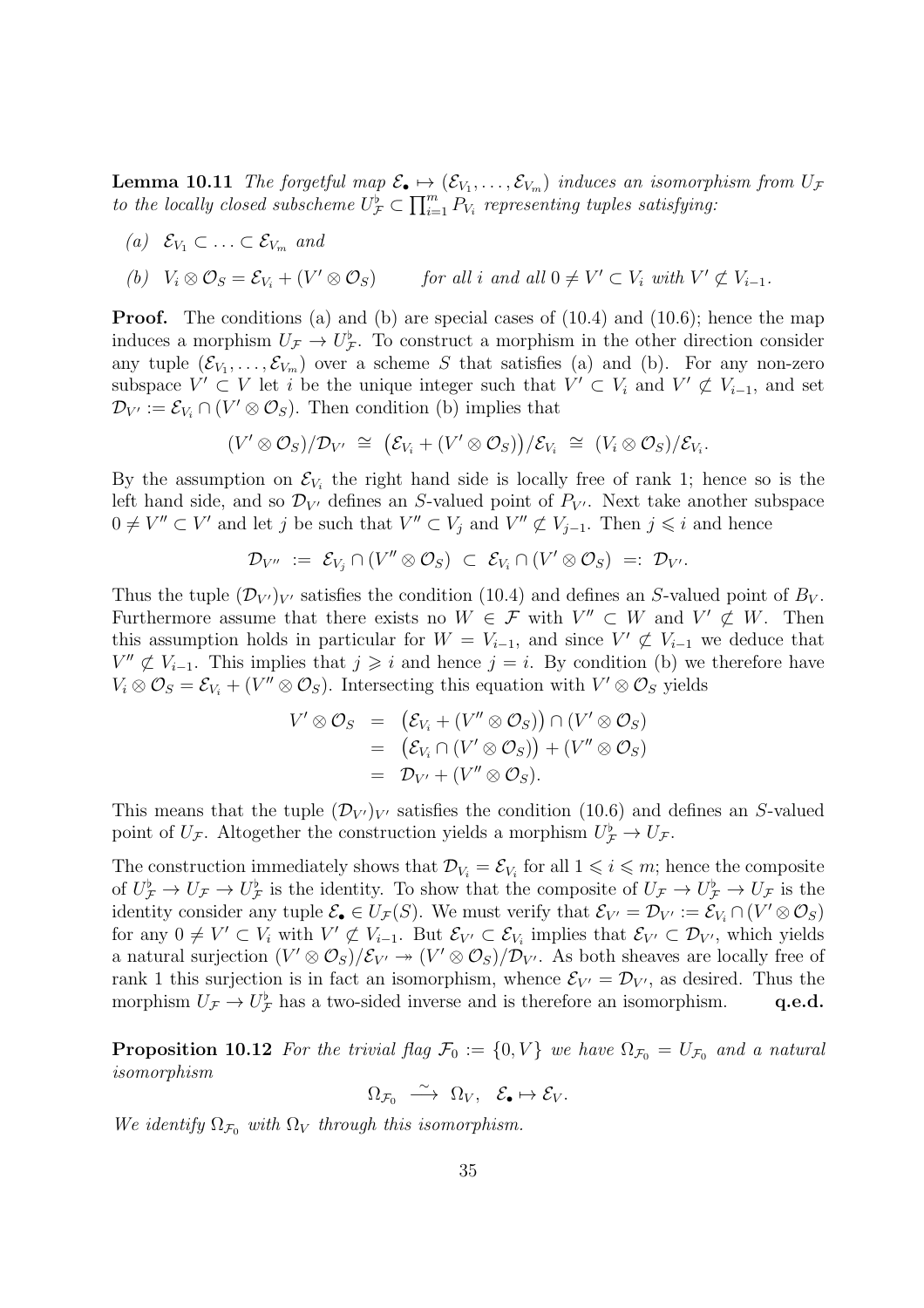Proof. The first assertion is a special case of Corollary 10.10 (b). Thus Lemma 10.11 for  $\mathcal{F} = \mathcal{F}_0$  yields an isomorphism from  $\Omega_{\mathcal{F}_0}$  to the open subscheme  $U_{\mathcal{F}_0}^{\flat} \subset P_V$  representing all  $\mathcal{E}_V$  satisfying  $V \otimes \mathcal{O}_S = \mathcal{E}_V + (V' \otimes \mathcal{O}_S)$  for all  $0 \neq V' \subset V$ . By Proposition 10.2 this subscheme is just  $\Omega_V$ . q.e.d.

**Lemma 10.13** The isomorphism in Lemma 10.11 identifies the open subscheme  $\Omega_V \subset U_F$ with the subscheme  $\Omega_V^{\flat} \subset U_{\mathcal{F}}^{\flat}$  representing tuples  $(\mathcal{E}_{V_1}, \ldots, \mathcal{E}_{V_m})$  which in addition satisfy:

(c)  $V_i \otimes \mathcal{O}_S = \mathcal{E}_{V_i} + (V_{i-1} \otimes \mathcal{O}_S)$  for all  $2 \leq i \leq m$ .

**Proof.** First one easily shows by induction on  $i - j$  that (c) is equivalent to

$$
(c') \quad V_i \otimes \mathcal{O}_S = \mathcal{E}_{V_i} + (V_j \otimes \mathcal{O}_S) \quad \text{for all } 1 \leq j \leq i \leq m.
$$

Next it is immediate from (10.6) and Proposition 10.12 that the image of  $\Omega_V = \Omega_{\mathcal{F}_0} = U_{\mathcal{F}_0}$ satisfies (c′ ). To obtain the desired isomorphism it therefore suffices to show that any tuple  $\mathcal{E}_{\bullet} \in U_{\mathcal{F}}(S)$  satisfying (c') already lies in  $U_{\mathcal{F}_0}(S)$ . For this we must prove that  $V' \otimes \mathcal{O}_S = \mathcal{E}_{V'} + (V'' \otimes \mathcal{O}_S)$  for arbitrary  $0 \neq V'' \subset V' \subset V$ .

Let *i* be the integer such that  $V' \subset V_i$  and  $V' \not\subset V_{i-1}$ , and let *j* be the integer such that  $V'' \subset V_j$  and  $V'' \not\subset V_{j-1}$ . Then  $j \leq i$ , and so by (c') and 10.13 (b) and (a) we deduce that

$$
V_i \otimes \mathcal{O}_S = \mathcal{E}_{V_i} + (V_j \otimes \mathcal{O}_S)
$$
  
=  $\mathcal{E}_{V_i} + \mathcal{E}_{V_j} + (V'' \otimes \mathcal{O}_S)$   
=  $\mathcal{E}_{V_i} + (V'' \otimes \mathcal{O}_S).$ 

Intersecting this with  $V' \otimes \mathcal{O}_S$  yields

$$
V' \otimes \mathcal{O}_S = (\mathcal{E}_{V_i} + (V'' \otimes \mathcal{O}_S)) \cap (V' \otimes \mathcal{O}_S)
$$
  
=  $(\mathcal{E}_{V_i} \cap (V' \otimes \mathcal{O}_S)) + (V'' \otimes \mathcal{O}_S).$ 

But in the proof of Lemma 10.13 we showed that  $\mathcal{E}_{V'} = \mathcal{E}_{V_i} \cap (V' \otimes \mathcal{O}_S)$ , and so the right hand side is  $\mathcal{E}_{V'} + (V'' \otimes \mathcal{O}_S)$ , as desired.  $\mathbf{q.e.d.}$ 

**Proposition 10.14** Let  $r := \dim V$ . There exists an open embedding  $U_{\mathcal{F}} \hookrightarrow \mathbb{A}_{\mathbb{F}_q}^{r-1}$  $\frac{r-1}{\mathbb{F}_q}$  such that the boundary  $U_{\mathcal{F}} \setminus \Omega_V$  is the inverse image of the union of all coordinate hyperplanes.

**Proof.** By Lemma 10.7 (a) it suffices to prove this when  $\mathcal F$  is a complete flag, i.e., when  $\dim V_i = i$  for all  $1 \leq i \leq m$  and  $m = r$ . We can then choose a basis  $X_1, \ldots, X_r$  of V such that each  $V_i$  is generated by  $X_1, \ldots, X_i$ . We abbreviate  $W_i := \mathbb{F}_q X_i$ .

By Lemmas 10.11 and 10.13 it suffices to prove the assertion for  $\Omega_V^{\flat} \subset U_{\mathcal{F}}^{\flat}$  in place of  $\Omega_V \subset U_{\mathcal{F}}$ . Consider the locally closed subscheme  $U_{\mathcal{F}}^{\sharp} \subset \prod_{i=1}^m P_{V_i}$  representing tuples  $(\mathcal{E}_{V_1}, \ldots, \mathcal{E}_{V_m})$  that satisfy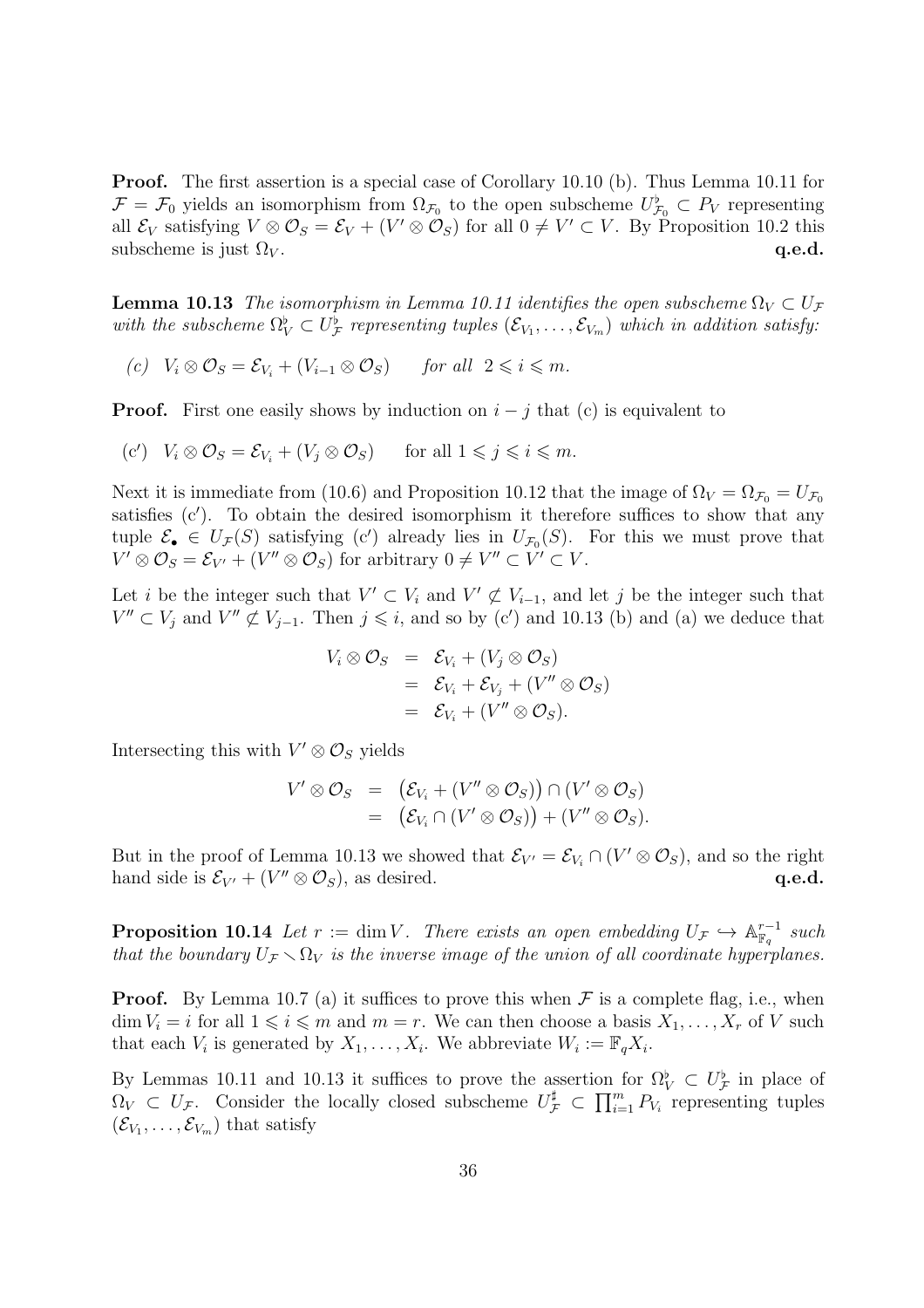(a)  $\mathcal{E}_{V_1} \subset \ldots \subset \mathcal{E}_{V_m}$  and

(b')  $V_i \otimes \mathcal{O}_S = \mathcal{E}_{V_i} + (W_i \otimes \mathcal{O}_S)$  for all  $1 \leq i \leq r$ .

Here (a) coincides with 10.11 (a), and (b') consists of special cases of the open condition 10.11 (b); hence  $U^{\flat}_{\mathcal{F}}$  is an open subscheme of  $U^{\sharp}_{\mathcal{F}}$  $\sharp$ . Also, let Ω $_V^{\sharp}$  denote the open subscheme of  $U_{\mathcal{F}}^{\sharp}$  determined by the condition

(c) 
$$
V_i \otimes \mathcal{O}_S = \mathcal{E}_{V_i} + (V_{i-1} \otimes \mathcal{O}_S)
$$
 for all  $2 \leq i \leq m$ .

Then Lemma 10.13 shows that  $\Omega_V^{\flat} = \Omega_V^{\sharp} \cap U_V^{\flat}$ . Thus it suffices to prove the assertion for  $\Omega_{V}^{\sharp} \subset U_{\mathcal{F}}^{\sharp}$  $\mathcal{F}_{\mathcal{F}}^{\sharp}$  in place of  $\Omega_{V}^{b} \subset U_{\mathcal{F}}^{b}$ . We will achieve this by producing an *isomorphism*  $U^{\sharp}_{\mathcal{I}}$  $\mathcal{F} \cong \mathbb{A}^{r-1}_{\mathbb{F}_q}$  $_{\mathbb{F}_q}^{r-1}$  under which  $U_{\mathcal{F}}^{\sharp} \setminus \Omega_{\mathcal{V}}^{\sharp}$  $\frac{1}{V}$  corresponds to the union of all coordinate hyperplanes. For this note that S-valued points of  $\mathbb{A}^{r-1}_{\mathbb{F}_q}$  $\mathbb{F}_q^{r-1}$  amount to  $(r-1)$ -tuples of sections in  $\Gamma(S, \mathcal{O}_S)$ . The desired isomorphism thus results from the following lemma:

**Lemma 10.15** (i) Consider any sections  $a_1, \ldots, a_{r-1} \in \Gamma(S, \mathcal{O}_S)$ . For all  $1 \leq i \leq r$  let  $\mathcal{E}_{V_i}$  be the locally free coherent subsheaf of  $V_i\otimes\mathcal{O}_S$  generated by

$$
\{X_j \otimes 1 + X_{j+1} \otimes a_j \mid 1 \leq j < i\}.
$$

Then the tuple  $(\mathcal{E}_{V_1}, \ldots, \mathcal{E}_{V_m})$  defines an S-valued point of  $U^{\sharp}_{\mathcal{I}}$ F .

- (ii) Every S-valued point of  $U^{\sharp}_{\mathcal{I}}$  $\mathcal{F}_{\mathcal{F}}$  arises as in (i) from unique sections  $a_1, \ldots, a_{r-1}$ .
- (iii) The tuple defines an S-valued point of  $\Omega^{\sharp}$  $\mathop{\sharp}_{V}^{\sharp}$  if and only if  $a_1, \ldots, a_{r-1} \in \Gamma(S, \mathcal{O}_{S}^{\times})$  $_{S}^{\times}$ .

To prove this consider first the situation of (i). Then condition (a) is obvious. Also, for any  $1 \leq i \leq r$  the set

$$
\{X_j \otimes 1 + X_{j+1} \otimes a_j \mid 1 \leq j < i\} \cup \{X_i \otimes 1\}
$$

is a basis of  $V_i \otimes \mathcal{O}_s$ , because it can be obtained by applying a unipotent matrix to the standard basis  $\{X_j \otimes 1 \mid 1 \leq j \leq i\}$ . Thus the definition of  $\mathcal{E}_{V_i}$  in (i) implies that  $V_i \otimes \mathcal{O}_S =$  $\mathcal{E}_{V_i} \oplus (W_i \otimes \mathcal{O}_S)$ . In particular this shows (b') and that  $(V_i \otimes \mathcal{O}_S)/\mathcal{E}_{V_i} \cong W_i \otimes \mathcal{O}_S$  is (locally) free of rank 1, proving (i).

To prove (ii) let  $(\mathcal{E}_{V_1}, \ldots, \mathcal{E}_{V_m})$  be any S-valued point of  $U^{\sharp}_{\mathcal{I}}$  $\sharp$ . Then for each  $1 \leqslant i \leqslant r$  the identity induces a surjective homomorphism  $W_i \otimes \mathcal{O}_S \to (V_i \otimes \mathcal{O}_S)/\mathcal{E}_{V_i}$  by (b'). As both sides are locally free of rank 1, this homomorphism is in fact an isomorphism, and so  $(b')$ can be strengthened to  $V_i \otimes \mathcal{O}_S = \mathcal{E}_{V_i} \oplus (W_i \otimes \mathcal{O}_S)$ . Since  $V_i = V_{i-1} \oplus W_i$ , this shows that  $\mathcal{E}_{V_i}$  is the graph of an  $\mathcal{O}_S$ -linear homomorphism  $V_{i-1}\otimes\mathcal{O}_S\to W_i\otimes\mathcal{O}_S$ . In particular we have  $\mathcal{E}_{V_1} = 0$ . For  $2 \leq i \leq r$  the homomorphism sends  $X_{i-1} \otimes 1$  to  $X_i \otimes a_{i-1}$  for a unique section  $a_{i-1} \in \Gamma(S, \mathcal{O}_S)$ . In other words there is a unique section  $a_{i-1} \in \Gamma(S, \mathcal{O}_S)$  such that  $X_{i-1}\otimes 1+X_i\otimes a_{i-1}\in \Gamma(S,\mathcal{E}_{V_i})$ . Since  $\mathcal{E}_{V_{i-1}}\subset \mathcal{E}_{V_i}$  by (a), varying i yields unique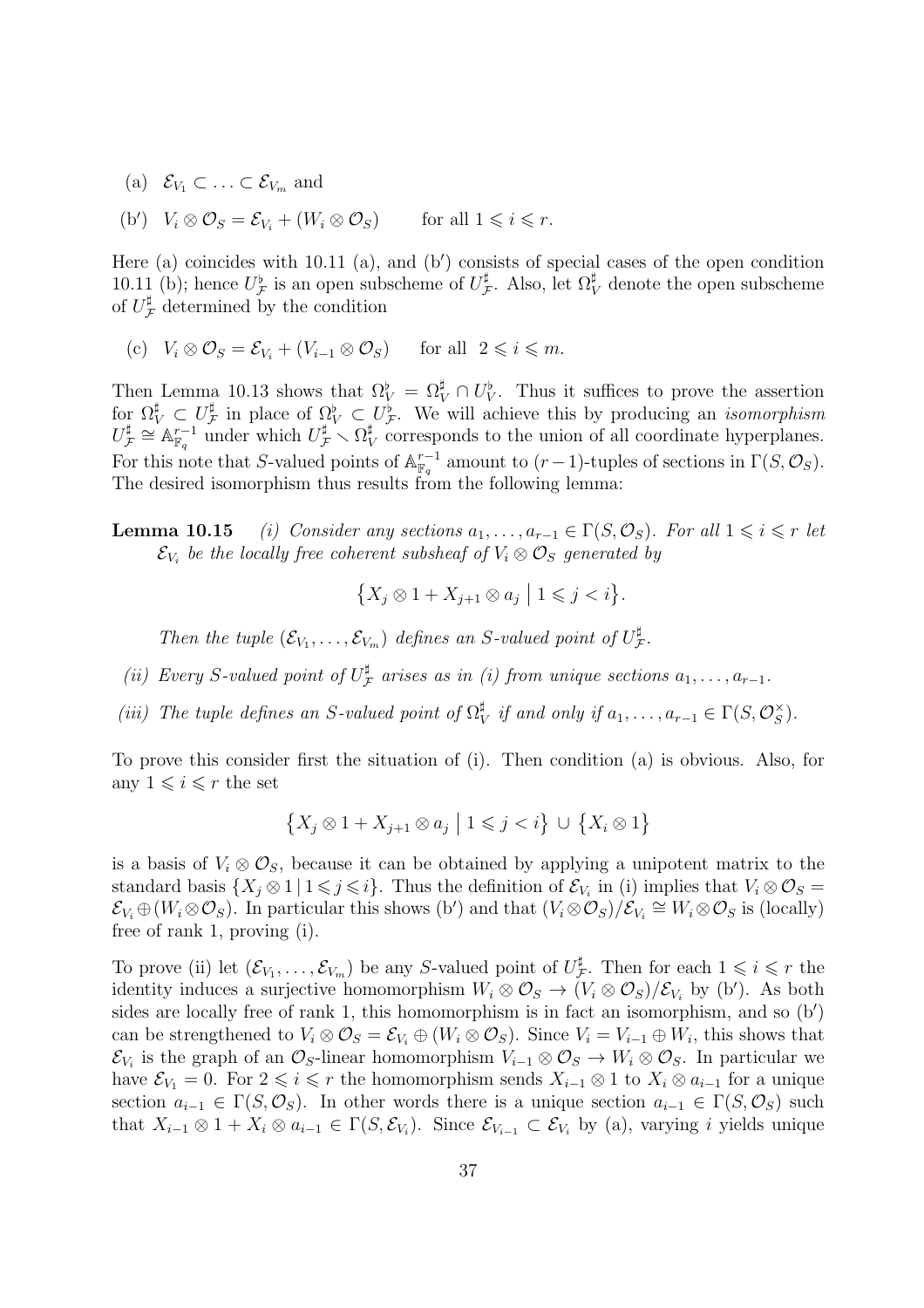sections  $a_1, \ldots, a_{r-1} \in \Gamma(S, \mathcal{O}_S)$  such that  $X_j \otimes 1 + X_{j+1} \otimes a_j$  is a section of  $\mathcal{E}_{V_i}$  for all  $1 \leq j \leq i \leq r$ . But for fixed i, the proof of (i) shows that these sections for  $1 \leq j \leq i$ already generate a coherent subsheaf of  $V_i \otimes \mathcal{O}_S$  which is a direct complement of  $W_i \otimes \mathcal{O}_S$ . Thus these sections generate  $\mathcal{E}_{V_i}$ , proving (ii).

Finally, by construction the image of  $\mathcal{E}_{V_i}$  in  $(V_i \otimes \mathcal{O}_S)/(V_{i-1} \otimes \mathcal{O}_S) \cong W_i \otimes \mathcal{O}_S$  is the coherent subsheaf generated by  $X_i \otimes a_{i-1}$ . Thus  $a_{i-1}$  is invertible if and only if this image is equal to  $W_i \otimes \mathcal{O}_S$ , which in turn is equivalent to the condition (c). This proves (iii); hence it finishes the proof of Lemma 10.15 and of Proposition 10.14.  $q.e.d.$ 

**Theorem 10.16** The scheme  $B_V$  is an irreducible smooth projective variety, and the boundary  $B_V \setminus \Omega_V$  is a divisor with normal crossings.

**Proof.** Being closed in a projective scheme  $B_V$  is projective. By Corollary 10.10 the  $U_F$ form an open covering, and all of them contain the open stratum  $\Omega_V$ . Proposition 10.14 implies that the  $U_{\mathcal{F}}$  are irreducible. Together this implies that  $B_V$  is irreducible. The remaining assertions also follow from Proposition 10.14. **q.e.d.** q.e.d.

**Theorem 10.17** There exist morphisms  $\pi_P$  and  $\pi_Q$  making the following diagram commute:



**Proof.** The map  $\mathcal{E}_{\bullet} \mapsto \mathcal{E}_{V}$  clearly induces a morphism  $\pi_{P}: B_{V} \to P_{V}$  which by Proposition 10.12 makes the triangle on the left hand side commute. To construct  $\pi_Q$  we use the modular interpretation of  $Q_V$  from Theorem 7.10 and associate to any S-valued point  $\mathcal{E}_{\bullet}$ of  $B_V$  an S-valued point  $(\mathcal{L}, \rho)$  of  $Q_V$  as follows.

Consider the commutative diagram of invertible sheaves  $(V' \otimes \mathcal{O}_S)/\mathcal{E}_{V'}$  for all  $0 \neq V' \subset V$ with the natural homomorphisms  $(V'' \otimes \mathcal{O}_S)/\mathcal{E}_{V''} \to (V' \otimes \mathcal{O}_S)/\mathcal{E}_{V'}$  induced by the inclusions  $0 \neq V'' \subset V' \subset V$ . Dualizing yields a commutative diagram of invertible sheaves  $((V' \otimes \mathcal{O}_S)/\mathcal{E}_{V'})^{-1}$  with homomorphisms

$$
\psi_{V'}^{V''}: ((V' \otimes \mathcal{O}_S)/\mathcal{E}_{V'})^{-1} \longrightarrow ((V'' \otimes \mathcal{O}_S)/\mathcal{E}_{V''})^{-1}.
$$

We view this diagram as a direct system, but note that it is not filtered, for example because it contains no arrows out of the objects with dim  $V'' = 1$ . We define  $\mathcal L$  as the direct limit (i.e., colimit) of this system. For any  $v \in V$  let  $\ell_v : \mathbb{F}_q v \otimes \mathcal{O}_S = (\mathbb{F}_q v \otimes \mathcal{O}_S)/\mathcal{E}_{\mathbb{F}_q v} \to \mathcal{O}_S$  be the  $\mathcal{O}_S$ -linear homomorphism  $v \otimes a \mapsto a$ . Then  $\ell_v$  is a global section of  $((\mathbb{F}_q v \otimes \mathcal{O}_S)/\mathcal{E}_{\mathbb{F}_{q}v})^{-1}$ , and we define  $\rho(v)$  as the image of  $\ell_v$  in  $\Gamma(S, \mathcal{L})$  under the natural map from  $((\mathbb{F}_qv\otimes\mathcal{O}_S)/\mathcal{E}_{\mathbb{F}_{q}v})^{-1}$ to the direct limit  $\mathcal{L}$ .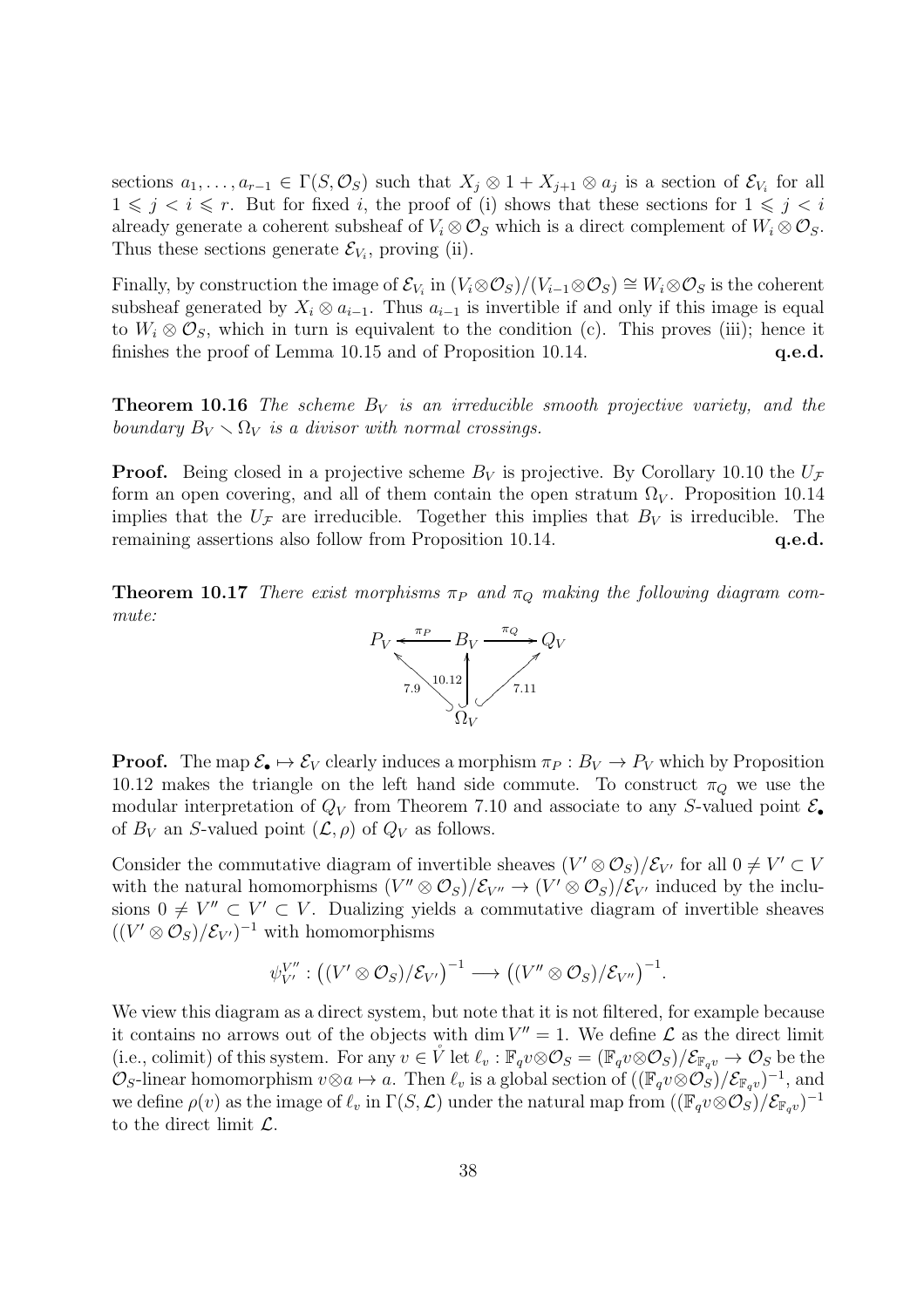We will prove that  $\mathcal L$  is an invertible sheaf on S and that  $\rho: \mathring{V} \to \Gamma(S, \mathcal L)$  is a fiberwise non-zero reciprocal map. Both assertions are Zariski local on S; hence by Corollary 10.10 we may assume that  $\mathcal{E}_{\bullet} \in U_{\mathcal{F}}(S)$  for some flag  $\mathcal F$  of V, not necessarily maximal. As before we write  $\mathcal{F} = \{V_0, \ldots, V_m\}$  for subspaces  $0 = V_0 \subsetneq V_1 \subsetneq \ldots \subsetneq V_m = V$ .

We claim that in this case  $\mathcal{L} = ((V_1 \otimes \mathcal{O}_S)/\mathcal{E}_{V_1})^{-1}$ . To see this, for any  $0 \neq V' \subset V$  let *i* be the unique integer such that  $V' \subset V_i$  and  $V' \not\subset V_{i-1}$ . Then (10.6) for the inclusion  $V' \subset V_i$ implies that  $\psi_{V_i}^{V'}$  $V'_{V_i}$  is an isomorphism. Moreover, for any  $0 \neq V'' \subset V'$  and  $V'' \subset V_j \subset V_i$ with  $V'' \not\subset V_{j-1}$  we have  $\psi_{V'}^{V''} \circ \psi_{V_i}^{V'} = \psi_{V_j}^{V''}$  $V_j''\circ\psi_{V_i}^{V_j}$  $V_i$  where  $\psi_{V_j}^{V''}$  $V''_{V_j}$  is again an isomorphism. This allows us to eliminate all objects except those associated to  $V_1, \ldots, V_m$  from the diagram, without changing the direct limit. Afterwards the system is filtered with the final object  $((V_1 \otimes \mathcal{O}_S)/\mathcal{E}_{V_1})^{-1}$ , which is therefore the direct limit, as claimed.

In particular the claim implies that  $\mathcal L$  is an invertible sheaf. Next, for any  $v \in V_1$  the isomorphism  $\ell_v : \mathbb{F}_q v \otimes \mathcal{O}_S \overset{\sim}{\to} \mathcal{O}_S$  corresponds to a nowhere vanishing section of  $(\mathbb{F}_q v \otimes \mathcal{O}_S)^{-1}$  $= ((V_1 \otimes \mathcal{O}_S)/\mathcal{E}_{V_1})^{-1}$ . Thus the claim implies that  $\rho(v)$  is a nowhere vanishing section of  $\mathcal{L},$ and so  $\rho$  is fiberwise non-zero.

A direct proof that  $\rho$  is reciprocal would be awkward in this general setting. Instead observe that by pullback it suffices to prove this for the universal family over  $U_{\mathcal{F}}$ . Since  $U_{\mathcal{F}}$ is reduced by Proposition 10.14, it then suffices to prove the identities in 7.2 over the dense open subscheme  $U_{\mathcal{F}_0} \cong \Omega_V$ . In other words we can now assume that  $\mathcal{F} = \mathcal{F}_0 = \{0, V\}$ . Then  $V_1 = V$  and all  $\psi_V^{V'}$  $V'_{V}$  are isomorphisms. Thus for each  $v \in V$  the section  $\rho(v) \in \Gamma(S, \mathcal{L})$ is by definition the image of the section 1 under the isomorphisms

$$
\mathcal{O}_S \xrightarrow{\ \ \, 1\mapsto \ell_v\ \ }\ (\mathbb{F}_qv\otimes\mathcal{O}_S)^{-1} \xrightarrow{\ \psi_V^{\mathbb{F}_{q^v}}\ \ }\big((V\otimes\mathcal{O}_S)/\mathcal{E}_V\big)^{-1}=\ \mathcal{L}.
$$

In particular it vanishes nowhere, and its reciprocal  $\rho(v)^{-1} \in \Gamma(S, \mathcal{L}^{-1})$  is the image of 1 under the isomorphisms

$$
\mathcal{O}_S \xleftarrow{\ell_v} \mathbb{F}_q v \otimes \mathcal{O}_S \xrightarrow{\sim} (V \otimes \mathcal{O}_S)/\mathcal{E}_V = \mathcal{L}^{-1},
$$
  
\n $a \xleftarrow{\sim} v \otimes a \xrightarrow{\sim} [v \otimes a].$ 

Thus if  $\lambda$  denotes the  $\mathbb{F}_q$ -linear map  $V \to \Gamma(S, \mathcal{L}^{-1}), v \mapsto [v \otimes 1]$ , it follows that  $\rho$  is the reciprocal of  $\lambda$  according to Proposition 7.4 and hence a reciprocal map, as desired.

To summarize we have associated to any S-valued point  $\mathcal{E}_{\bullet}$  of  $B_V$  an S-valued point  $(\mathcal{L}, \rho)$ of  $Q_V$ . As this construction commutes with pullback, it defines a morphism  $\pi_Q : B_V \to Q_V$ . Also, over  $\Omega_V \subset B_V$  we have seen that  $(\mathcal{L}, \rho)$  is the reciprocal of  $(\mathcal{L}^{-1}, \lambda)$ . But  $(\mathcal{L}^{-1}, \lambda)$  is just the pair corresponding to  $\mathcal{E}_V = \pi_P(\mathcal{E}_\bullet)$  under the equivalent modular interpretations 7.8 and 10.1 of  $P_V$ . Thus  $\pi_Q|\Omega_V$  is simply the original embedding  $\Omega_V \hookrightarrow Q_V$ , showing that the triangle on the right hand side of the diagram commutes.  $q.e.d.$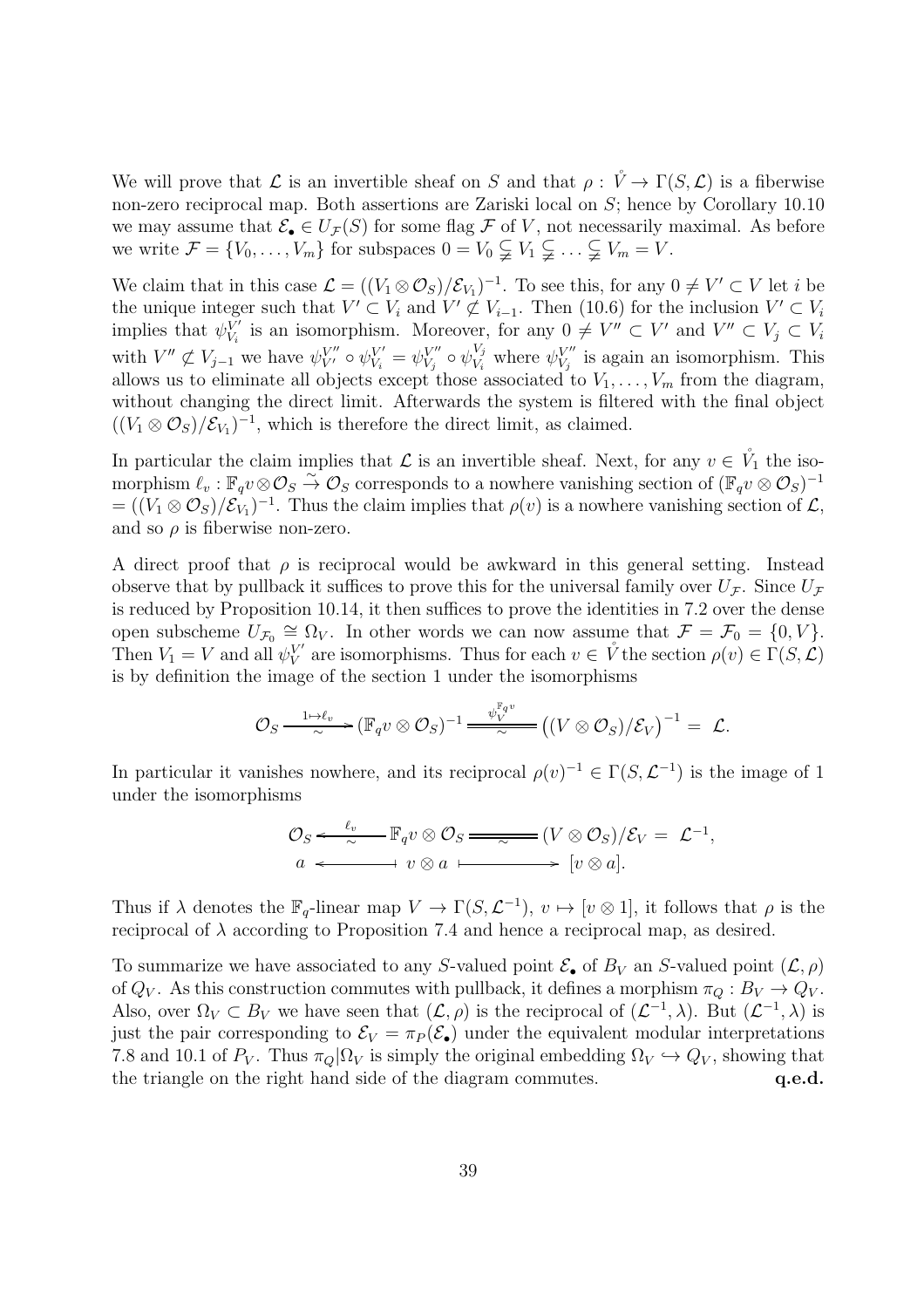Proposition 10.18 There is a natural isomorphism

$$
B_{\mathcal{F}} \stackrel{\sim}{\longrightarrow} B_{V_1/V_0} \times \ldots \times B_{V_m/V_{m-1}}, \quad \mathcal{E}_{\bullet} \mapsto \left( \left( \mathcal{E}_{V'} / (V_{i-1} \otimes \mathcal{O}_S) \right)_{V'/V_{i-1}} \right)_{i=1}^m,
$$

where V' runs through all subspaces  $V_{i-1} \subsetneq V' \subset V_i$ .

**Proof.** Denote the map of the Proposition by  $\mu$ . We first show that  $\mu$  is well-defined. By taking  $V'' := V_{i-1}$  and  $W := V_{i-1}$  in condition (10.5) we see that indeed  $V_{i-1} \otimes \mathcal{O}_S \subset$  $\mathcal{E}_{V'}$  for any  $V_{i-1} \subsetneq V' \subset V_i$ . Furthermore, every tuple  $(\mathcal{E}_{V'}/(V_{i-1} \otimes \mathcal{O}_S))_{V'/V_{i-1}}$  clearly satisfies condition (10.4) applied to  $B_{V_i/V_{i-1}}$ . Finally, the quotient of  $(V'/V_{i-1}) \otimes \mathcal{O}_S$  by  $\mathcal{E}_{V'}/(V_{i-1}\otimes\mathcal{O}_S)$  is isomorphic to  $(V'\otimes\mathcal{O}_S)/\mathcal{E}_{V'}$  and thus again locally free of rank 1. Hence  $\mu$  is well-defined. Clearly  $\mu$  is functorial in  $\mathcal{E}_{\bullet}$ ; hence it defines a morphism of schemes.

Next we construct a morphism in the opposite direction  $\nu : B_{V_1/V_0} \times ... \times B_{V_m/V_{m-1}} \to B_{\mathcal{F}}$ . To a collection of tuples  $\mathcal{E}_{\bullet}^{i}$  in  $B_{V_{i}/V_{i-1}}$  for  $1 \leqslant i \leqslant m$  we assign a tuple  $\mathcal{D}_{\bullet}$  in  $B_{\mathcal{F}}$  as follows. For any non-zero subspace  $V' \subset V$ , let i be the unique integer such that  $V' \subset V_i$  and  $V' \not\subset V_{i-1}$ , and let  $\pi : V' \otimes \mathcal{O}_S \to (V' + V_{i-1}/V_{i-1}) \otimes \mathcal{O}_S$  denote the natural surjection. Then we set  $\mathcal{D}_{V'} := \pi^{-1}(\mathcal{E}_{V'+V_{i-1}/V_{i-1}}^i)$ . We now verify that the collection  $\mathcal{D}_{\bullet}$  obtained in this way indeed defines an S-valued point of  $B_{\mathcal{F}}$ .

First note that because  $\pi$  is surjective, the quotient of  $V' \otimes \mathcal{O}_S$  by  $\mathcal{D}_{V'}$  is isomorphic to the quotient of  $(V' + V_{i-1}/V_{i-1}) \otimes \mathcal{O}_S$  by  $\mathcal{E}_{V' + V_{i-1}/V_{i-1}}^i$  and therefore indeed locally free of rank 1. Next we prove that  $\mathcal{D}_{V''} \subset \mathcal{D}_{V'}$  for any non-zero subspace  $V'' \subset V'$ . By the definition of  $\mathcal{D}_{V'}$  we need to show that  $\pi(\mathcal{D}_{V''}) \subset \mathcal{E}_{V'+V_{i-1}/V_{i-1}}^i$ . If  $V'' \subset V_{i-1}$  we have  $\pi(V'' \otimes \mathcal{O}_S) = 0$ and there is nothing to prove. Thus we can assume that  $V'' \not\subset V_{i-1}$ . But as  $V'' \subset V' \subset V_i$ , the construction of  $\mathcal{D}_\bullet$  shows that  $\mathcal{D}_{V''}$  is the inverse image of  $\mathcal{E}_{V''+V_{i-1}/V_{i-1}}^i$  under the restriction of  $\pi$  to  $V'' \otimes \mathcal{O}_S$ . Since  $\mathcal{E}_{V''+V_{i-1}/V_{i-1}}^i \subset \mathcal{E}_{V'+V_{i-1}/V_{i-1}}^i$  by condition 10.4 applied to  $B_{V_i/V_{i-1}}$ , it follows that  $\mathcal{D}_{V''} \subset \mathcal{D}_{V'}$ , as desired.

We have now shown that  $\mathcal{D}_{\bullet}$  defines an S-valued point of  $B_V$ . To see that this point lies in  $B_{\mathcal{F}}$  we let V' and i and  $\pi$  be as before and let  $V'' \subset V'$  be a non-zero subspace such that there exists  $W \in \mathcal{F}$  with  $V'' \subset W$  and  $V' \not\subset W$ . Then from  $V' \not\subset W$  and  $V' \subset V_i$  we conclude that  $W \subset V_{i-1}$ . This implies that  $\pi(V'' \otimes \mathcal{O}_S) \subset \pi(W \otimes \mathcal{O}_S) \subset \pi(V_{i-1} \otimes \mathcal{O}_S) = 0$ and hence  $V'' \otimes \mathcal{O}_S \subset \mathcal{D}_{V'}$ . By (10.5) this means that  $\mathcal{D}_\bullet$  lies in  $B_{\mathcal{F}}$ , as desired. This finishes the construction of  $\nu$ .

The definitions of  $\mu$  and  $\nu$  directly imply that  $\mu \circ \nu = id$ . To show that  $\nu \circ \mu = id$ , let  $\mathcal{E}_{\bullet}$  be an S-valued point of  $B_{\mathcal{F}}$  and let  $\mathcal{D}_{\bullet}$  denote its image under  $\nu \circ \mu$ . To prove that  $\mathcal{E}_{\bullet} = \mathcal{D}_{\bullet}$  we let  $0 \neq V' \subset V$  be any non-zero subspace and let i and  $\pi$  be as before. Chasing through the constructions of  $\mu$  and  $\nu$  yields  $\mathcal{D}_{V'} = \pi^{-1}(\mathcal{E}_{V' + V_{i-1}}/V_{i-1} \otimes \mathcal{O}_S) = (\mathcal{E}_{V' + V_{i-1}}) \cap (V' \otimes \mathcal{O}_S).$ From this and from condition (10.4) we see that  $\mathcal{E}_{V'} \subset \mathcal{D}_{V'}$ , and thus there exists a natural surjection  $V' \otimes \mathcal{O}_S/\mathcal{E}_{V'} \to V' \otimes \mathcal{O}_S/\mathcal{D}_{V'}$ . But since both quotient sheaves are locally free of rank 1, this surjection is an isomorphism, and hence  $\mathcal{E}_{V'} = \mathcal{D}_{V'}$ , as desired. q.e.d.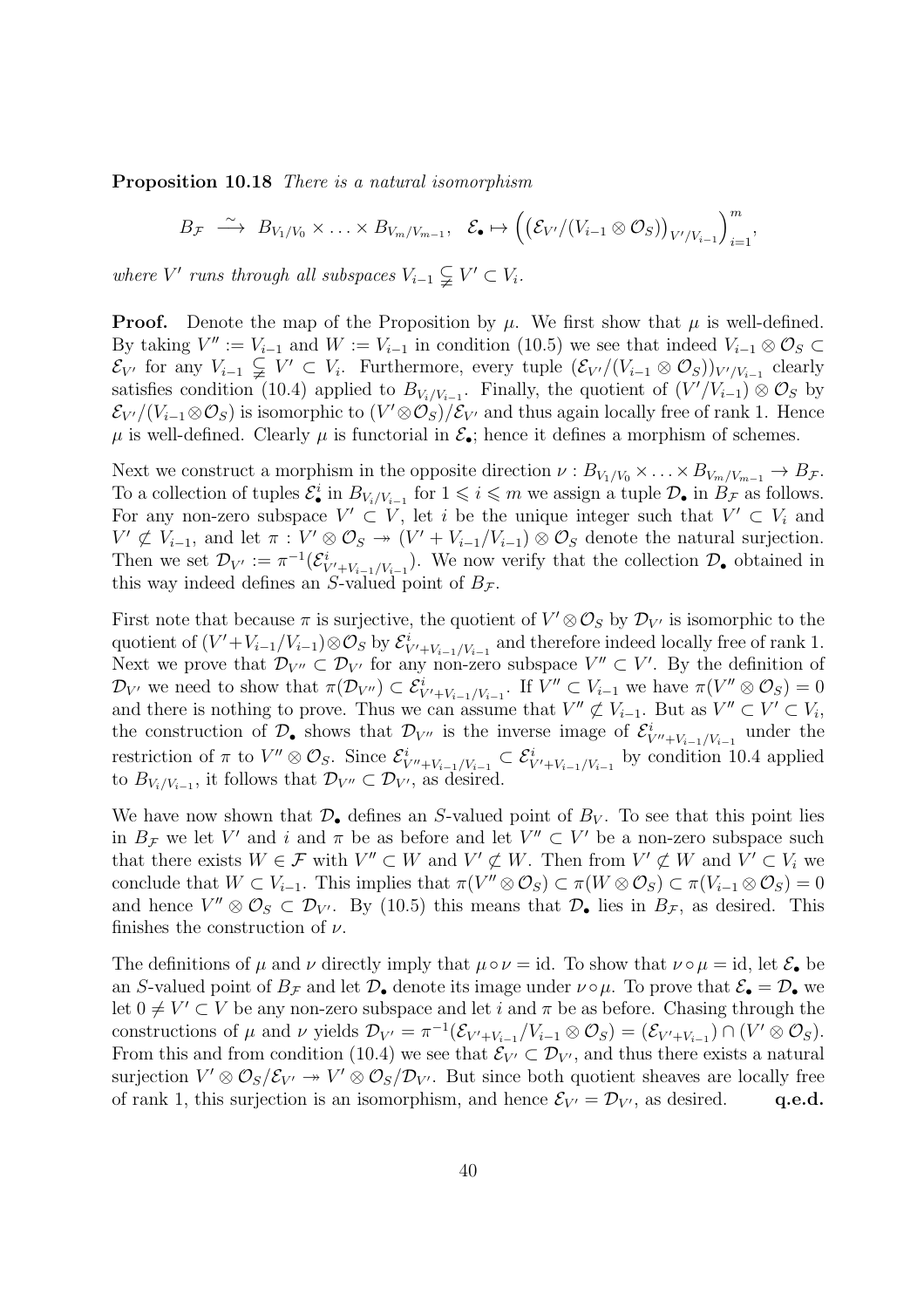Proposition 10.19 The isomorphism of Proposition 10.18 induces an isomorphism

$$
\Omega_{\mathcal{F}} \stackrel{\sim}{\longrightarrow} \Omega_{V_1/V_0} \times \ldots \times \Omega_{V_m/V_{m-1}}, \quad \mathcal{E}_{\bullet} \mapsto (\mathcal{E}_{V_i}/(V_{i-1} \otimes \mathcal{O}_S))_{i=1}^m.
$$

**Proof.** Throughout the proof we identify  $\Omega_{V_i/V_{i-1}}$  with the open stratum  $\Omega_{\{0,V_i/V_{i-1}\}}$  of  $B_{V_i/V_{i-1}}$ , as explained in Proposition 10.12. We first prove that the image of  $\Omega_{\mathcal{F}}$  under  $\mu$  is contained in  $\Omega_{V_1/V_0} \times \ldots \times \Omega_{V_m/V_{m-1}}$ . Let  $\mathcal{E}_\bullet$  be any S-valued point of  $\Omega_{\mathcal{F}}$  and let  $V'' ⊂ V' ⊂ V$  be non-zero subspaces with  $V_{i-1} ⊆ V'' ⊂ V' ⊂ V_i$ . Then we need to show that  $(V'/V_{i-1})\otimes\mathcal{O}_S=\mathcal{E}_{V'}/(V_{i-1}\otimes\mathcal{O}_S)+(V''/V_{i-1})\otimes\mathcal{O}_S$ . But since there exists no  $W\in\mathcal{F}$ such that  $V'' \subset W$  and  $V' \not\subset W$  we have  $V' \otimes \mathcal{O}_S = \mathcal{E}_{V'} + (V'' \otimes \mathcal{O}_S)$  by condition (10.6). Thus dividing the last equation by  $V_{i-1} \otimes \mathcal{O}_S$  yields the desired result.

Next we show that the image of  $\Omega_{V_1/V_0} \times \ldots \times \Omega_{V_m/V_{m-1}}$  under  $\nu$  is contained in  $\Omega_{\mathcal{F}}$ . Let  $(\mathcal{E}^1_\bullet,\ldots,\mathcal{E}^m_\bullet)$  be an S-valued point of  $\Omega_{V_1/V_0}\times\ldots\times\Omega_{V_m/V_{m-1}}$  and let  $\mathcal{D}_\bullet$  denote its image under  $\nu$ . Given non-zero subspaces  $V'' \subset V' \subset V$  such that there exists no  $W \in \mathcal{F}$  with  $V'' \subset W$  and  $V' \not\subset W$ , we have to show that  $V' \otimes \mathcal{O}_S = \mathcal{D}_{V'} + (V'' \otimes \mathcal{O}_S)$ . Let i be the unique integer such that  $V' \subset V_i$  and  $V' \not\subset V_{i-1}$ . Then we automatically have  $V'' \subset V_i$ and  $V'' \not\subset V_{i-1}$  because otherwise  $W := V_{i-1} \in \mathcal{F}$  would contain  $V''$  but not  $V'$ . As earlier we denote by  $\pi$  the natural surjection  $V' \otimes \mathcal{O}_S \rightarrow (V' + V_{i-1}/V_{i-1}) \otimes \mathcal{O}_S$ . Thus  $\mathcal{D}_{V'} = \pi^{-1}(\mathcal{E}_{V'+V_{i-1}/V_{i-1}}^i)$  by the definition of  $\nu$ , and since  $\mathcal{E}_{\bullet}^i$  satisfies condition (10.6) for the trivial flag of  $V_i/V_{i-1}$  we have  $(V' + V_{i-1}/V_{i-1}) \otimes \mathcal{O}_S = \mathcal{E}_{V' + V_{i-1}/V_{i-1}}^i + (V'' + V_{i-1}/V_{i-1}) \otimes \mathcal{O}_S$ . Using this and the fact that  $V_{i-1} \otimes \mathcal{O}_S$  is contained in  $\mathcal{D}_{V'}$  by condition (10.5) we conclude

$$
V' \otimes \mathcal{O}_S = \pi^{-1}((V' + V_{i-1}/V_{i-1}) \otimes \mathcal{O}_S)
$$
  
\n
$$
= \pi^{-1}(\mathcal{E}_{V' + V_{i-1}/V_{i-1}}^i + (V'' + V_{i-1}/V_{i-1}) \otimes \mathcal{O}_S)
$$
  
\n
$$
= \pi^{-1}(\mathcal{E}_{V' + V_{i-1}/V_{i-1}}^i) + \pi^{-1}((V'' + V_{i-1}/V_{i-1}) \otimes \mathcal{O}_S)
$$
  
\n
$$
= \mathcal{D}_{V'} + (V'' + V_{i-1}) \otimes \mathcal{O}_S
$$
  
\n
$$
= \mathcal{D}_{V'} + (V'' \otimes \mathcal{O}_S),
$$

finishing the proof.  $q.e.d.$ 

**Corollary 10.20** The closure of  $\Omega_{\mathcal{F}}$  in  $B_V$  is  $B_{\mathcal{F}}$ .

**Proof.** Combination of Propositions 10.18 and 10.19 and the fact that, as a consequence of Theorem 10.16, each  $\Omega_{V_i/V_{i-1}} \subset B_{V_i/V_{i-1}}$  is dense. q.e.d.

**Exercise 10.21** In the case dim  $V = 3$  the variety  $B_V$  is the blowup of  $P_V$  in all zerodimensional strata, i.e., the blowup of  $\mathbb{P}^2_{\mathbb{F}}$  $\mathbb{F}_q^2$  in all  $\mathbb{F}_q$ -rational points. It is also the blowup of  $Q_V$  in all (reduced) zero-dimensional strata.